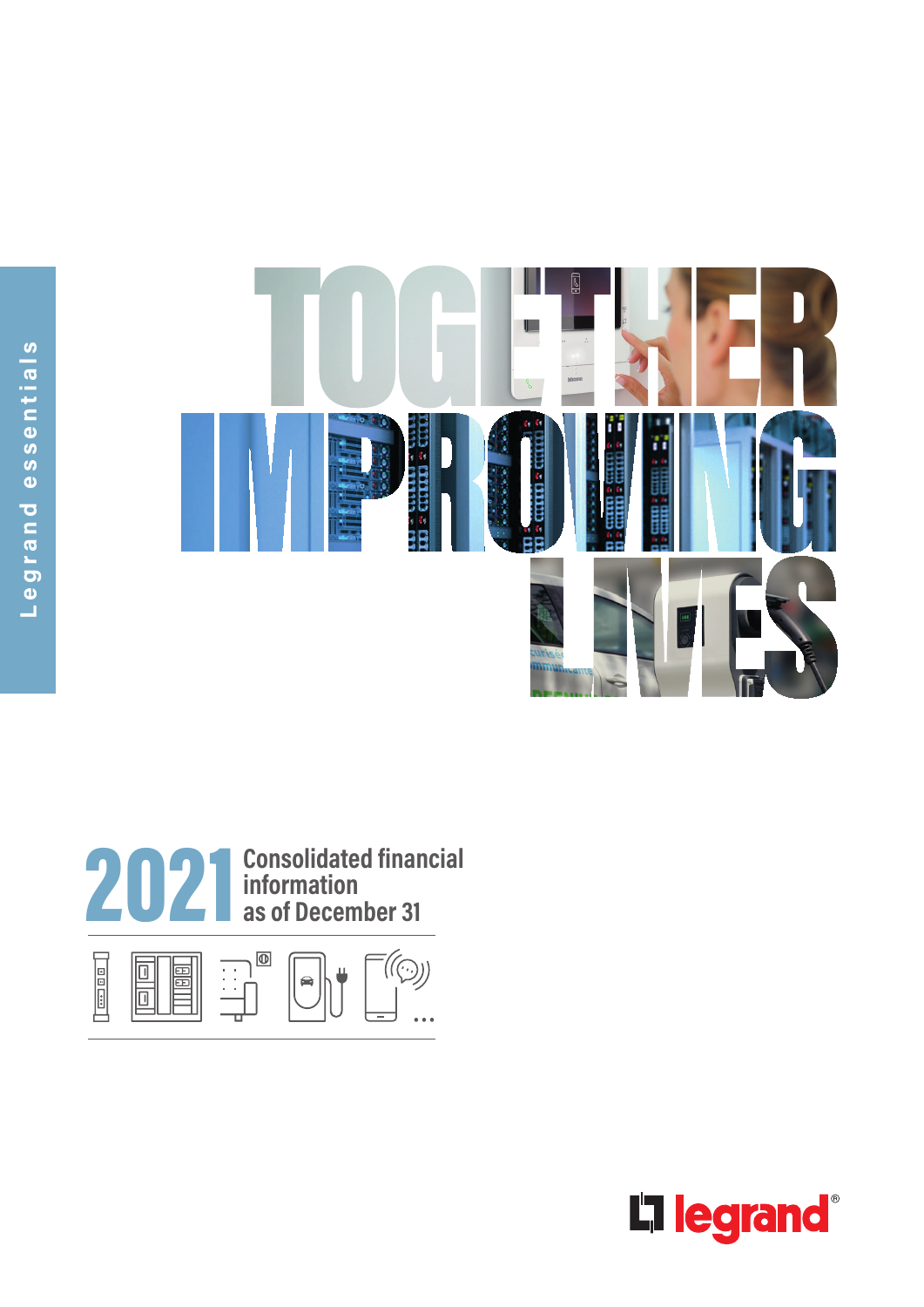# CONSOLIDATED FINANCIAL INFORMATION CONCERNING THE GROUP'S ASSETS, LIABILITIES, FINANCIAL POSITION AND RESULTS



# **8.1 - CONSOLIDATED FINANCIAL STATEMENTS IN ACCORDANCE WITH IFRS FOR THE YEARS ENDED DECEMBER 31, 2021 AND DECEMBER 31, 2020 2**

| 8.1.1 - Consolidated statement of income               | 2 |
|--------------------------------------------------------|---|
| 8.1.2 - Consolidated statement of comprehensive income | 3 |
| 8.1.3 - Consolidated balance sheet                     | 4 |
| 8.1.4 - Consolidated statement of cash flows           | 6 |
| 8.1.5 - Consolidated statement of changes in equity    |   |
| 8.1.6 - Notes to the consolidated financial statements | 8 |
|                                                        |   |

2021 UNIVERSAL REGISTRATION DOCUMENT **LEGRAND 1**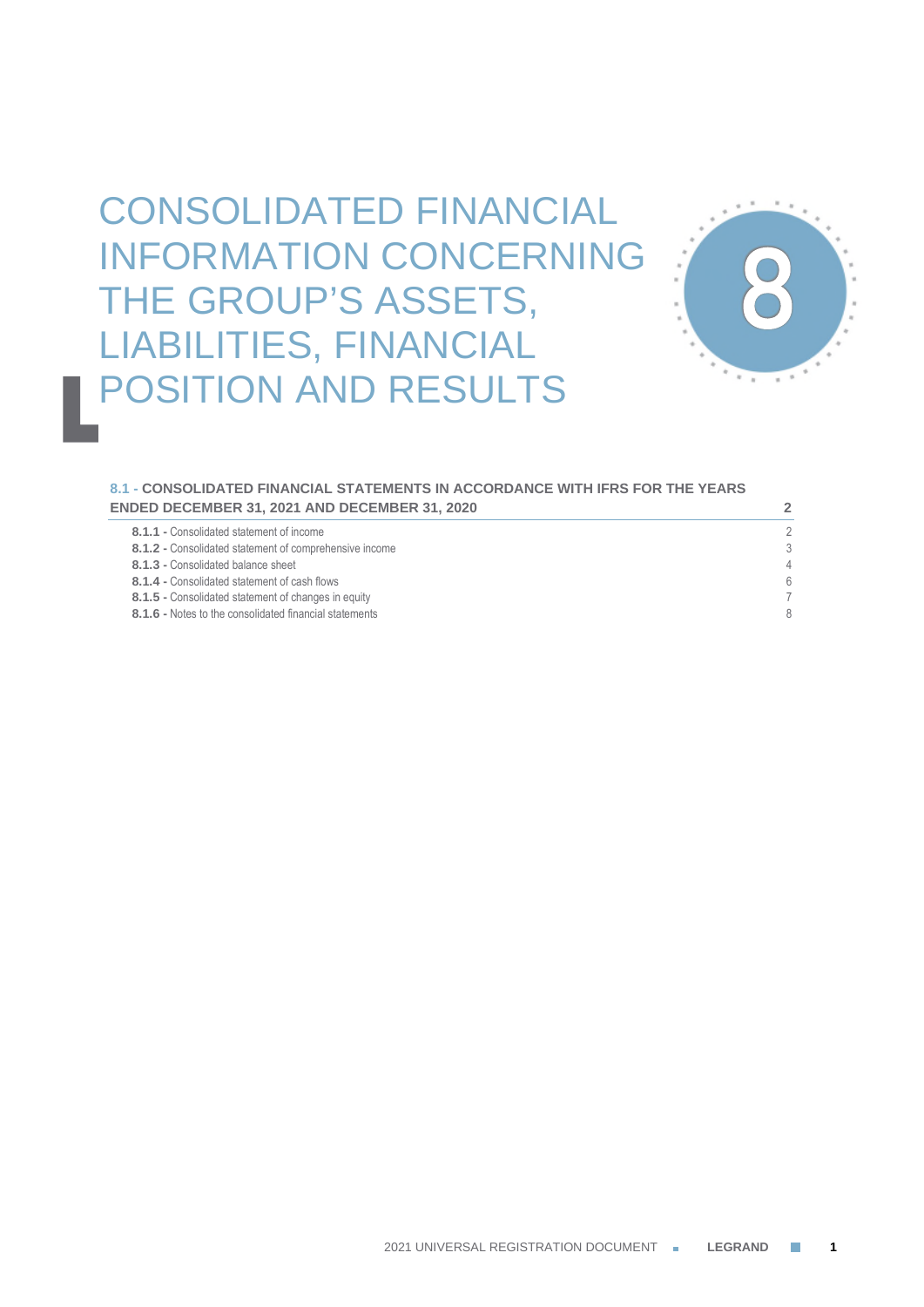

# **8.1 - CONSOLIDATED FINANCIAL STATEMENTS IN ACCORDANCE WITH IFRS FOR THE YEARS ENDED DECEMBER 31, 2021 AND DECEMBER 31, 2020**

# **8.1.1 - Consolidated statement of income**

|                                                        | 12 months ended          |                   |  |
|--------------------------------------------------------|--------------------------|-------------------|--|
| (in $\epsilon$ millions)                               | <b>December 31, 2021</b> | December 31, 2020 |  |
| Net sales (Notes 2.1 and 2.2)                          | 6,994.2                  | 6,099.5           |  |
| <b>Operating expenses (Note 2.3)</b>                   |                          |                   |  |
| Cost of sales                                          | (3,439.2)                | (2, 915.7)        |  |
| Administrative and selling expenses                    | (1,765.0)                | (1,666.5)         |  |
| Research and development costs                         | (329.1)                  | (319.4)           |  |
| Other operating income (expenses)                      | (116.8)                  | (132.5)           |  |
| <b>Operating profit</b>                                | 1,344.1                  | 1,065.4           |  |
| Financial expenses                                     | (92.4)                   | (99.3)            |  |
| Financial income                                       | 6.8                      | 6.1               |  |
| Exchange gains (losses)                                | (1.5)                    | (10.3)            |  |
| <b>Financial profit (loss)</b>                         | (87.1)                   | (103.5)           |  |
| Profit before tax                                      | 1,257.0                  | 961.9             |  |
| Income tax expense (Note 2.4)                          | (351.9)                  | (279.2)           |  |
| Share of profits (losses) of equity-accounted entities | 0.0                      | (0.7)             |  |
| Profit for the period                                  | 905.1                    | 682.0             |  |
| Of which:                                              |                          |                   |  |
| - Net profit attributable to the Group                 | 904.5                    | 681.2             |  |
| - Minority interests                                   | 0.6                      | 0.8               |  |
| Basic earnings per share (euros) (Note 4.1.3)          | 3.389                    | 2.550             |  |
| Diluted earnings per share <i>(euros)</i> (Note 4.1.3) | 3.366                    | 2.531             |  |

The accompanying Notes are an integral part of these consolidated financial statements.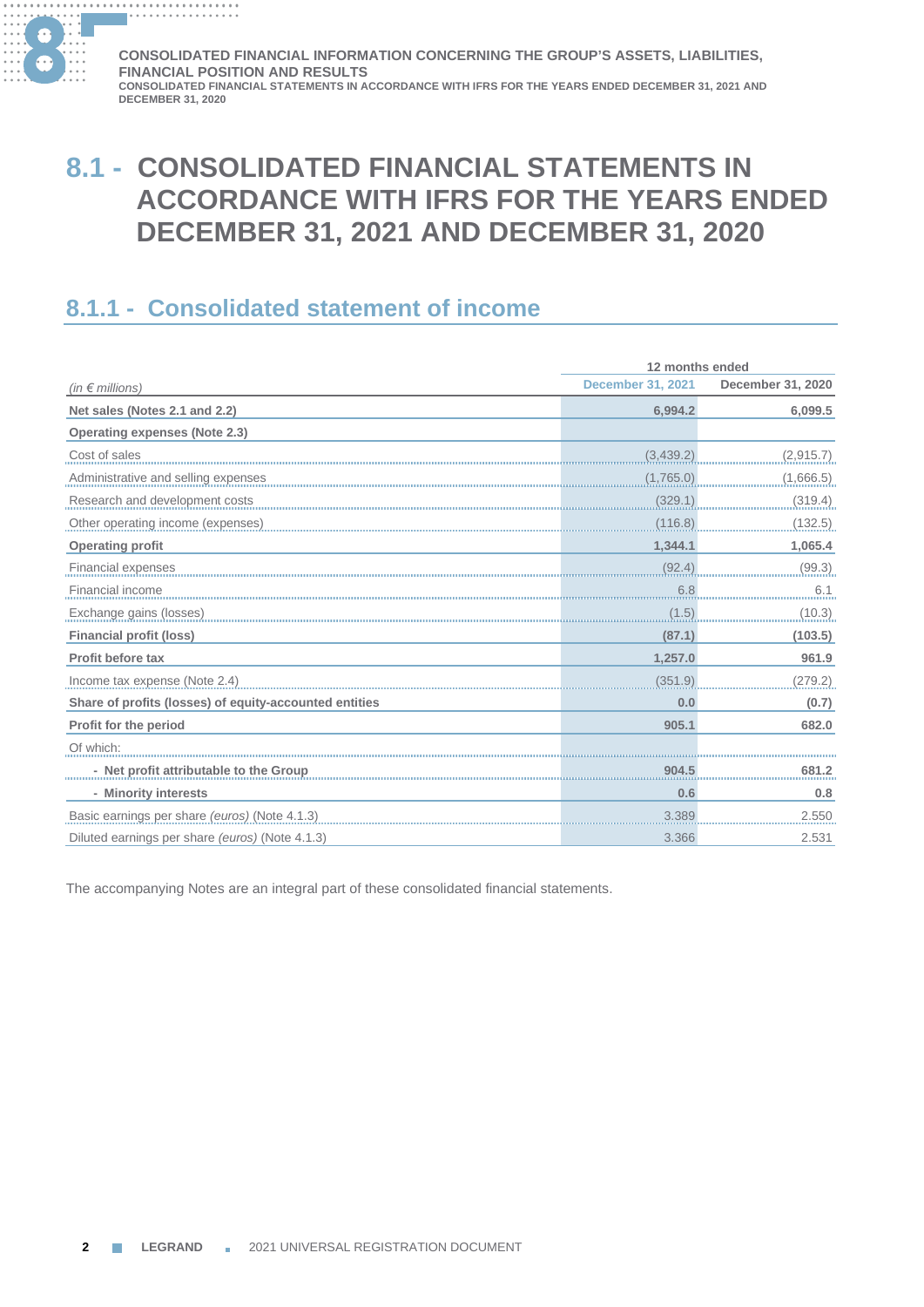# **8.1.2 - Consolidated statement of comprehensive income**

|                                                                 | 12 months ended |                                     |  |
|-----------------------------------------------------------------|-----------------|-------------------------------------|--|
| (in $\epsilon$ millions)                                        |                 | December 31, 2021 December 31, 2020 |  |
| Profit for the period                                           | 905.            |                                     |  |
| Items that may be reclassified subsequently to profit or loss.  |                 |                                     |  |
| <b>Translation reserves</b>                                     | 340.7           | '508.9'                             |  |
| Other (Note 5.1.1.1)                                            | 5. <sub>C</sub> |                                     |  |
| Income tax relating to components of other comprehensive income | 7.9             |                                     |  |
| Items that will not be reclassified to profit or loss.          |                 |                                     |  |
| Actuarial gains and losses (Note 4.5.1.1)                       |                 | 4.5                                 |  |
| Deferred taxes on actuarial gains and losses                    | 7.1             | 0.8                                 |  |
| Other (Note 5.1.1.1)                                            | 0.0             | 0.0                                 |  |
| <b>Comprehensive income for the period</b>                      | 1,284.0         | 157.5                               |  |
| Of which:                                                       |                 |                                     |  |
| - Comprehensive income attributable to the Group                | 1.283.2         | 56.8                                |  |
| - Minority interests                                            | 0.8             | 0.7                                 |  |

The accompanying Notes are an integral part of these consolidated financial statements.

**. . . . . . . . . . . . . . . . . . . . . . . . . . . . . . . . . . . . . . .**

**. . . . . . . . . . . . . . . . . . . . . . . . . . . . . . . . . . . . . . . . . . . . . . . . . . . . . . . . . . . . . .**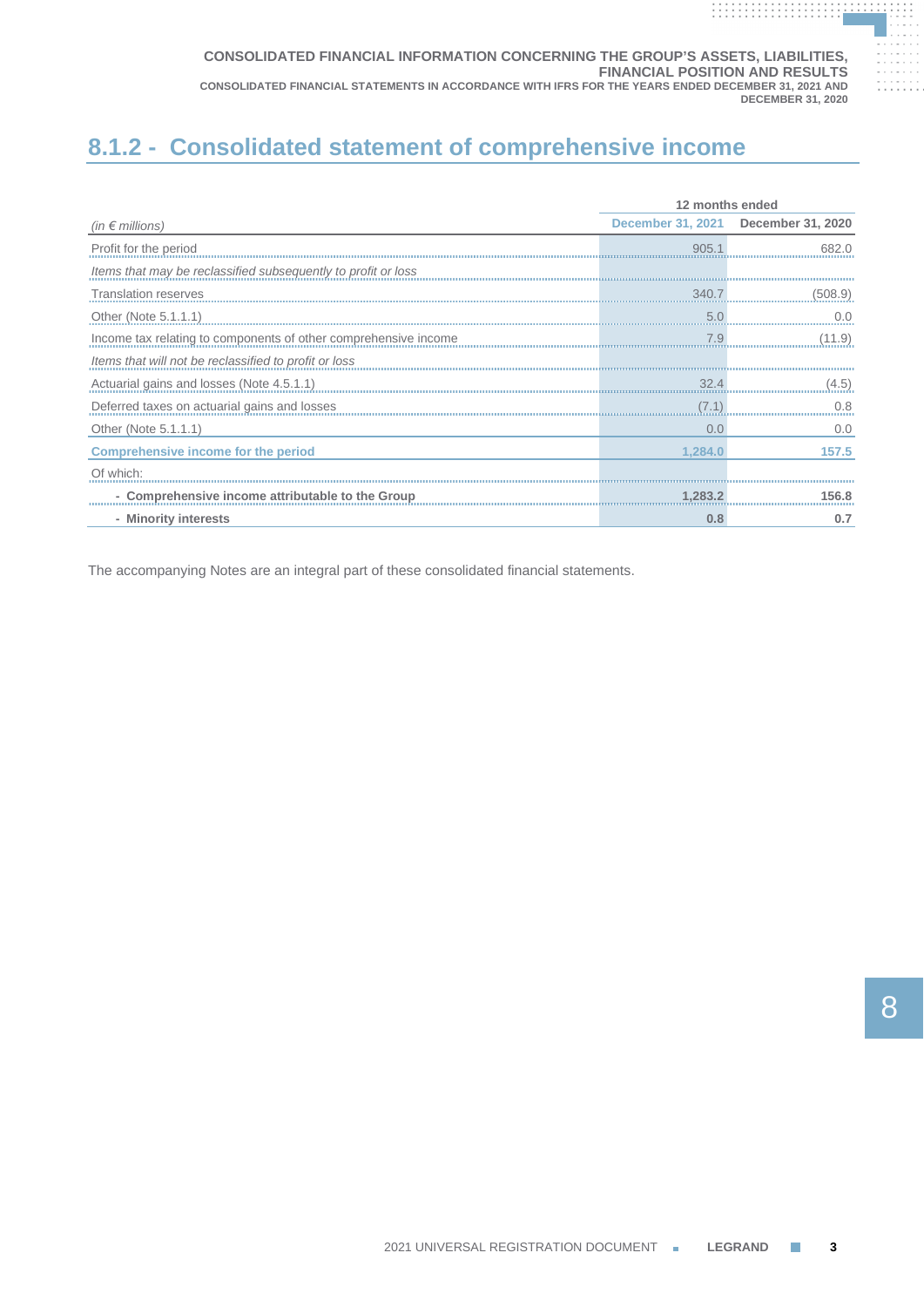

# **8.1.3 - Consolidated balance sheet**

# **ASSETS**

| (in $\epsilon$ millions)                                 | December 31, 2021 | December 31, 2020                         |
|----------------------------------------------------------|-------------------|-------------------------------------------|
| <b>Non-current assets</b>                                |                   |                                           |
|                                                          | 2,485.3           | 2,441.6<br><del>00</del> 0000000000000000 |
| Goodwill (Note 3.2)                                      | 5,241.2           | 4,803.7                                   |
| Property, plant and equipment (Note 3.3)<br>and the 3.3) | 719.2             | 680.9                                     |
| Right-of-use assets (Note 3.4)                           | 268.4             | 268.3                                     |
| Investments in equity-accounted entities                 | 0.0               | 0.0                                       |
| Other investments                                        | 2.4               | 1.5                                       |
|                                                          | 62.6              |                                           |
| Deferred tax assets (Note 4.7)                           | 116.3             | 112.4                                     |
| <b>TOTAL NON CURRENT ASSETS</b>                          | 8,895.4           | 8,357.8                                   |
| <b>Current assets</b>                                    |                   |                                           |
| <u>Inventories (Note 3.5)</u> 83/.3                      |                   | 837.3                                     |
| Trade receivables (Note 3.6)                             | 728.5             | 644.5                                     |
| Income tax receivables                                   | 115.1             | 70.1                                      |
| Other current assets (Note 3.7)                          | 240.4             | 204.8                                     |
| Other current financial assets                           | 6.4               |                                           |
| Cash and cash equivalents (Note 3.8)                     | 2,788.3           | 2,791.7                                   |
| <b>TOTAL CURRENT ASSETS</b>                              | 5,131.4           | 4,549.9                                   |
| <b>TOTAL ASSETS</b>                                      | 14,026.8          | 12,907.7                                  |

The accompanying Notes are an integral part of these consolidated financial statements.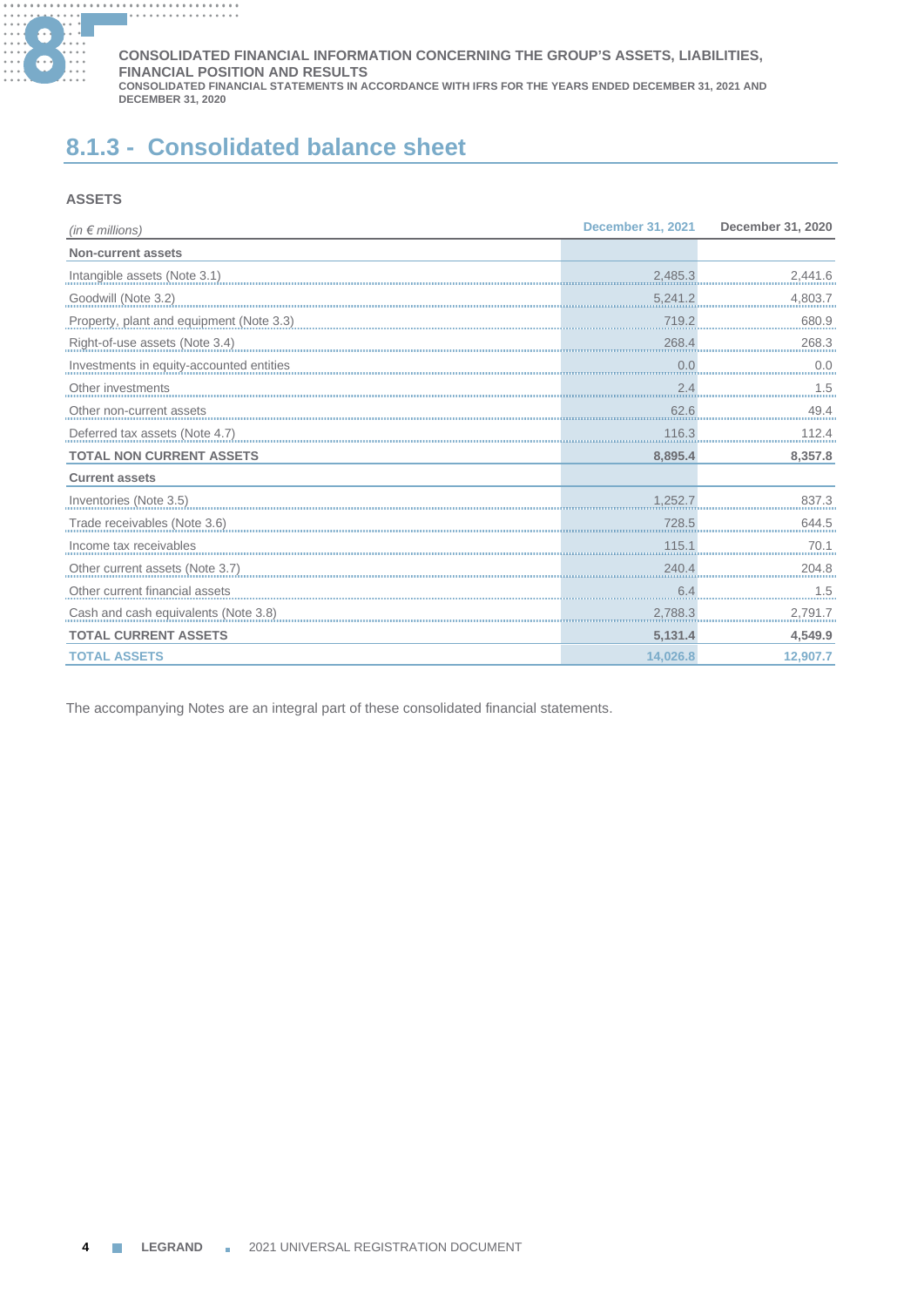# **EQUITY AND LIABILITIES**

| (in $\notin$ millions)                                                                                                                                                                                                         | <b>December 31, 2021</b> | December 31, 2020 |
|--------------------------------------------------------------------------------------------------------------------------------------------------------------------------------------------------------------------------------|--------------------------|-------------------|
| <b>Equity</b>                                                                                                                                                                                                                  |                          |                   |
| Share capital (Note 4.1)                                                                                                                                                                                                       | 1,069.8                  | 1,069.8           |
| Retained earnings (Notes 4.2 and 4.3.1)                                                                                                                                                                                        | 5,268.5                  | 4,788.3           |
| Translation reserves (Note 4.3.2)                                                                                                                                                                                              | (621.8)                  | (962.3)           |
| Equity attributable to equity holders of Legrand                                                                                                                                                                               | 5,716.5                  | 4,895.8           |
| Minority interests                                                                                                                                                                                                             | 3.8                      | 10.2              |
| <b>TOTAL EQUITY</b>                                                                                                                                                                                                            | 5,720.3                  | 4,906.0           |
| <b>Non-current liabilities</b>                                                                                                                                                                                                 |                          |                   |
| Long-term provisions (Notes 4.4 and 4.5.2)                                                                                                                                                                                     | 196.6                    | 200.2             |
| Provisions for post-employment benefits (Note 4.5.1) exercises and the control of the control of the control of the control of the control of the control of the control of the control of the control of the control of the c |                          | 181.8             |
| Long-term borrowings (Note 4.6.1)                                                                                                                                                                                              | 4,485.9                  | 4,073.8           |
| Deferred tax liabilities (Note 4.7)                                                                                                                                                                                            | 866.5                    | 791.2             |
| <b>TOTAL NON-CURRENT LIABILITES</b>                                                                                                                                                                                            | 5,719.7                  | 5,247.0           |
| <b>Current liabilities</b>                                                                                                                                                                                                     |                          |                   |
| Trade payables                                                                                                                                                                                                                 | 810.5                    | 612.9             |
| Income tax payables                                                                                                                                                                                                            | 39.6                     | 30.3              |
| Short-term provisions (Note 4.4)                                                                                                                                                                                               | 135.8                    | 127.9             |
| Other current liabilities (Note 4.8)                                                                                                                                                                                           | 774.3                    | 661.8             |
|                                                                                                                                                                                                                                |                          | 1,320.7           |
| Other current financial liabilities                                                                                                                                                                                            | 0.0                      | 1.1               |
| <b>TOTAL CURRENT LIABILITIES</b>                                                                                                                                                                                               | 2,586.8                  | 2,754.7           |
| <b>TOTAL EQUITY AND LIABILITIES</b>                                                                                                                                                                                            | 14.026.8                 | 12,907.7          |

The accompanying Notes are an integral part of these consolidated financial statements.

**. . . . . . . . . . . . . . . . . . . . . . . . . . . . . . . . . . . . . . .**

**. . . . . . . . . . . . . . . . . . . . . . . . . . . . . . . . . . . . . . . . . . . . . . . . . . . . . . . . . . . . . .**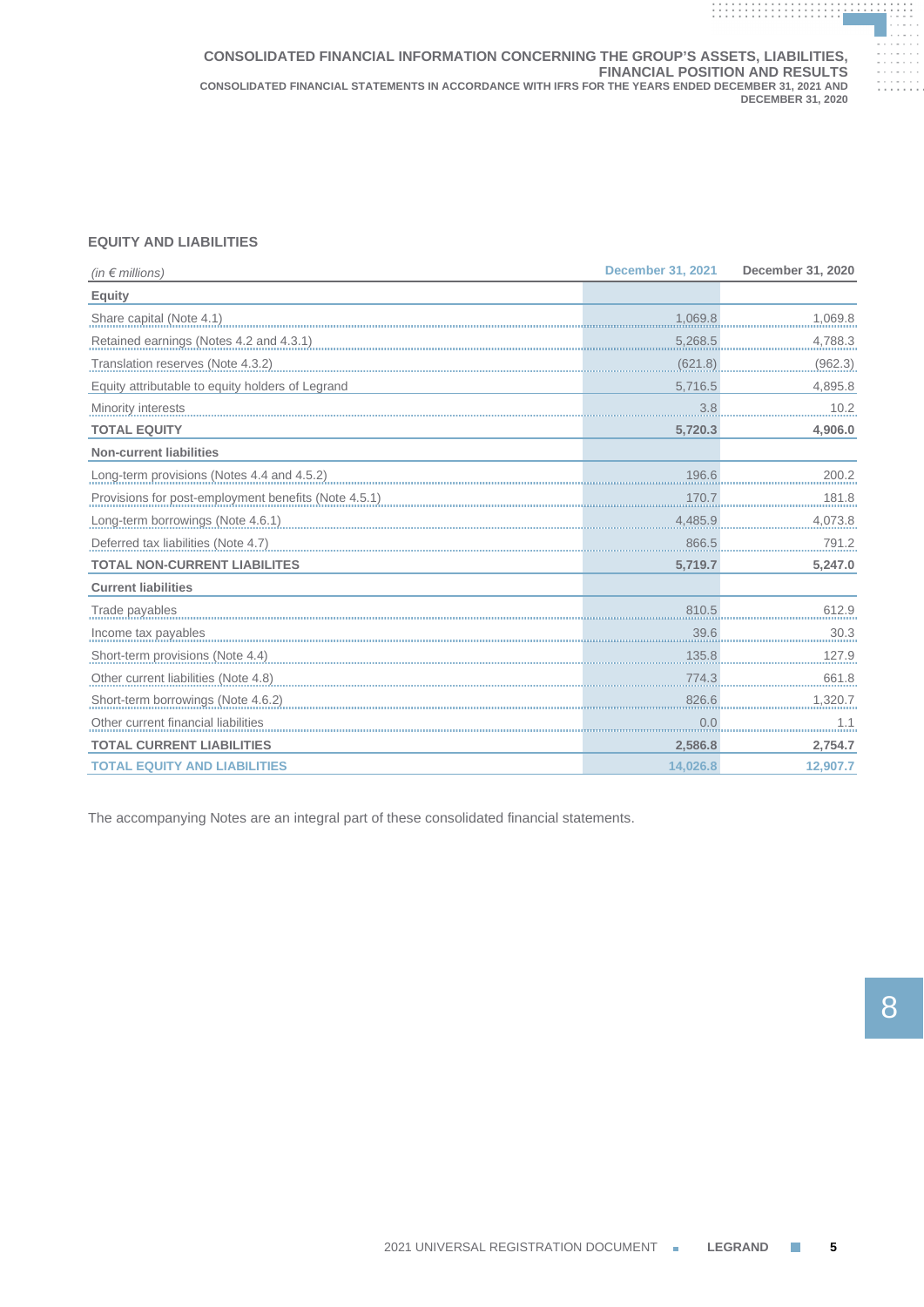

#### **............. . ............. . ............. . ............. . CONSOLIDATED FINANCIAL INFORMATION CONCERNING THE GROUP'S ASSETS, LIABILITIES, FINANCIAL POSITION AND RESULTS**

**CONSOLIDATED FINANCIAL STATEMENTS IN ACCORDANCE WITH IFRS FOR THE YEARS ENDED DECEMBER 31, 2021 AND DECEMBER 31, 2020**

# **8.1.4 - Consolidated statement of cash flows**

|                                                                                           | 12 months ended                     |                   |  |
|-------------------------------------------------------------------------------------------|-------------------------------------|-------------------|--|
| (in $\notin$ millions)                                                                    | <b>December 31, 2021</b>            | December 31, 2020 |  |
| Profit for the period                                                                     | 905.1                               | 682.0             |  |
| Adjustments for non-cash movements in assets and liabilities:                             |                                     |                   |  |
| - Depreciation and impairment of tangible assets (Note 2.3)                               |                                     | 115.3             |  |
| - Amortization and impairment of intangible assets (Note 2.3)                             | 98.7                                | 117.3             |  |
| - Amortization and impairment of capitalized development costs (Note 2.3)                 | 28.3                                | 29.6              |  |
| - Amortization and impairment of right-of-use assets (Note 3.4)                           | 67.8                                | 72.1              |  |
| - Amortization of financial expenses                                                      | 3.7                                 | 3.4               |  |
| - Impairment of goodwill (Note 3.2)                                                       | 0.0                                 | 0.0               |  |
| - Changes in long-term deferred taxes                                                     | 44.5                                | 61.2              |  |
| - Changes in other non-current assets and liabilities (Notes 4.4 and 4.5)                 | 46.0                                | 58.0              |  |
| - Unrealized exchange (gains)/losses                                                      | 11.5                                | (1.5)             |  |
| - Share of (profits) losses of equity-accounted entities                                  | 0.0                                 | 0.7               |  |
| - Other adjustments                                                                       | 0.2                                 | (17.8)            |  |
| - Net (gains)/losses on sales of assets                                                   | 0.7                                 | (11.6)            |  |
| Changes in working capital requirement:                                                   |                                     |                   |  |
| - Inventories (Note 3.5)                                                                  | (351.3)                             | (22.5)            |  |
| - Trade receivables (Note 3.6)                                                            | 3.0                                 | 77.4              |  |
| - Trade payables                                                                          | 140.1                               | (14.7)            |  |
| - Other operating assets and liabilities (Notes 3.7 and 4.8)                              | 2.8                                 | 13.0              |  |
| Net cash from operating activities                                                        | 1.112.7                             | 1,161.9           |  |
| - Net proceeds from sales of fixed and financial assets                                   | 10.2                                | 22.3              |  |
| - Capital expenditure (Notes 3.1 and 3.3)                                                 | (139.9)                             | (126.8)           |  |
| - Capitalized development costs                                                           | (30.6)                              | (28.3)            |  |
| - Changes in non-current financial assets and liabilities                                 | (10.4)                              | 3.6               |  |
| - Acquisitions of subsidiaries, net of cash acquired (Note 1.3.2)                         | (296.2)                             | (721.2)           |  |
| Net cash from investing activities                                                        | (466.9)                             | (850.4)           |  |
| - Proceeds from issues of share capital and premium (Note 4.1.1)                          | 0.0                                 | 9.2               |  |
| - Net sales / (buybacks) of treasury shares and transactions under the liquidity contract |                                     |                   |  |
| (Note 4.1.2)                                                                              | (91.7)                              | (32.4)            |  |
| - Dividends paid to equity holders of Legrand (Note 4.1.3)                                | (377.9)                             | (357.4)           |  |
| - Dividends paid by Legrand subsidiaries                                                  | 0.0                                 | (1.2)             |  |
| - Proceeds from long-term financing (Note 4.6)                                            | 794.9                               | 600.4             |  |
| - Repayment of long-term financing* (Note 4.6)                                            | (74.2)                              | (84.2)            |  |
| Debt issuance costs                                                                       | (3.0)                               | (4.2)             |  |
| - Increase / (reduction) in short-term financing (Note 4.6)                               | (886.6)                             | 694.1             |  |
| - Acquisitions of ownership interests with no gain of control (Note 1.3.2)                | (48.6)                              | (0.6)             |  |
| Net cash from financing activities                                                        | (687.1)                             | 823.7             |  |
| Translation net change in cash and cash equivalents                                       | 37.9                                | (54.4)            |  |
| Increase / (decrease) in cash and cash equivalents                                        | (3.4)                               | 1,080.8           |  |
| Cash and cash equivalents at the beginning of the period                                  | 2,791.7                             | 1,710.9           |  |
| Cash and cash equivalents at the end of the period (Note 3.8)                             | 2,788.3                             | 2,791.7           |  |
| Items included in cash flows:                                                             | ,,,,,,,,,,,,,,,,,,,,,,,,,,,,,,,,,,, | .                 |  |
| - Interest paid during the period**                                                       | 76.9                                | 78.9              |  |
| - Income taxes paid during the period                                                     | 300.9                               | 240.0             |  |

*\* Of which €67.5 million corresponding to lease financial liabilities repayment for the 12 months ended December 31, 2021 (€66.8 million for the 12 months ended December 31, 2020).*

*\*\* Interest paid is included in the net cash from operating activities; of which €6.9 million interests on lease financial liabilities for the 12 months ended December 31, 2021 (€8.0 million for the 12 months ended December 31, 2020).*

The accompanying Notes are an integral part of these consolidated financial statements.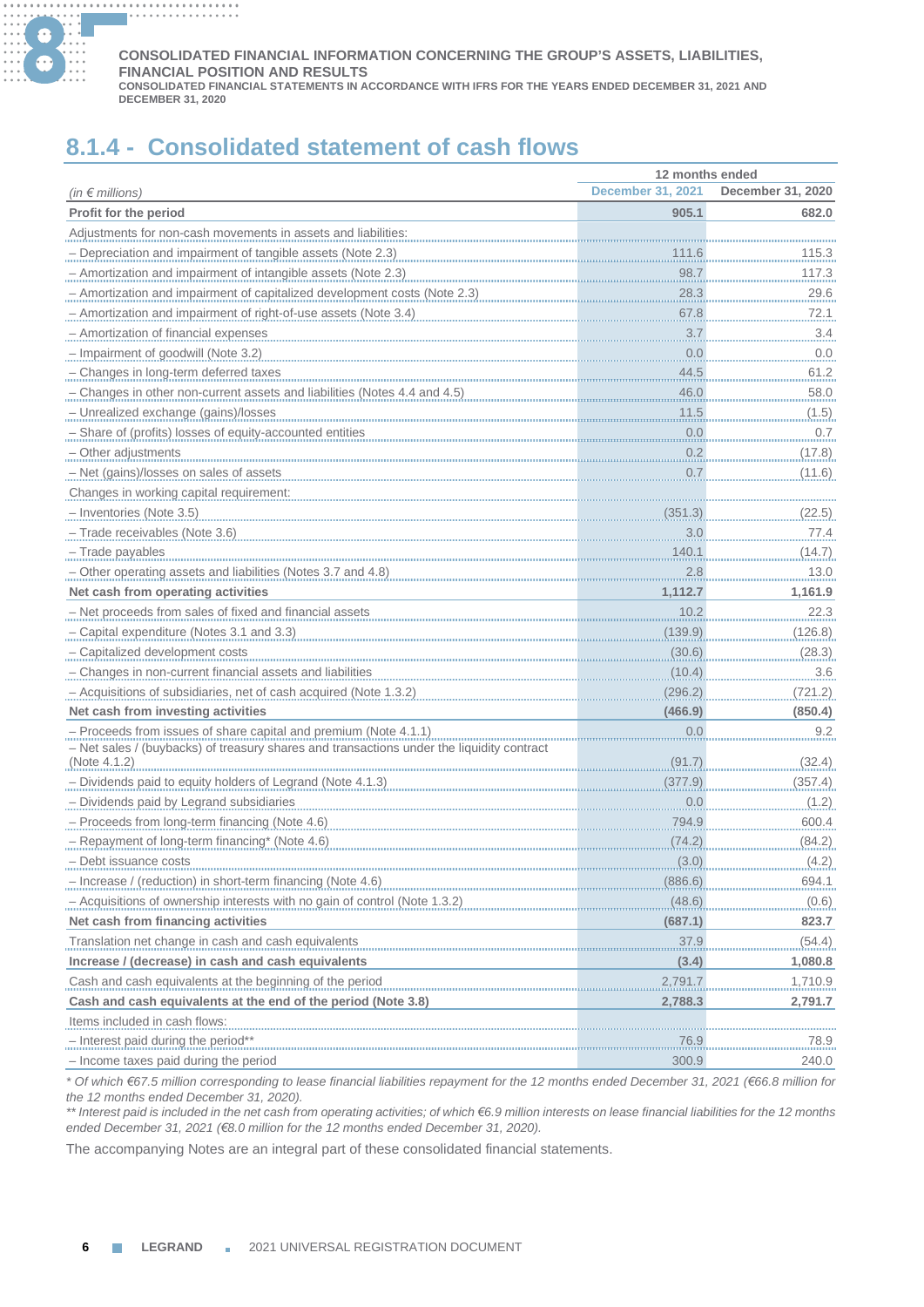# **8.1.5 - Consolidated statement of changes in equity**

|                                                                                                         | <b>Equity attributable to the Group</b> |          |                                         |                                          |                  |                              |                 |
|---------------------------------------------------------------------------------------------------------|-----------------------------------------|----------|-----------------------------------------|------------------------------------------|------------------|------------------------------|-----------------|
| (in $\notin$ millions)                                                                                  | <b>Share</b><br>capital                 | earnings | <b>Retained Translation</b><br>reserves | <b>Actuarial</b><br>gains and<br>losses* | <b>Total</b>     | <b>Minority</b><br>interests | Total<br>equity |
| As of December 31, 2019                                                                                 | 1,069.1                                 | 4,575.8  | (453.5)                                 |                                          | $(89.2)$ 5,102.2 | 9.9                          | 5,112.1         |
| Profit for the period                                                                                   |                                         | 681.2    |                                         |                                          | 681.2            | 0.8                          | 682.0           |
| Other comprehensive income                                                                              |                                         | (11.9)   | (508.8)                                 | (3.7)                                    | (524.4)          | (0.1)                        | (524.5)         |
| Total comprehensive income                                                                              |                                         | 669.3    | (508.8)                                 | (3.7)                                    | 156.8            | 0.7                          | 157.5           |
| Dividends paid                                                                                          |                                         | (357.4)  |                                         |                                          | (357.4)          | (1.2)                        | (358.6)         |
| Issues of share capital and premium                                                                     | 1.7                                     | .7.5     |                                         |                                          | 9.2              |                              | 9.2             |
| Cancellation of shares held in treasury                                                                 | (1.0)                                   | (15.2)   |                                         |                                          | (16.2)           |                              | (16.2)          |
| Net sales / (buybacks) of treasury shares and<br>transactions under the liquidity contract              |                                         | (16.2)   |                                         |                                          | (16.2)           |                              | (16.2)          |
| Change in scope of consolidation**                                                                      |                                         | (4.5)    |                                         |                                          | (4.5)            | 0.8                          | (3.7)           |
| Current taxes on share buybacks                                                                         |                                         |          |                                         |                                          | (0.4)            |                              | (0.4)           |
| Share-based payments                                                                                    |                                         | 22.3     |                                         |                                          | 22.3             |                              | 22.3            |
| As of December 31, 2020                                                                                 | 1.069.8                                 | 4,881.2  | (962.3)                                 |                                          | $(92.9)$ 4,895.8 | 10.2                         | 4,906.0         |
| Profit for the period                                                                                   |                                         | 904.5    |                                         |                                          | 904.5            | 0.6                          | 905.1           |
| Other comprehensive income                                                                              |                                         | 12.9     | 340.5                                   | 25.3                                     | 378.7            | 0.2                          | 378.9           |
| Total comprehensive income                                                                              |                                         | 917.4    | 340.5                                   |                                          | 25.3 1,283.2     | 0.8                          | 1,284.0         |
| Dividends paid                                                                                          |                                         | (377.9)  |                                         |                                          | (377.9)          | 0.0                          | (377.9)         |
| Issues of share capital and premium (Note 4.1.1)                                                        | 0.0                                     | 0.0      |                                         |                                          | 0.0              |                              | 0.0             |
| Cancellation of shares held in treasury (Note 4.1.1)                                                    | 0.0                                     | 0.0      |                                         |                                          | 0.0              |                              | 0.0             |
| Net sales / (buybacks) of treasury shares and<br>transactions under the liquidity contract (Note 4.1.2) |                                         | (91.7)   |                                         |                                          | (91.7)           |                              | (91.7)          |
| Change in scope of consolidation**                                                                      |                                         | (22.8)   |                                         |                                          | (22.8)           |                              | (30.0)          |
| Current taxes on share buybacks                                                                         |                                         | (0.6)    |                                         |                                          | (0.6)            |                              | (0.6)           |
| Share-based payments (Note 4.2)                                                                         |                                         | 30.5     |                                         |                                          | 30.5             |                              | 30.5            |
| As of December 31, 2021                                                                                 | 1.069.8                                 | 5,336.1  | (621.8)                                 |                                          | $(67.6)$ 5,716.5 | 3.8                          | 5,720.3         |

*\* Net of deferred taxes.*

*\*\* Corresponds mainly to acquisitions of additional shares in companies already consolidated and to puts on minority interests.*

The accompanying Notes are an integral part of these consolidated financial statements.

**. . . . . . . . . . . . . . . . . . . . . . . . . . . . . . . . . . . . . . .**

**. . . . . . . . . . . . . . . . . . . . . . . . . . . . . . . . . . . . . . . . . . . . . . . . . . . . . . . . . . . . . .**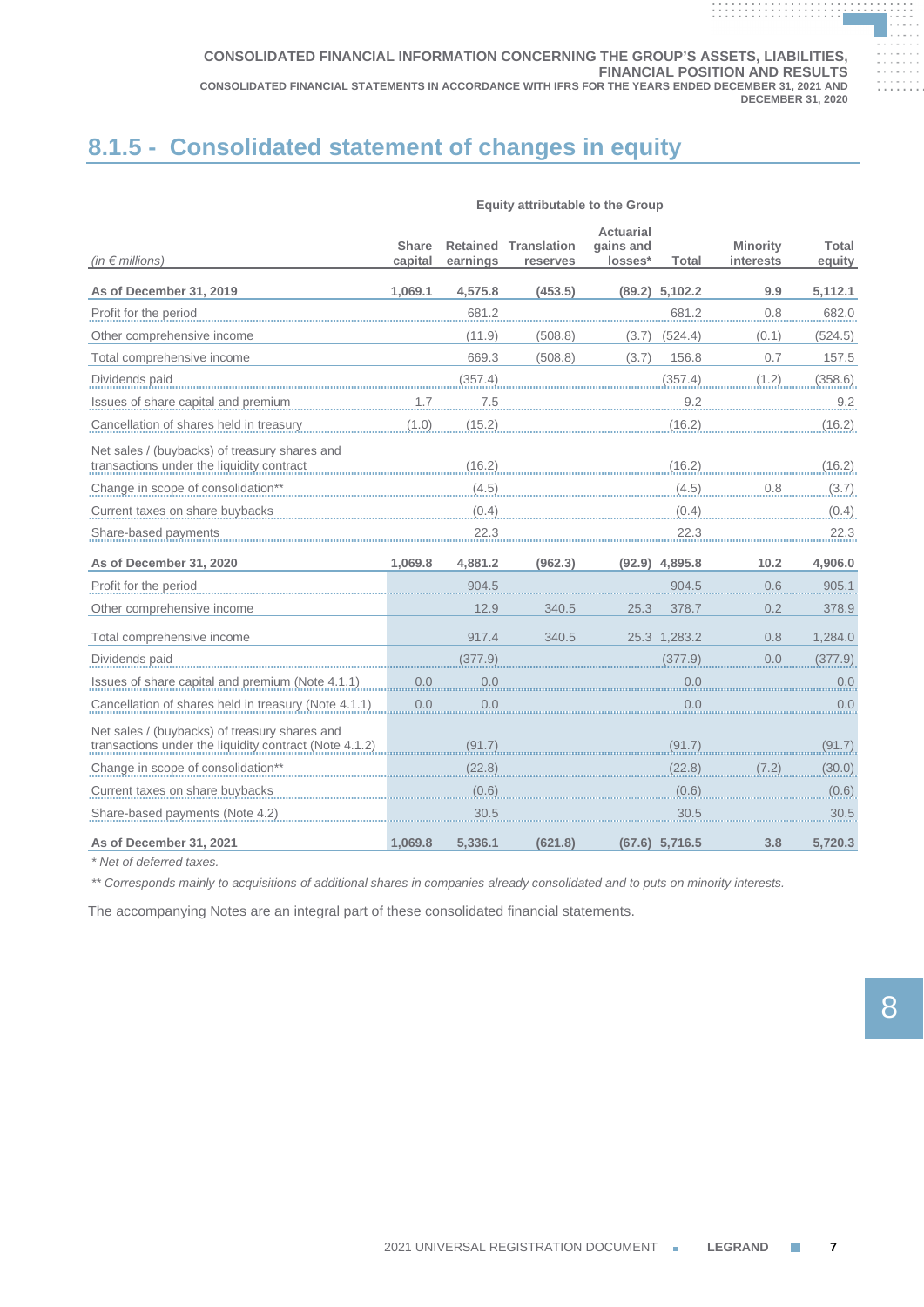

#### **............. . ............. . ............. . ............. . CONSOLIDATED FINANCIAL INFORMATION CONCERNING THE GROUP'S ASSETS, LIABILITIES, FINANCIAL POSITION AND RESULTS**

**CONSOLIDATED FINANCIAL STATEMENTS IN ACCORDANCE WITH IFRS FOR THE YEARS ENDED DECEMBER 31, 2021 AND DECEMBER 31, 2020**

# **8.1.6 - Notes to the consolidated financial statements**

| <b>KEY FIGURES</b>                                                     |                                                                              |    |
|------------------------------------------------------------------------|------------------------------------------------------------------------------|----|
| NOTE 1 - BASIS OF PREPARATION OF THE CONSOLIDATED FINANCIAL STATEMENTS |                                                                              |    |
| 1.1                                                                    | General information                                                          | 10 |
| 1.2                                                                    | Accounting policies                                                          | 10 |
| 1.3                                                                    | Scope of consolidation                                                       | 12 |
|                                                                        | <b>NOTE 2 - RESULTS FOR THE YEAR</b>                                         | 14 |
| 2.1                                                                    | Segment information                                                          | 14 |
| 2.2                                                                    | Net sales                                                                    | 15 |
| 2.3                                                                    | Operating expenses                                                           | 16 |
| 2.4                                                                    | Income tax expense                                                           | 17 |
|                                                                        | <b>NOTE 3 - DETAILS ON NON-CURRENT AND CURRENT ASSETS</b>                    | 18 |
| 3.1                                                                    | Intangible assets                                                            | 18 |
| 3.2                                                                    | Goodwill                                                                     | 21 |
| 3.3                                                                    | Property, plant and equipment                                                | 23 |
| 3.4                                                                    | Right-of-use assets and lease contracts                                      | 24 |
| 3.5                                                                    | Inventories                                                                  | 26 |
| 3.6                                                                    | Trade receivables                                                            | 27 |
| 3.7                                                                    | Other current assets                                                         | 28 |
| 3.8                                                                    | Cash and cash equivalents                                                    | 28 |
|                                                                        | <b>NOTE 4 - DETAILS ON NON-CURRENT AND CURRENT LIABILITIES</b>               | 29 |
| 4.1                                                                    | Share capital and earnings per share                                         | 29 |
| 4.2                                                                    | Stock option plans and performance share plans                               | 30 |
| 4.3                                                                    | Retained earnings and translation reserves                                   | 36 |
| 4.4                                                                    | Provisions                                                                   | 37 |
| 4.5                                                                    | Provision for post-employment benefits and other long-term employee benefits | 38 |
| 4.6                                                                    | Long-term and short-term borrowings                                          | 41 |
| 4.7                                                                    | Deferred taxes                                                               | 44 |
| 4.8                                                                    | Other current liabilities                                                    | 46 |
|                                                                        | <b>NOTE 5 - OTHER INFORMATION</b>                                            | 47 |
| 5.1                                                                    | Financial instruments and management of risks                                | 47 |
| 5.2                                                                    | Related-party information                                                    | 52 |
| 5.3                                                                    | Off-balance sheet commitments and contingent liabilities                     | 52 |
| 5.4                                                                    | Statutory auditors' fees                                                     | 53 |
| 5.5                                                                    | Subsequent events                                                            | 53 |
| 5.6                                                                    | Key figures reconciliation                                                   | 54 |
|                                                                        |                                                                              |    |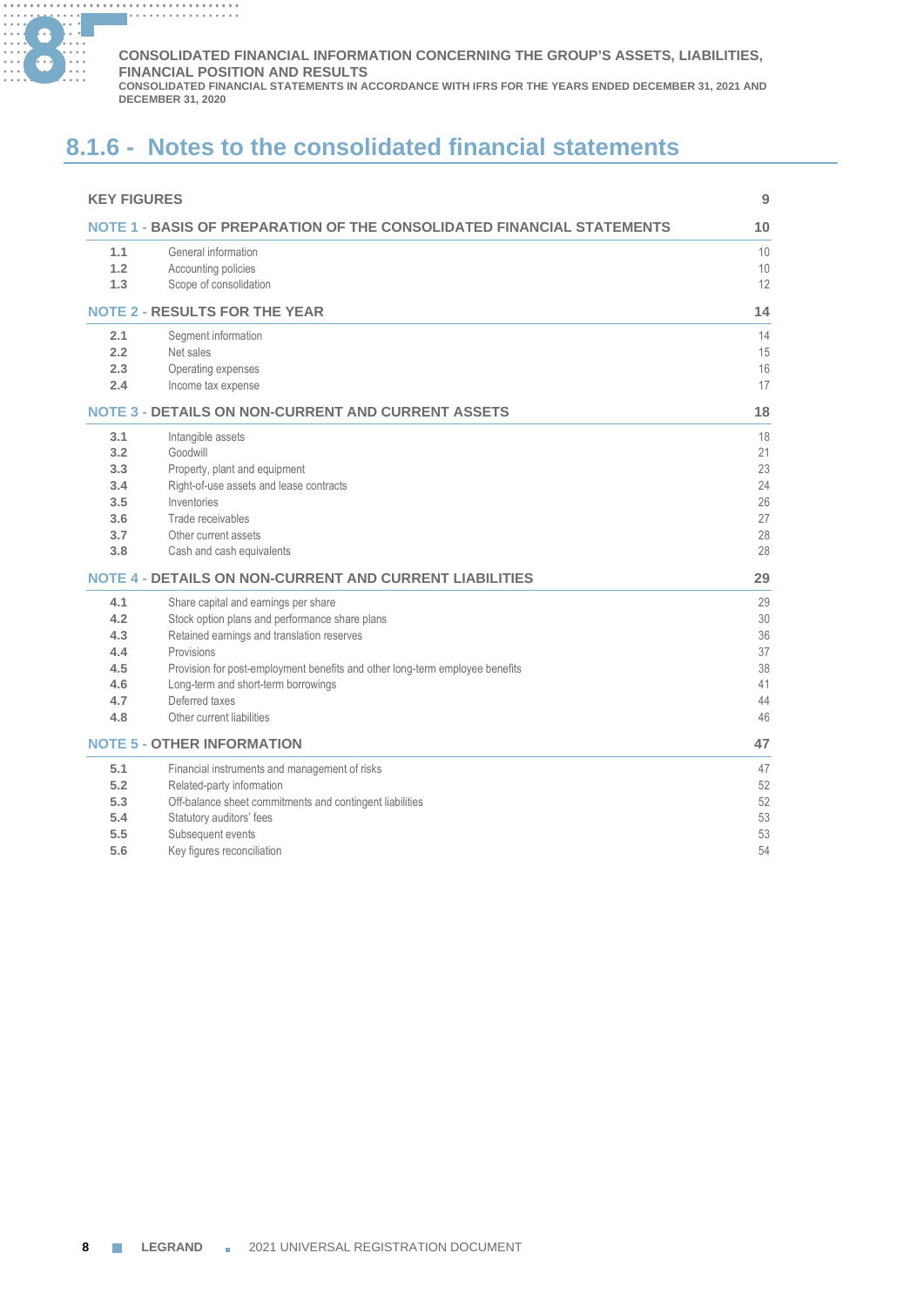# **KEY FIGURES**

# **Key figures**

| (in $\epsilon$ millions)             | 2021                                 | 2020    |
|--------------------------------------|--------------------------------------|---------|
| Net sales                            | 6,994.2                              | 6,099.5 |
| Adjusted operating profit            | 1,434.0                              | 1,156.0 |
| As % of net sales                    | 20.5%                                | 19.0%   |
|                                      | 20.8 % before<br>(1)<br>acquisitions |         |
| Operating profit                     | 1,344.1                              | 1,065.4 |
| As % of net sales                    | 19.2%                                | 17.5%   |
| Net profit attributable to the Group | 904.5                                | 681.2   |
| As % of net sales                    | 12.9%                                | 11.2%   |
| Normalized free cash flow            | 1,074.1                              | 1,034.2 |
| As % of net sales                    | 15.4%                                | 17.0%   |
| Free cash flow                       | 952.4                                | 1,029.1 |
| As % of net sales                    | 13.6%                                | 16.9%   |
| Net financial debt at December 31    | 2,524.2                              | 2,602.8 |

*(1) At 2020 scope of consolidation.*

*Adjusted operating profit is defined as operating profit adjusted for amortization and depreciation of revaluation of assets at the time of acquisitions and for other P&L impacts relating to acquisitions and, where applicable, for impairment of goodwill.*

*Normalized free cash flow is defined as the sum of net cash from operating activities - based on a working capital requirement representing 10% of the last 12 months' sales and whose change at constant scope of consolidation and exchange rates is adjusted for the period considered - and net proceeds of sales from fixed and financial assets, less capital expenditure and capitalized development costs.*

*Free cash flow is defined as the sum of net cash from operating activities and net proceeds from sales of fixed and financial assets, less capital expenditure and capitalized development costs.*

*Net financial debt is defined as the sum of short-term borrowings and long-term borrowings, less cash and cash equivalents and marketable securities.*

The reconciliation of key figures with the financial statements is available in Note 5.6.

**. . . . . . . . . . . . . . . . . . . . . . . . . . . . . . . . . . . . . . .**

**. . . . . . . . . . . . . . . . . . . . . . . . . . . . . . . . . . . . . . . . . . . . . . . . . . . . . . . . . . . . . .**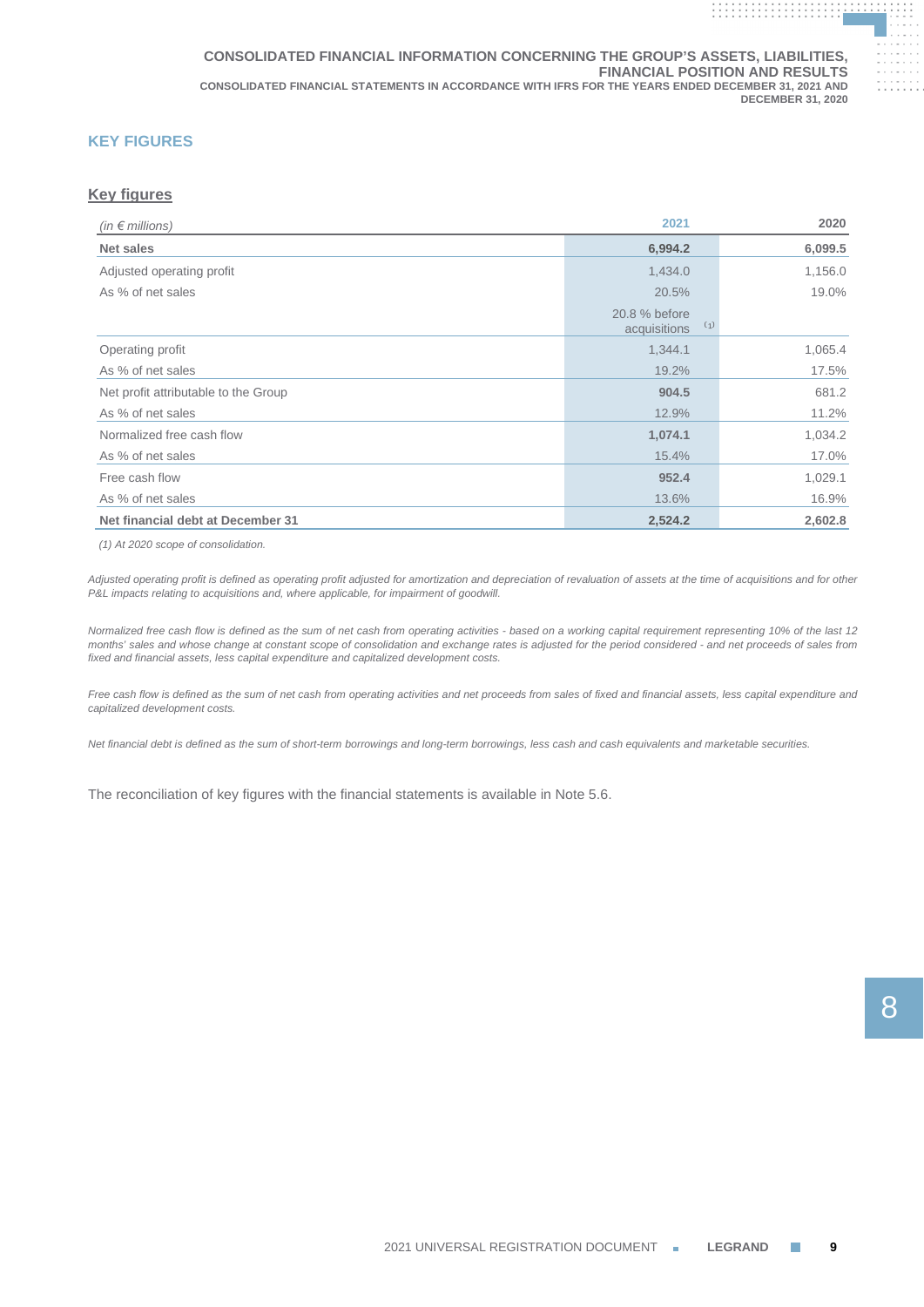

# **NOTE 1 - BASIS OF PREPARATION OF THE CONSOLIDATED FINANCIAL STATEMENTS**

# **1.1 GENERAL INFORMATION**

Legrand ("the Company") along with its subsidiaries (together "Legrand" or "the Group") is the global specialist in electrical and digital building infrastructures.

The Group has manufacturing and/or distribution subsidiaries and offices in close to 90 countries and sells its products in close to 180 countries.

The Company is a French société anonyme incorporated and domiciled in France. Its registered office is located at 128, avenue du Maréchal de Lattre de Tassigny – 87000 Limoges (France).

The 2020 Universal Registration Document was filed with the AMF (French Financial Markets Authority) on April 12, 2021 under no. D. 21-0292.

The consolidated financial statements were approved by the Board of Directors on February 9, 2022.

All amounts are presented in millions of euros unless otherwise specified. Some totals may include rounding differences.

# **1.2 ACCOUNTING POLICIES**

As a company incorporated in France, Legrand is governed by French company laws, including the provisions of the Code de commerce (French Commercial Code).

The consolidated financial statements cover the 12 months ended December 31, 2021. They have been prepared in accordance with the International Financial Reporting Standards (IFRS) and IFRS Interpretations Committee publications adopted by the European Union and applicable or authorized for early adoption from January 1, 2021.

IFRS issued by the International Accounting Standards Board (IASB) that have not been adopted for use in the European Union are not applicable to the Group.

The preparation of financial statements in accordance with IFRS requires the use of certain critical accounting estimates. It also requires management to exercise judgment in applying accounting policies.

The areas involving a specific degree of judgment or complexity, or areas where assumptions and estimates are significant to the consolidated financial statements are disclosed in Note 1.2.3.

The consolidated financial statements have been prepared using the historical cost convention, except for some classes of assets and liabilities in accordance with IFRS. The classes concerned are mentioned in Note 5.1.1.2

- **1.2.1 New standards, amendments and interpretations that may impact the Group's financial statements**
- **1.2.1.1 New standards, amendments and interpretations with mandatory application from January 1, 2021 that have an impact on the Group's 2021 financial statements**

### **Amendment to IAS 19 – Employee benefits**

In its June 2021 decision, the IFRS Interpretations Committee questioned the method commonly used by issuers to attribute benefit to periods of service in the particular case of a defined benefit plan under which the benefit is capped after a certain number of years of service. This decision is effective as from December 31, 2021.

Pension liabilities at December 31, 2021 amounted to €390.3 million. This amount takes into account a decrease of €5.5 million, linked to the application of this amendment and is not recognized in consolidated statement of income.

### **1.2.1.2 New standards, amendments and interpretations with mandatory application from January 1, 2021 that have no impact on the Group's 2021 financial statements**

### **Amendment to IFRS 16 – Leases**

In May 2020, the IASB issued an amendment to IFRS 16 which specifies that reductions in lease payments need not be considered as lease modifications, provided such reductions do not include a change to the other terms and conditions of the lease. Therefore, such lease payment reductions can be treated as variable payments.

In March 2021, the IASB extended the applicable period of the May 2020 amendment by one year.

No material impact on the Group is expected from this amendment in 2021.

**1.2.1.3 New standards, amendments and interpretations adopted by the European Union and not applicable to the Group until future periods**

Not applicable.

**1.2.1.4 New standards, amendments and interpretations not yet adopted by the European Union and not applicable to the Group until future periods**

### **Amendments to IAS 1 – Classification of Liabilities as Current or Non-current**

In January 2020, the IASB issued the IAS 1 amendment - Classification of Liabilities as Current or Non-current.

This amendment clarifies the requirements for classifying liabilities as current or non-current.

Not yet been adopted by the European Union, the amendment should be effective for annual periods beginning on or after January 1, 2023 at the latest.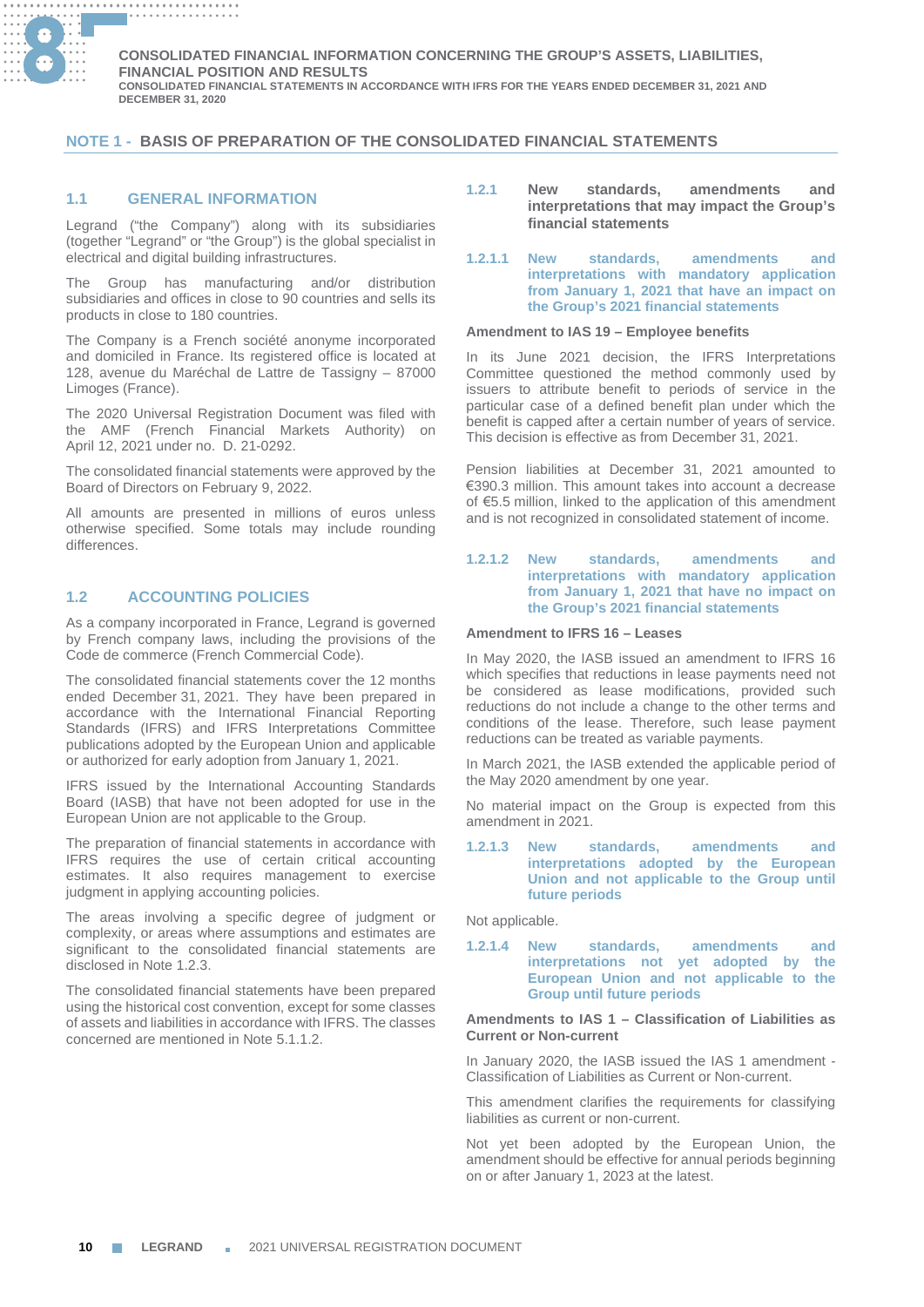The Group reviewed this amendment, to determine its possible impacts on the consolidated financial statements and related disclosures. It should have no material impact on the Group.

### **Amendment to IAS 12 – Income Taxes**

This amendment reduces the scope of application of the exemption from initial recognition of deferred tax on transactions such as decommissioning obligations and leases.

Not yet adopted by the European Union, this amendment should be effective for annual periods beginning on or after January 1, 2023 at the latest.

The amendment is not expected to have a material impact on the Group.

## **1.2.2 Basis of consolidation**

Subsidiaries are consolidated if they are controlled by the Group.

The Group has exclusive control over an entity when it has power over the entity, i.e., it has substantive rights to govern the entity's key operations, is exposed to variable returns from its involvement with the entity and has the ability to affect those returns.

Such subsidiaries are fully consolidated from the date when effective control is transferred to the Group. They are deconsolidated from the date on which control ceases.

Any entity over which the Group has either:

- significant influence (a situation that occurs when the Group holds more than 20% of the voting rights without providing it with substantive rights to govern the entity's key operations); or
- joint control (a situation where the Group's participation gives it substantive rights to govern the entity's key operations jointly with a partner but does not provide exclusive control to the Group);

is consolidated using the equity method.

Such subsidiaries are initially recognized at acquisition cost and consolidated from the date when effective control is transferred to the Group. They are deconsolidated from the date on which control ceases.

Items included in the financial statements of each Group entity are measured using the currency of the primary economic environment in which the entity operates (the "functional currency"). The consolidated financial statements are presented in euros, which is the Company's functional and presentation currency.

## **1.2.3 Use of judgments and estimates**

The preparation of financial statements in conformity with IFRS requires management to make estimates and assumptions that are reflected in the reported amounts of assets and liabilities and disclosures of contingent assets and liabilities as of the date of the financial statements and the reported amounts of revenues and expenses during the reporting period. Actual results may differ from those estimates.

Estimates and judgments are continually evaluated. They are based on historical experience and other factors, including expectations of future events, and are believed to be reasonable under the circumstances.

**. . . . . . . . . . . . . . . . . . . . . . . . . . . . . . . . . . . . . . . . . . . . . . . . . . . . . . . . . . . . . . . . . . . . . . . . . . . . . . . . . . . . . . . . . . . . .**

**. . . . . . . . . . . . . . . . . . . . . . . . . . . . . . . . . . . . . . . . . . . . . . . . . . . . . . . . . . . . . . . .**

### **1.2.3.1 Impairment of goodwill and intangible assets**

Trademarks with indefinite useful lives and goodwill are tested for impairment at least once a year and whenever events or changes in circumstances indicate that the carrying amount may not be recoverable.

Intangible assets with finite useful lives are amortized over their estimated useful lives and are tested for impairment when there is any indication that their recoverable amount may be less than their carrying amount.

Future events could cause the Group to conclude that evidence exists that certain intangible assets acquired in a business combination are impaired. Any resulting impairment loss could have a material adverse effect on the Group's consolidated financial statements and in particular on the Group's operating profit.

Discounted cash flow estimates (used for impairment tests on goodwill and trademarks with indefinite useful lives) are based on management's estimates of key assumptions, especially discount rates, long-term growth and profitability rates and royalty rates for trademarks with indefinite useful lives.

### **1.2.3.2 Accounting for income taxes**

As part of the process of preparing the consolidated financial statements, the Group is required to estimate income taxes in each of the jurisdictions in which it operates. This involves estimating the actual current tax exposure and assessing temporary differences resulting from differing treatment of items such as deferred revenue or prepaid expenses for tax and accounting purposes. These differences result in deferred tax assets and liabilities, which are reported in the consolidated balance sheet.

The Group must then assess the probability that deferred tax assets will be recovered from future taxable profit.

Deferred tax assets are recognized only when it is probable that sufficient taxable profit will be available, based on management-approved taxable profit forecasts.

The Group has not recognized all of its deferred tax assets because it is not probable that some of them will be recovered before they expire. The amounts involved mainly concern operating losses carried forward and foreign income tax credits. The assessment is based on management's estimates of future taxable profit by jurisdiction in which the Group operates and the period over which the deferred tax assets are recoverable.

# **1.2.3.3 Other assets and liabilities based on estimates**

Other assets and liabilities based on estimates include provisions for pensions and other post-employment benefits, impairment of trade receivables, inventories and financial assets, share-based payments, provisions for contingencies and charges, right-of-use assets, capitalized development costs, and any annual volume rebates offered to customers.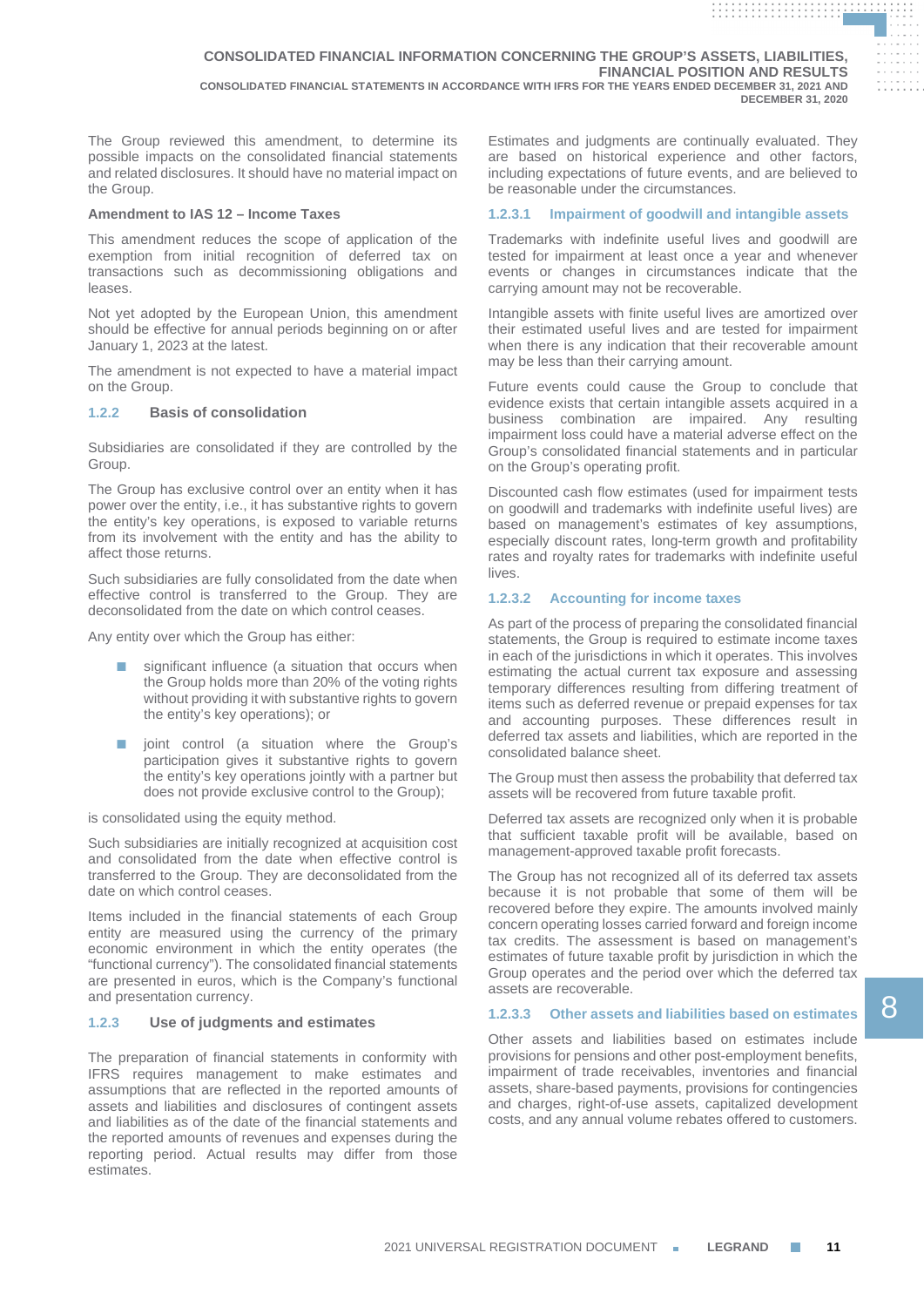

# **1.3 SCOPE OF CONSOLIDATION**

# **1.3.1 List of main consolidated companies**

The consolidated financial statements comprise the financial statements of Legrand and its 224 subsidiaries.

The main operating subsidiaries as of December 31, 2021, all of which being 100% owned and fully consolidated, are as follows:

| <b>Europe</b>                 |                |                                       |
|-------------------------------|----------------|---------------------------------------|
| Legrand Group Belgium         | Belgium        | Diegem                                |
| <b>Ensto Building Systems</b> | Finland        | Porvoo                                |
| Legrand France                | France         | Limoges                               |
| <b>Legrand SNC</b>            | France         | Limoges                               |
| Legrand ZRT                   | Hungary        | <b>Szentes</b>                        |
| <b>Bticino SpA</b>            | Italy          | Varese                                |
| Legrand Nederland B.V.        | Netherlands    | <b>Boxtel</b>                         |
| Legrand Polska                | Poland         | Zabkowice                             |
| Legrand LLC                   | Russia         | <b>Moscow</b>                         |
| Legrand Group España          | Spain          | Madrid                                |
| Inform Elektronik             | Turkey         | Pelitli                               |
| Legrand Elektrik              | Turkey         | Gebze                                 |
| Legrand Electric              | United Kingdom | Birmingham                            |
| Netatmo                       | France         | <b>Boulogne</b><br><b>Billancourt</b> |

| Approved Network LLC       | <b>United States</b> | Westlake<br>Village |
|----------------------------|----------------------|---------------------|
| Bticino de Mexico SA de CV | Mexico               | Querétaro           |
| Finelite Inc.              | <b>United States</b> | Union City          |
| <b>Focal Point LLC</b>     | <b>United States</b> | Chicago             |
| Kenall Manufacturing Co.   | <b>United States</b> | Kenosha             |

| Legrand AV Inc.                                        | <b>United States</b> | <b>Eden Prairie</b> |
|--------------------------------------------------------|----------------------|---------------------|
| Ortronics Inc.                                         | <b>United States</b> | New London          |
| Pass & Seymour Inc.<br>Pinnacle Architectural Lighting | <b>United States</b> | Syracuse            |
| Inc.                                                   | <b>United States</b> | Denver              |
| Raritan Inc.                                           | <b>United States</b> | Somerset            |
| Server Technology Inc.                                 | <b>United States</b> | Reno                |
| Starline Holdings LLC                                  | <b>United States</b> | Canonsburg          |
| The WattStopper Inc.                                   | <b>United States</b> | Santa Clara         |
| The Wiremold Company                                   | <b>United States</b> | West<br>Hartford    |

### **Rest of the world**

| Legrand Group Pty Ltd                             | Australia     | Sydney        |
|---------------------------------------------------|---------------|---------------|
| <b>GL Eletro-Eletronicos Ltda</b>                 | <b>Brazil</b> | São Paulo     |
| HDL Da Amazonia Industria<br>Eletronica Ltda      | <b>Brazil</b> | Manaus        |
| Electro Andina Ltda                               | Chile         | Santiago      |
| DongGuan Rocom Electric                           | China         | Dongguan      |
| <b>TCL International Electrical</b>               | China         | Huizhou       |
| <b>TCL Wuxi</b>                                   | China         | Wuxi          |
| Legrand Colombia                                  | Colombia      | <b>Bogota</b> |
| Novateur Electrical and Digital<br><b>Systems</b> | India         | Mumbai        |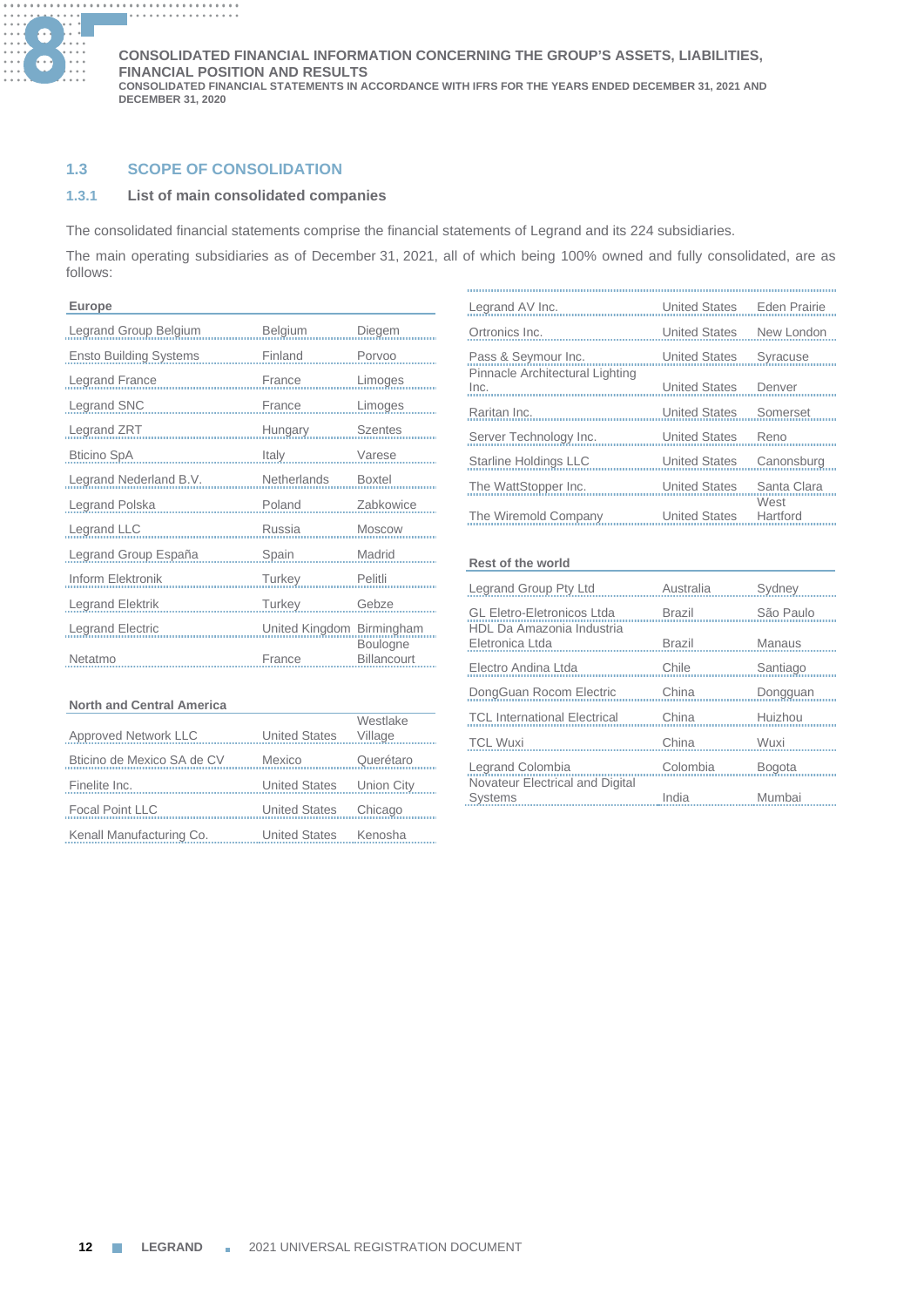# **1.3.2 Changes in the scope of consolidation**

The contributions to the Group's consolidated financial statements of companies acquired since the end of 2019 were as follows:

| 2020                             | March 31           | June 30                                                                                                        | September 30 | December 31        |
|----------------------------------|--------------------|----------------------------------------------------------------------------------------------------------------|--------------|--------------------|
| <b>Full consolidation method</b> |                    |                                                                                                                |              |                    |
| Jobo Smartech                    | Balance sheet only | 6 months' profit generalist both is not be the sensitive to the Sensitive Sensitive Sensitive Sensitive Sensit |              |                    |
| <b>Focal Point</b>               |                    | Balance sheet only Balance sheet only 7 months' profit                                                         |              | 10 months' profit  |
| <b>Borri</b>                     |                    |                                                                                                                |              | Balance sheet only |
| <b>Champion One</b>              |                    |                                                                                                                |              | Balance sheet only |
| Compose                          |                    |                                                                                                                |              | Balance sheet only |

| 2021                             | March 31                            | June 30                          | September 30                                                         | December 31           |
|----------------------------------|-------------------------------------|----------------------------------|----------------------------------------------------------------------|-----------------------|
| <b>Full consolidation method</b> |                                     |                                  |                                                                      |                       |
| Jobo Smartech                    | 3 months' profit                    | <b>Example 16 months' profit</b> | 9 months' profit                                                     | a a 12 months' profit |
| <b>Focal Point</b>               | 3 months' profit                    | 6 months' profit                 | 9 months' profit                                                     | 12 months' profit     |
| Borri                            |                                     |                                  | 3 months' profit 6 months' profit 9 months' profit 12 months' profit |                       |
| Champion One                     | Balance sheet only 6 months' profit |                                  | 9 months' profit                                                     | 12 months' profit     |
| Compose                          | Balance sheet only                  | 6 months' profit                 | 9 months' profit                                                     | 12 months' profit     |
| Ecotap                           |                                     |                                  | Balance sheet only 6 months' profit                                  |                       |
| Ensto Building Systems           |                                     |                                  |                                                                      | 2 months' profit      |
| Geiger                           |                                     |                                  |                                                                      | Balance sheet only    |

The main acquisitions announced in 2021 were as follows:

- Ecotap, a front-running Dutch player, specialist in alternating and direct-current charging stations for electric vehicles, offers for homes, businesses and public charging points. Ecotap business represents annual sales of roughly €40 million;
- Ensto Building Systems, a Finnish leader in lowvoltage. Ensto Building Systems reports an annual sales of about €120 million;
- Geiger, a German specialist in structured cabling for data centers. Geiger has an annual sales of around €5 million.

Acquisitions of subsidiaries (net of cash acquired) came to a total of €296.2 million in 2021.

As of December 31, 2021, these acquisitions led to the recognition of €59.1 million in intangible assets excluding goodwill, €51.7 million in other acquired assets net of liabilities, and €185.4 million in provisional goodwill.

**. . . . . . . . . . . . . . . . . . . . . . . . . . . . . . . . . . . . . . . . . . . . . . . . . . . . . . . . . . . . . . . . . . . . . . . . . . . . . . . . . . . . . . . . . . . . .**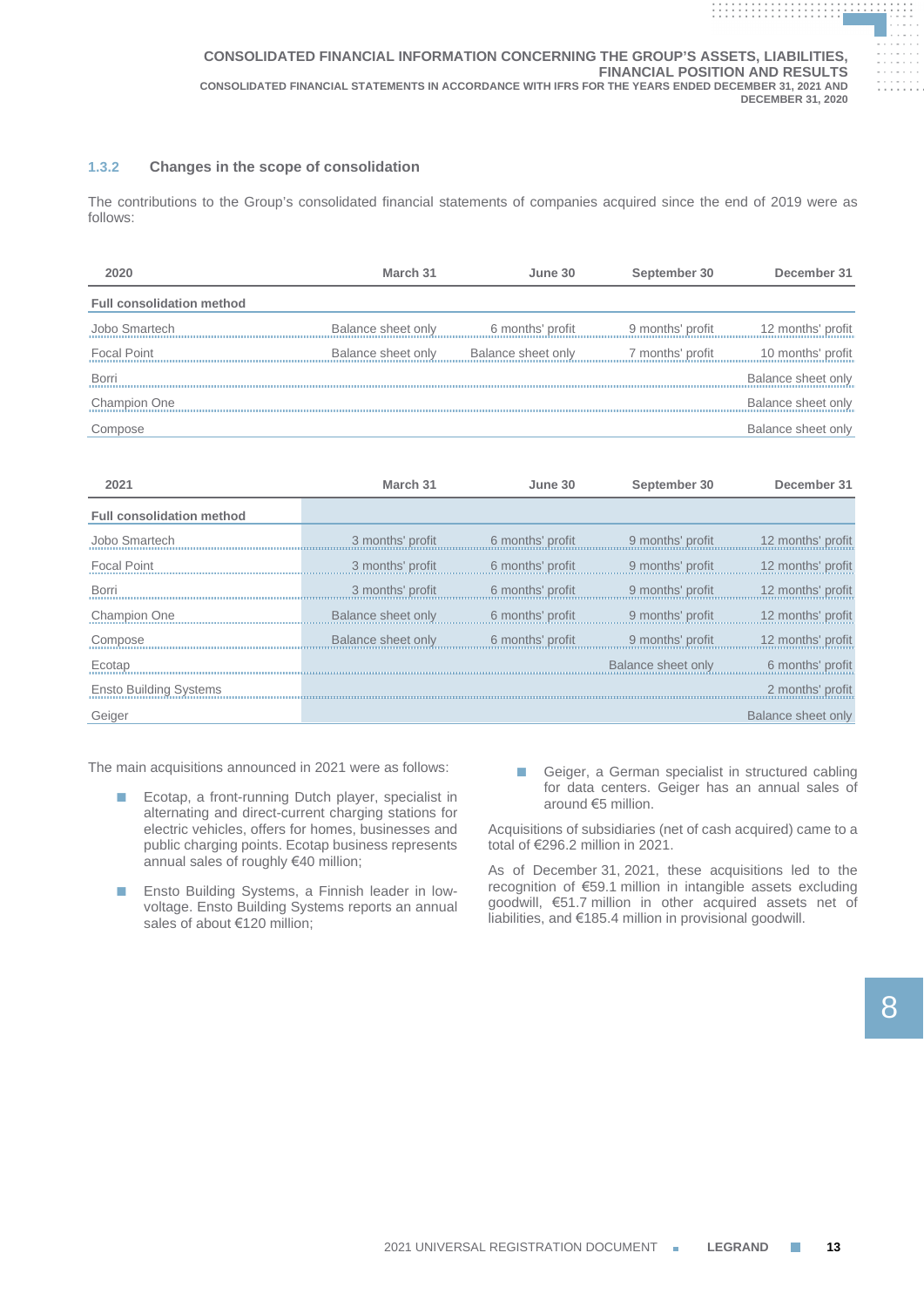

# **NOTE 2 - RESULTS FOR THE YEAR**

# **2.1 SEGMENT INFORMATION**

In accordance with IFRS 8, operating segments are determined based on the reporting made available to the chief operating decision maker of the Group and to the Group's management.

Given that Legrand activities are carried out locally, the Group is organized for management purposes by countries or groups of countries which have been allocated for internal reporting purposes into three operating segments:

- Europe, including France, Italy and Rest of Europe (mainly including Benelux, Germany, Iberia (including Portugal and Spain), Poland, Russia, Turkey, and the United Kingdom);
- North and Central America, including Canada, Mexico, the United States, and Central American countries; and
- Rest of the world, mainly including Australia, China, India and South America (including particularly Brazil, Chile and Colombia).

These three operating segments are under the responsibility of three segment managers who are directly accountable to the chief operating decision maker of the Group.

The economic models of subsidiaries within these segments are quite similar. Indeed, their sales are made up of electrical and digital building infrastructure products in particular to electrical installers, sold mainly through third-party distributors.

| (in $\notin$ millions)                                              | <b>Europe</b>  | North and<br><b>Central</b><br>America | Rest of the<br>world | <b>Total</b> |
|---------------------------------------------------------------------|----------------|----------------------------------------|----------------------|--------------|
| Net sales to third parties                                          | (1)<br>2,993.3 | (2)<br>2,747.8                         | 1,253.1              | 6,994.2      |
| Cost of sales                                                       | (1, 357.3)     | (1, 358.7)                             | (723.2)              | (3,439.2)    |
| Administrative and selling expenses, R&D costs                      | (907.3)        | (886.1)                                | (300.7)              | (2,094.1)    |
| Other operating income (expenses)                                   | (59.0)         | (38.8)                                 | (19.0)               | (116.8)      |
| <b>Operating profit</b>                                             | 669.7          | 464.2                                  | 210.2                | 1,344.1      |
| - of which acquisition-related amortization,<br>expenses and income |                |                                        |                      |              |
| accounted for in administrative and<br>selling expenses, R&D costs  | (15.4)         | (71.8)                                 | (5.5)                | (92.7        |
| accounted for in other operating income<br>(expenses)               | 0.0            | 2.8                                    | 0.0                  | 2.8          |
| - of which goodwill impairment                                      |                |                                        |                      | 0.0          |
| Adjusted operating profit                                           | 685.1          | 533.2                                  | 215.7                | 1,434.0      |
| - of which depreciation and impairment expense                      | (63.9)         | (25.6)                                 | (21.7)               | (111.2)      |
| - of which amortization and impairment expense                      | (8.5)          | (2.2)                                  | (1.1)                | (11.8)       |
| - of which amortization and impairment of development costs         | (27.4)         | 0.0                                    | (0.9)                | (28.3)       |
| - of which amortization and impairment of right-of-use assets       | (26.3)         | (22.4)                                 | (19.1)               | (67.8)       |
| - of which restructuring costs                                      | (24.7)         | (11.6)                                 | 1.5                  | (34.8)       |
| Capital expenditure                                                 | (87.9)         | (21.4)                                 | (30.6)               | (139.9)      |
| Capitalized development costs                                       | (29.3)         | 0.0                                    | (1.3)                | (30.6)       |
| Net tangible assets                                                 | 442.3          | 146.8                                  | 130.1                | 719.2        |
| Total current assets                                                | 3.395.2        | 869.4                                  | 866.8                | 5,131.4      |
| <b>Total current liabilities</b>                                    | 1,638.3        | 475.7                                  | 472.8                | 2,586.8      |

# **12 months ended December 31, 2021**

*(1) Of which France: €1,200.1 million.*

*(2) Of which United States: €2,551.0 million.*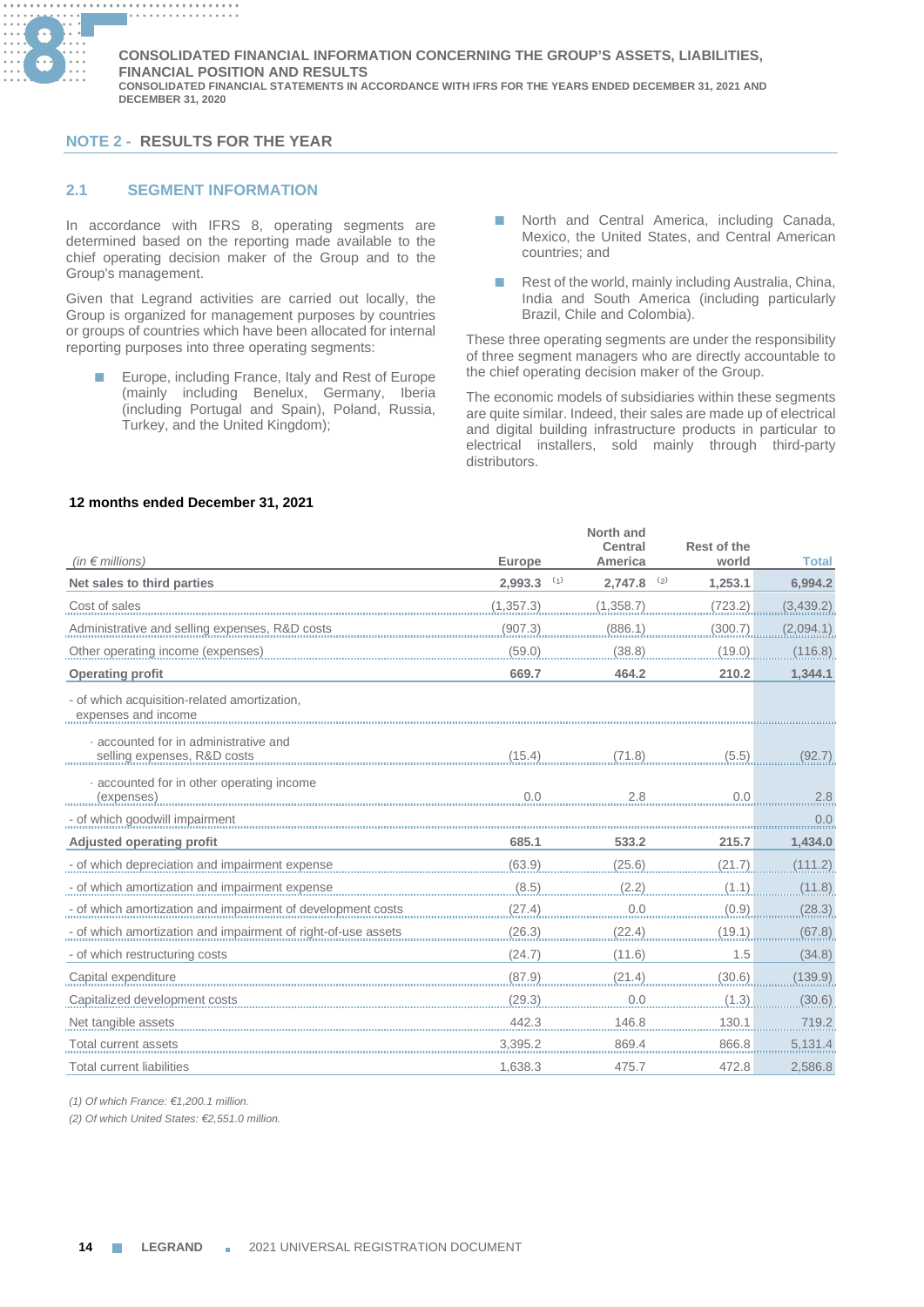# **12 months ended December 31, 2020**

|                                                                     |                          | North and<br><b>Central</b> | Rest of the |                |
|---------------------------------------------------------------------|--------------------------|-----------------------------|-------------|----------------|
| (in $\notin$ millions)                                              | Europe                   | America                     | world       | Total          |
| Net sales to third parties                                          | $2,499.4$ <sup>(1)</sup> | $2,526.3$ <sup>(2)</sup>    | 1,073.8     | 6,099.5        |
| Cost of sales                                                       | (1, 111.0)               | (1,216.7)                   | (588.0)     | (2, 915.7)     |
| Administrative and selling expenses, R&D costs                      | (837.5)                  | (854.7)                     | (293.7)     | (1,985.9)      |
| Other operating income (expenses)                                   | (71.3)                   | (52.5)                      | (8.7)       | (132.5)        |
| <b>Operating profit</b>                                             | 479.6                    | 402.4                       | 183.4       | 1,065.4        |
| - of which acquisition-related amortization,<br>expenses and income |                          |                             |             |                |
| accounted for in administrative and<br>selling expenses, R&D costs  | (16.0)                   | (73.5)                      | (19.9)      | (109.4)        |
| accounted for in other operating income<br>(expenses)               | 16.2                     | 2.6                         |             | 18.8           |
| - of which goodwill impairment                                      |                          |                             |             | 0.0            |
| <b>Adjusted operating profit</b>                                    | 479.4                    | 473.3                       | 203.3       | 1,156.0        |
| - of which depreciation and impairment expense                      | (66.3)                   | (25.3)                      | (23.3)      | (114.9)        |
| - of which amortization and impairment expense                      | (9.3)                    | (2.4)                       | (0.9)       | (12.6)         |
| - of which amortization and impairment of development costs         | (28.6)                   | 0.0                         | (1.0)       | (29.6)         |
| - of which amortization and impairment of right-of-use assets       | (29.8)                   | (23.0)                      | (19.3)      | (72.1)         |
| - of which restructuring costs                                      | (53.8)                   | (12.5)                      | 2.3         | $(64.0)^{(3)}$ |
| Capital expenditure                                                 | (79.4)                   | (21.0)                      | (26.4)      | (126.8)        |
| Capitalized development costs                                       | (27.0)                   | 0.0                         | (1.3)       | (28.3)         |
| Net tangible assets                                                 | 423.2                    | 140.6                       | 117.1       | 680.9          |
| Total current assets                                                | 3.172.4                  | 690.9                       | 686.6       | 4,549.9        |
| <b>Total current liabilities</b>                                    | 1,971.3                  | 381.8                       | 401.6       | 2.754.7        |

*(1) Of which France: €1,021.2 million.*

*(2) Of which United States: €2,370.8 million.*

*(3) €(75.6) million excluding net gains on sales of assets.*

# **2.2 NET SALES**

The Group derived the large majority of its revenue from product sales to generalist and specialist distributors. The two largest distributors accounted for close to 17% of consolidated net sales in 2021. The Group estimates that no other distributor accounted for more than 5% of consolidated net sales.

Contracts with distributors are signed for a one-year period. As a general rule, there is only one performance obligation in these contracts, which is to sell and deliver products to the customer (the performance obligation related to delivery is not material within the context of customer contracts).

Within the context of these contracts, the Group owns the main risks and benefits resulting from the product sales, and therefore acts as the principal (and not as an agent).

Net sales are generally recognized at one point in time, corresponding to the date on which the control of the asset (products or, more rarely, services) is transferred to the

customer, usually the date of shipment in the case of product sales. In the specific case of service sales where the customer consumes the service benefits over the period in which they are provided, net sales are recognized over time, i.e. spread over the period in which the services are provided to the customer.

Contracts with customers generally include variable payments in their favor, primarily deferred discounts and rebates, and occasionally commercial returns. These variable payments to customers are estimated at their most likely amount and accounted for when net sales are recognized. By default, variable payments to customers are accounted for as a deduction from net sales. Only payments made to customers in exchange for the transfer of products or services by these customers are accounted for as selling expenses, for the portion of these payments corresponding to the transferred products' or services' fair value.

**. . . . . . . . . . . . . . . . . . . . . . . . . . . . . . . . . . . . . . . . . . . . . . . . . . . . . . . . . . . . . . . . . . . . . . . . . . . . . . . . . . . . . . . . . . . . .**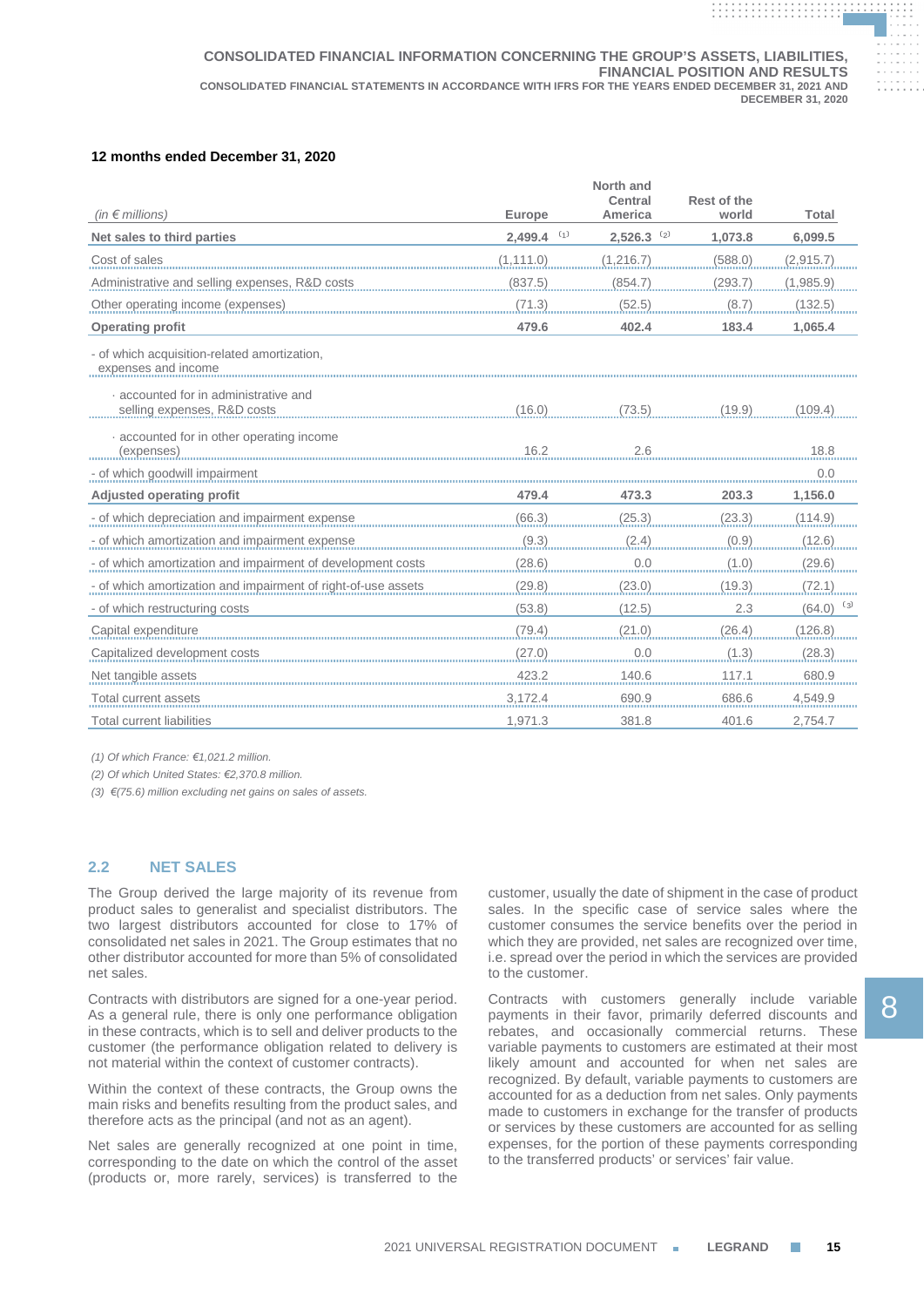

In 2021, the Group's consolidated net sales came to €6,994.2 million, up (+14.7%) in total compared with 2020 due to an organic growth (+13.6%), an increase in scope of

consolidation (+3.0%) and the unfavorable impact of exchange rates (-2.0%).

Changes in net sales by destination are as follows:

|                                                    | 12 months ended December 31, |         |          |                                           |                     |                                 |
|----------------------------------------------------|------------------------------|---------|----------|-------------------------------------------|---------------------|---------------------------------|
| <b>Net sales</b> (in $\epsilon$ million, except %) | 2021                         | 2020    | change   | Total Change in scope of<br>consolidation | Organic<br>arrow(1) | <b>Exchange-</b><br>rate effect |
| Europe                                             | 2.859.7                      | 2.396.0 | $19.4\%$ | $3.0\%$                                   | $17.1\%$            | $(1.0\%)$                       |
| North and Central America                          | 2.700.7                      | 2.485.4 | $8.7\%$  | $3.4\%$                                   | $8.7\%$             | $(3.3\%)$                       |
| Rest of the World                                  | 1.433.8                      | 1.218.1 | $17.7\%$ | 2.3%                                      | 16.9%               | $(1.6\%)$                       |
| <b>Consolidated total</b>                          | 6.994.2                      | 6.099.5 | 14.7%    | $3.0\%$                                   | 13.6%               | $(2.0\%)$                       |

*(1) at constant scope of consolidation and exchange rates.*

The Group sells its products in mature countries as well as many new economies (Eastern Europe and Turkey in the Europe operating segment, Central America and Mexico in the North and Central America operating segment, Asia excluding South Korea, South America, Africa and the Middle East in the Rest of the world operating segment).

Net sales by destination in these two geographical areas are as follows:

|                          | 12 months ended          |                   |  |
|--------------------------|--------------------------|-------------------|--|
| (in $\epsilon$ millions) | <b>December 31, 2021</b> | December 31, 2020 |  |
| Mature countries         | 5.169.2                  | 4.560.5           |  |
| New economies            | 1.825.0                  | 1,539.0           |  |
| <b>TOTAL</b>             | 6.994.2                  | 6.099.5           |  |

# **2.3 OPERATING EXPENSES**

Operating expenses include the following main categories of costs:

|                                   | 12 months ended          |                   |  |
|-----------------------------------|--------------------------|-------------------|--|
| (in $\epsilon$ millions)          | <b>December 31, 2021</b> | December 31, 2020 |  |
| Raw materials and component costs | (2,418.1)                | (1.959.0)         |  |
| Personnel costs                   | (1,695.0)                | (1,597.9)         |  |
| Other external costs              | (1, 113.8)               | (1,016.5)         |  |
|                                   | (67.8)                   |                   |  |
| Depreciation of tangible assets   | (111.6)                  | (113.6)           |  |
| Amortization of intangible assets | (127.0)                  | (145.2)           |  |
| Restructuring costs               | (34.8)                   | $(64.0)^{(1)}$    |  |
| Goodwill impairment               | $\Omega$                 |                   |  |
| Other                             | (82.0)                   | (68.5)            |  |
| <b>OPERATING EXPENSES</b>         | (5.650.1                 | (5.034.1          |  |

*(1) €(75.6) million excluding net gains on sales of assets.*

"Other" primarily includes impairment losses and reversals on inventories (Note 3.5), trade receivables (Note 3.6), and provisions for contingencies (Note 4.4).

The Group had an average of 38,207 employees in 2021 (versus 36,726 in 2020), of which 30,965 back-office employees and 7,242 front-office employees (versus 29,556 and 7,170, respectively, in 2020).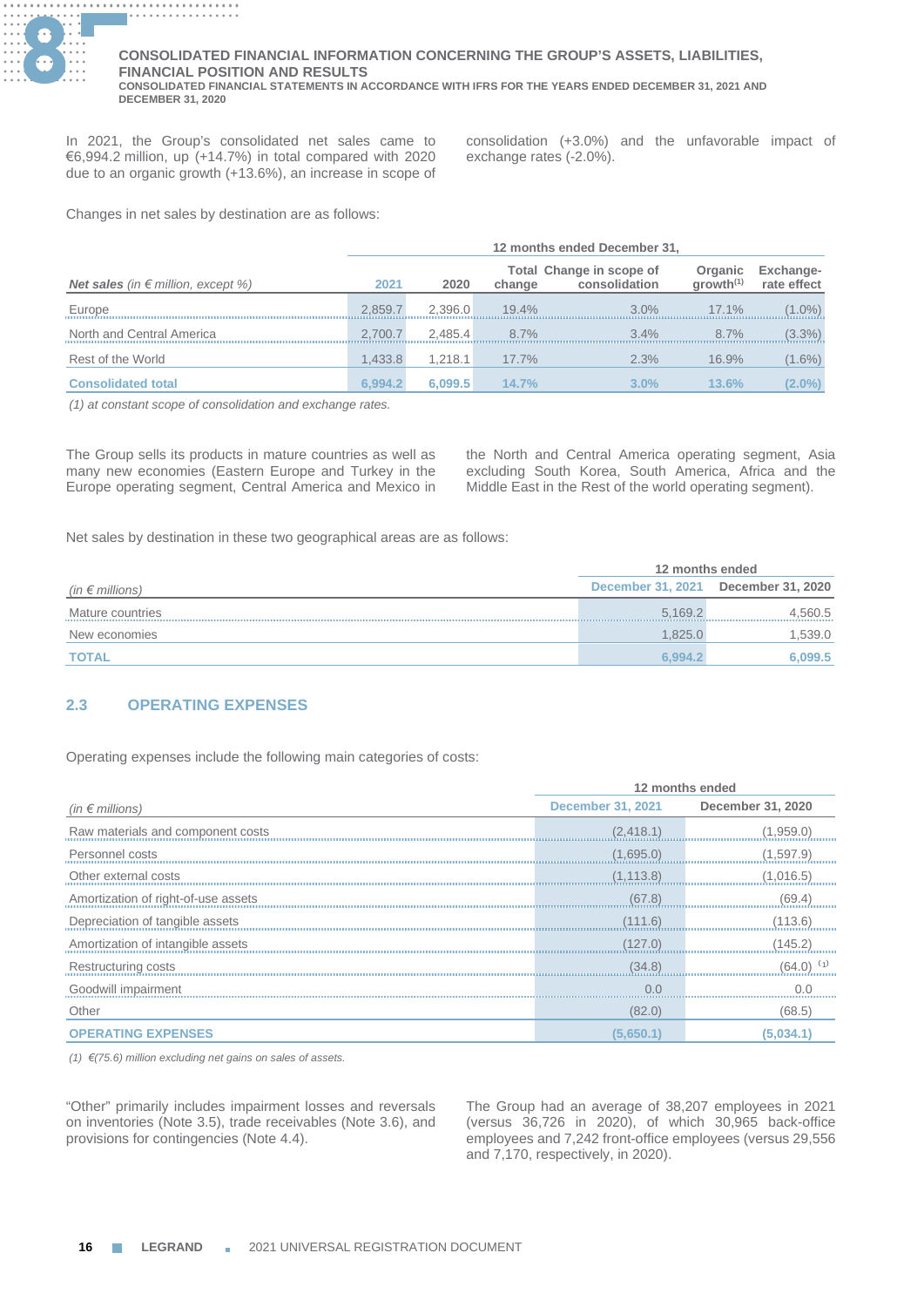# **2.4 INCOME TAX EXPENSE**

Income tax expense consists of the following:

|                                 | 12 months ended          |                   |  |
|---------------------------------|--------------------------|-------------------|--|
| (in $\epsilon$ millions)        | <b>December 31, 2021</b> | December 31, 2020 |  |
| Current taxes                   | (298.6)                  | (228.7)           |  |
| Deferred taxes                  | (53.3)                   | (50.5)            |  |
| <b>TOTAL INCOME TAX EXPENSE</b> | (351.9)                  | (279.2)           |  |

The reconciliation of total income tax expense for the period to income tax calculated at the standard tax rate in France is as follows, based on profit before tax of €1,257.0 million in 2021 (versus €961.9 million in 2020):

|                                                         | 12 months ended |                                     |  |
|---------------------------------------------------------|-----------------|-------------------------------------|--|
| (Tax rate)                                              |                 | December 31, 2021 December 31, 2020 |  |
| <b>Standard French income tax rate</b>                  | 28.41%          | 32.02%                              |  |
| Increases (reductions):                                 |                 |                                     |  |
| - Effect of foreign income tax rates                    | (4.37%)         | (8.49%)                             |  |
| - Non-taxable items                                     | (0.48%)         | 0.23%                               |  |
| - Income taxable at specific rates                      | (0.28%)         | (0.36%)                             |  |
| - Other                                                 | 4.31%           | 4.64%                               |  |
|                                                         | 27.59%          | 28 በ4%                              |  |
| Impact on deferred taxes of:                            |                 |                                     |  |
| - Changes in tax rates                                  | 0.10%           | 0.23%                               |  |
| - Recognition or non-recognition of deferred tax assets | 0.31%           | 0.80%                               |  |
| <b>EFFECTIVE TAX RATE</b>                               | 28.00%          | 29.07%                              |  |

**. . . . . . . . . . . . . . . . . . . . . . . . . . . . . . . . . . . . . . .**

**. . . . . . . . . . . . . . . . . . . . . . . . . . . . . . . . . . . . . . . . . . . . . . . . . . . . . . . . . . . . . .**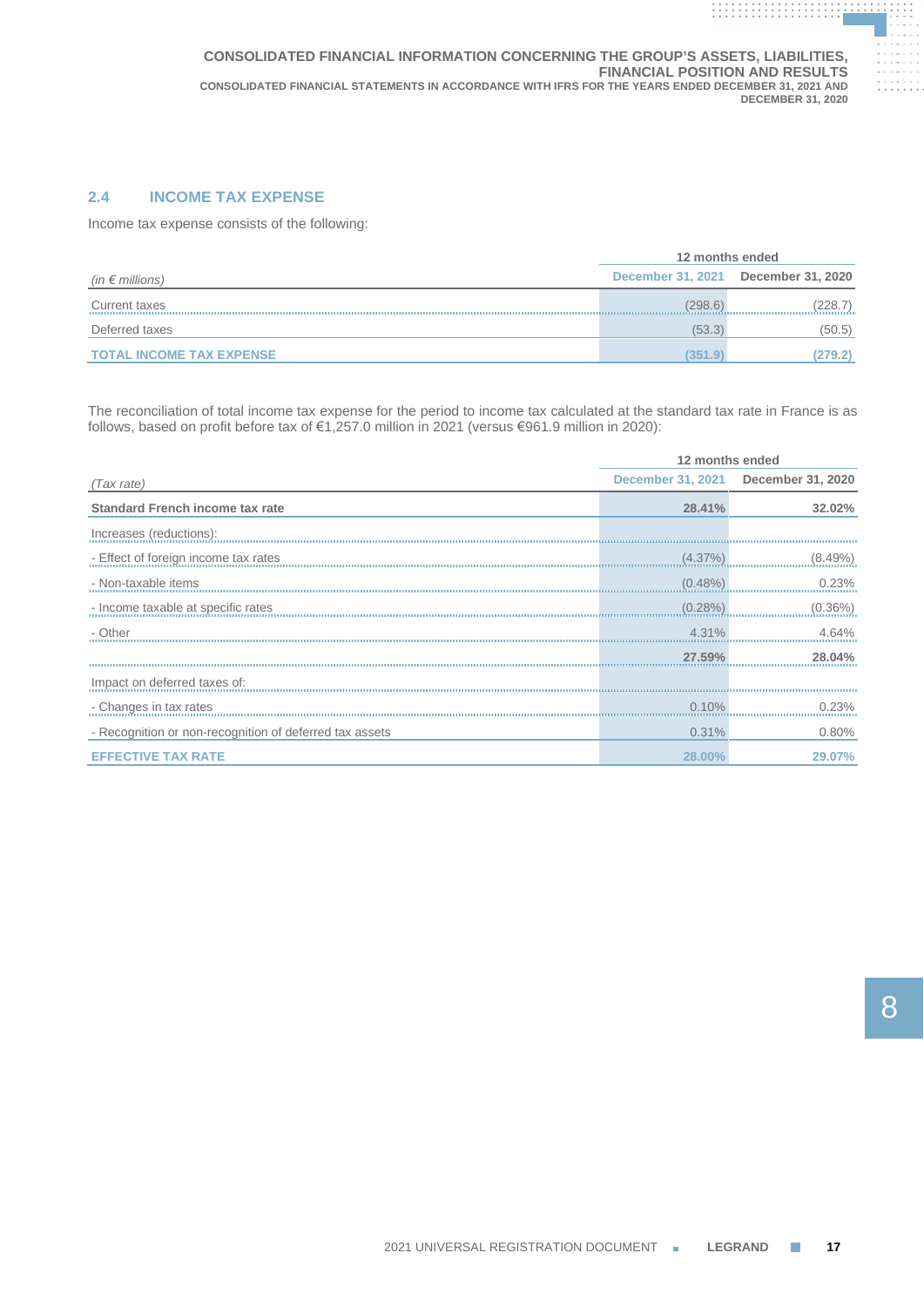

# **NOTE 3 - DETAILS ON NON-CURRENT AND CURRENT ASSETS**

# **3.1 INTANGIBLE ASSETS**

| (in $\epsilon$ millions)           | <b>December 31, 2021</b> | December 31, 2020 |
|------------------------------------|--------------------------|-------------------|
| Frademarks                         | 1.849.6                  | .834.9            |
| Patents                            | 125.5                    | 29.3              |
| Customer relationships             | 358.3                    | 327.3             |
| Other intangible assets            | 151.9                    | 150.1             |
| NET VALUE AT THE END OF THE PERIOD | 2.485.3                  | .441.6            |

# **3.1.1 Trademarks with indefinite and finite useful lives**

The Legrand and Bticino brands represent close to 98% of the total value of trademarks with indefinite useful lives. These trademarks with indefinite useful lives are used internationally, and therefore contribute to all of the Group's cash-generating units.

They should contribute indefinitely to future consolidated cash flows because management plans to continue using them indefinitely. The Group performs periodical reviews of these trademarks' useful lives.

Trademarks with finite useful lives are amortized over their estimated useful lives ranging:

- from 10 years when management plans to gradually replace them by other major trademarks owned by the Group;
- to 20 years when management plans to replace them by other major trademarks owned by the Group only over the long term or when, in the absence of such an intention, management considers that the trademarks may be threatened by a major competitor in the long term.

Amortization of trademarks is recognized in the income statement under administrative and selling expenses.

| (in $\epsilon$ millions)                                                  | <b>December 31, 2021</b> | December 31, 2020 |
|---------------------------------------------------------------------------|--------------------------|-------------------|
| Gross value at the beginning of the period                                | 2,185.4                  | 2.186.8           |
| - Acquisitions                                                            | 21.8                     | 69.5              |
| - Disposals                                                               |                          | n n               |
| - Translation adjustments                                                 | 57.0                     | 70.9)             |
| Gross value at the end of the period                                      | 2,264.2                  | 2,185.4           |
| Accumulated amortization and impairment at the<br>beginning of the period | (350.5)                  | (318.6)           |
| - Amortization expense                                                    | (39.9)                   |                   |
| - Reversals                                                               |                          |                   |
| - Translation adjustments                                                 | (24.2)                   | 27 R              |
| Accumulated amortization and impairment<br>at the end of the period       | (414.6)                  | (350.5)           |
| NET VALUE AT THE END OF THE PERIOD                                        | 1.849.6                  | 1.834.9           |

Trademarks can be analyzed as follows:

To date, no significant impairment has been recognized for these trademarks.

Each trademark with an indefinite useful life is tested for impairment separately, in the fourth quarter of each year and

whenever events or changes in circumstances indicate that the carrying amount may not be recoverable.

Impairment tests are performed using the relief from royalty method. This method consists of measuring the royalties that the company would have to pay to license the trademark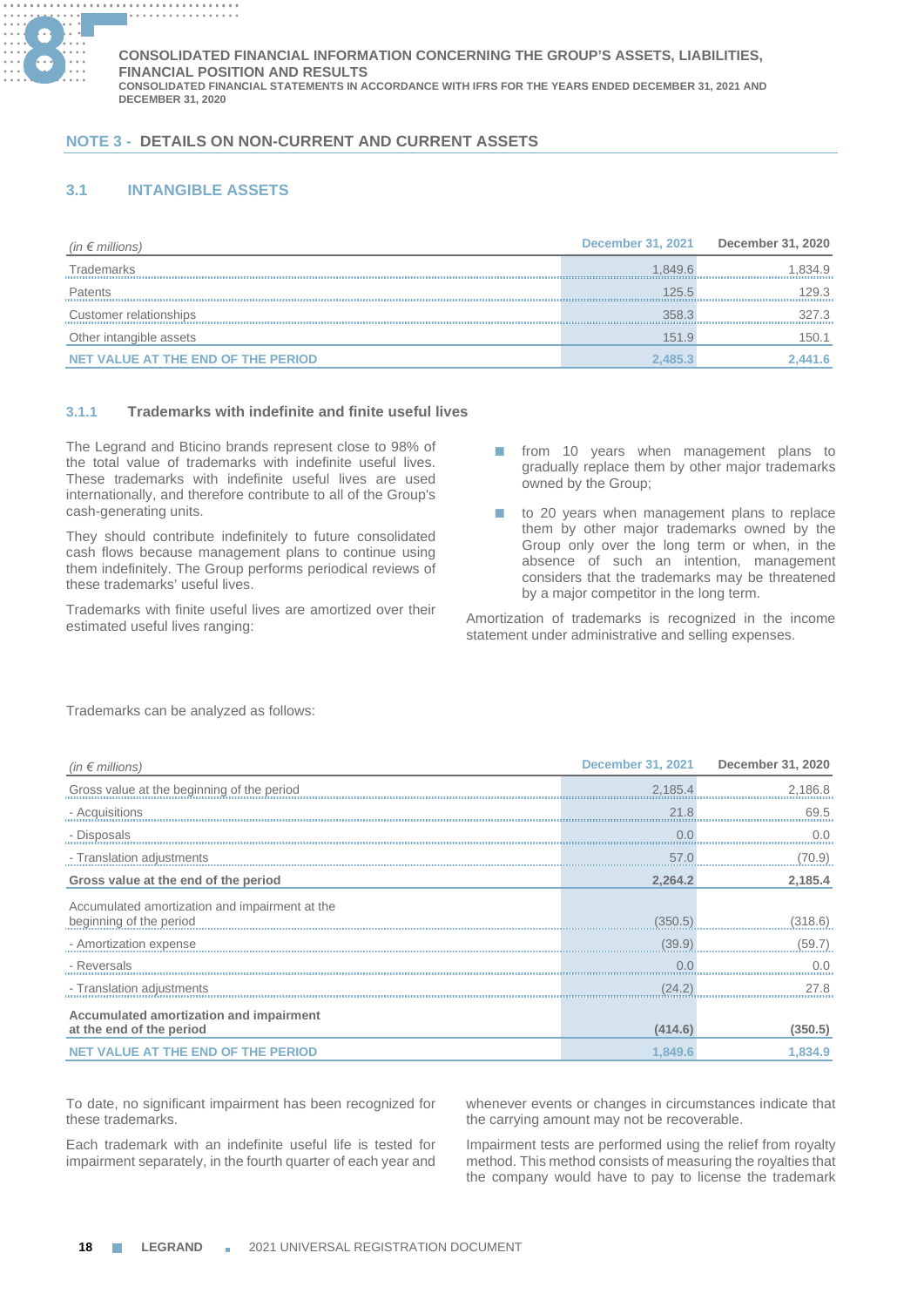from a third party. The theoretical value of these royalties is the trademark over its useful life, as if the trademark were then measured by estimating future revenue generated by owned by a third party.

**. . . . . . . . . . . . . . . . . . . . . . . . . . . . . . . . . . . . . . . . . . . . . . . . . . . . . . . . . . . . . . . . . . . . . . . . . . . . . . . . . . . . . . . . . . . . .**

**. . . . . . . . . . . . . . . . . . . . . . . . . . . . . . . . . . . . . . . . . . . . . . . . . . . . . . . . . . . . . . . .**

The following impairment testing parameters were used in the period ended December 31, 2021:

|                          |              |                                                                                                          | Value in use    |                              |
|--------------------------|--------------|----------------------------------------------------------------------------------------------------------|-----------------|------------------------------|
| (in $\epsilon$ millions) | Recoverable  | Carrying amount of<br>trademarks with<br>Discount rate<br>amount indefinite useful lives<br>(before tax) |                 | Growth rate to<br>perpetuity |
|                          | Value in use | 1.408.0                                                                                                  | 9.6 to $10.5\%$ | 2.8 to $3.2\%$               |

No impairment was recognized in the period ended December 31, 2021.

Sensitivity tests were performed on the discount rates and long-term growth rates used for impairment testing purposes. Based on the results of these tests, a 50-basis point

unfavorable change in each of these rates taken separately would not lead to any impairment losses being recognized on any trademarks with an indefinite useful life.

**Value in use**

The following impairment testing parameters were used in the period ended December 31, 2020:

|                          |                       |                                                                  | value in use                  |                              |
|--------------------------|-----------------------|------------------------------------------------------------------|-------------------------------|------------------------------|
| (in $\epsilon$ millions) | Recoverable<br>amount | Carrying amount of<br>trademarks with<br>indefinite useful lives | Discount rate<br>(before tax) | Growth rate to<br>perpetuity |
|                          | Value in use          | 1.408.0                                                          | $9.4$ to $10.9\%$             | 2.8 to $3.1\%$               |

No impairment was recognized in the period ended December 31, 2020.

# **3.1.2 Patents**

Patents can be analyzed as follows:

| (in $\epsilon$ millions)                                                  |         | December 31, 2021 December 31, 2020 |
|---------------------------------------------------------------------------|---------|-------------------------------------|
| Gross value at the beginning of the period                                | 758.7   |                                     |
| - Acquisitions                                                            | 5       |                                     |
| - Disposals                                                               |         |                                     |
| - Translation adjustments                                                 | 16.4    | 8.8)                                |
| Gross value at the end of the period                                      | 780.2   | 758.7                               |
| Accumulated amortization and impairment at the<br>beginning of the period | 629.4   |                                     |
| - Amortization expense                                                    | (16.7)  | (16.6)                              |
| - Reversals                                                               |         |                                     |
| - Translation adjustments                                                 | (8.6)   |                                     |
| Accumulated amortization and impairment<br>at the end of the period       | (654.7) | (629.4)                             |
| <b>NET VALUE AT THE END OF THE PERIOD</b>                                 | 125.5   |                                     |

To date, no impairment has been recognized for these patents.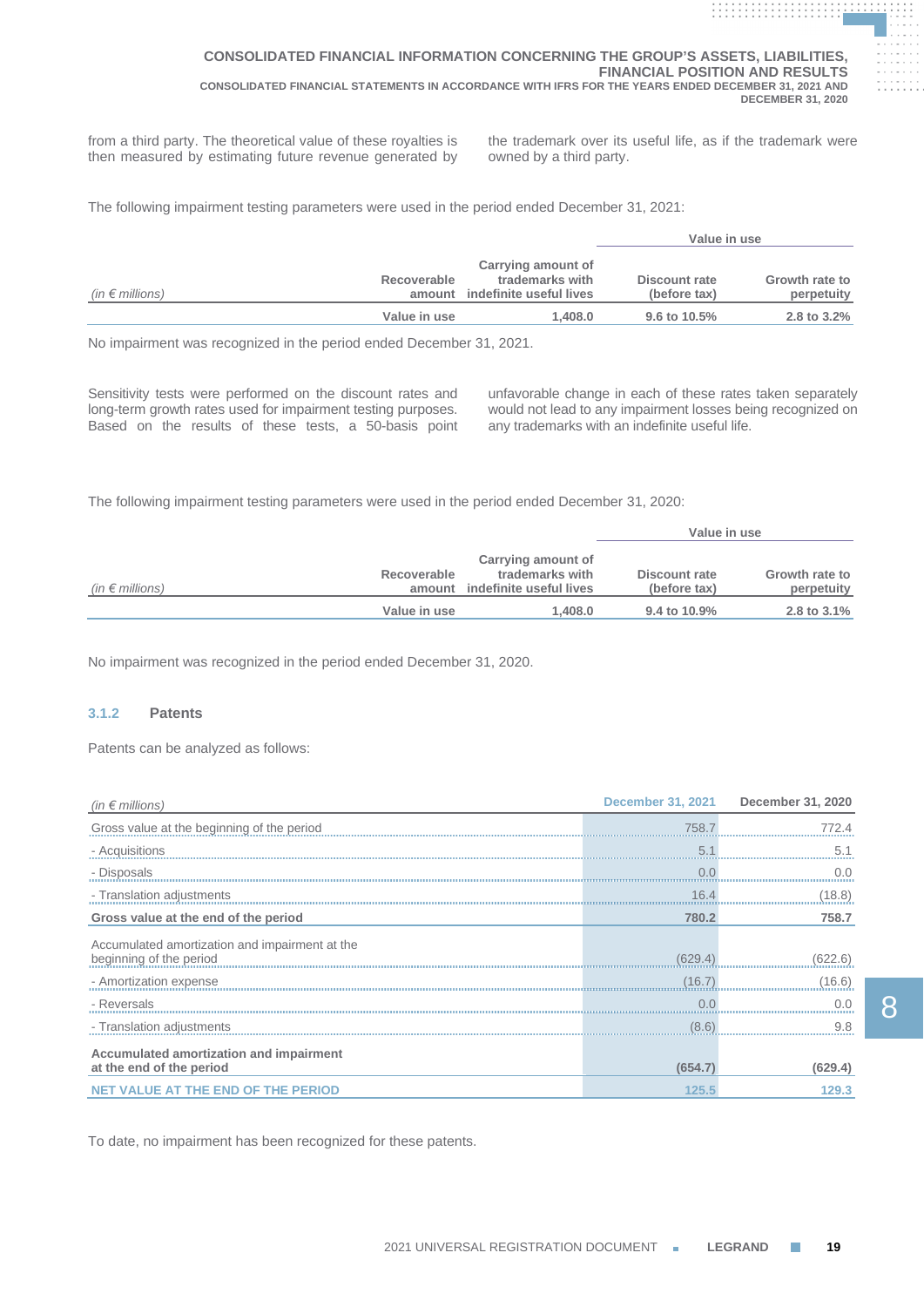

### **3.1.3 Customer relationships**

Customer relationships acquired in business combinations are recognized when they correspond to contractual relationships with key customers. Such customer

relationships are measured using the excess earnings method, and are amortized over a period ranging from 3 to 20 years.

Customer relationships can be analyzed as follows:

| (in $\epsilon$ millions)                                                  |         | December 31, 2021 December 31, 2020 |
|---------------------------------------------------------------------------|---------|-------------------------------------|
|                                                                           |         |                                     |
| Gross value at the beginning of the period                                | 458.5   |                                     |
| - Acquisitions                                                            | 32.2    |                                     |
| - Adjustments                                                             | 0.0     |                                     |
| - Disposals                                                               |         |                                     |
| - Translation adjustments                                                 | 40.9    |                                     |
| Gross value at the end of the period                                      | 531.6   | 458.5                               |
| Accumulated amortization and impairment at the<br>beginning of the period | 131.3   |                                     |
| - Amortization expense                                                    | (29.8)  | 27.8)                               |
| - Reversals                                                               |         |                                     |
| - Translation adjustments                                                 | (12.3)  |                                     |
| Accumulated amortization and impairment<br>at the end of the period       | (173.3) | (131.2)                             |
| <b>NET VALUE AT THE END OF THE PERIOD</b>                                 | 358.3   | 327.3                               |

To date, no significant impairment has been recognized for these customer relationships.

### **3.1.4 Other Intangible assets**

Other intangible assets are recognized at cost less accumulated amortization and impairment. They include in particular:

■ costs incurred for development projects (relating to the design and testing of new or improved products). They are amortized from the date of sale of the product on a straight-line basis over the period in which the asset's future economic benefits

Other intangible assets can be analyzed as follows:

are consumed, not exceeding 10 years. Costs incurred for projects that do not meet the IAS 38 definition of an intangible asset are recorded in research and development costs for the year in which they are incurred;

■ software, which is generally purchased from an external supplier and amortized over 3 years.

| (in $\epsilon$ millions)                                            | <b>December 31, 2021</b> | December 31, 2020 |
|---------------------------------------------------------------------|--------------------------|-------------------|
| Capitalized development costs                                       | 459.3                    |                   |
| Software                                                            | 1598                     | 1492              |
| Other                                                               | 320                      | 27 R              |
| Gross value at the end of the period                                | 651.1                    | 608.7             |
| Accumulated amortization and impairment<br>at the end of the period | (499.2                   | (458.6)           |
| NET VALUE AT THE END OF THE PERIOD                                  | 151.9                    | 150.1             |

To date, no material impairment has been recognized for these items.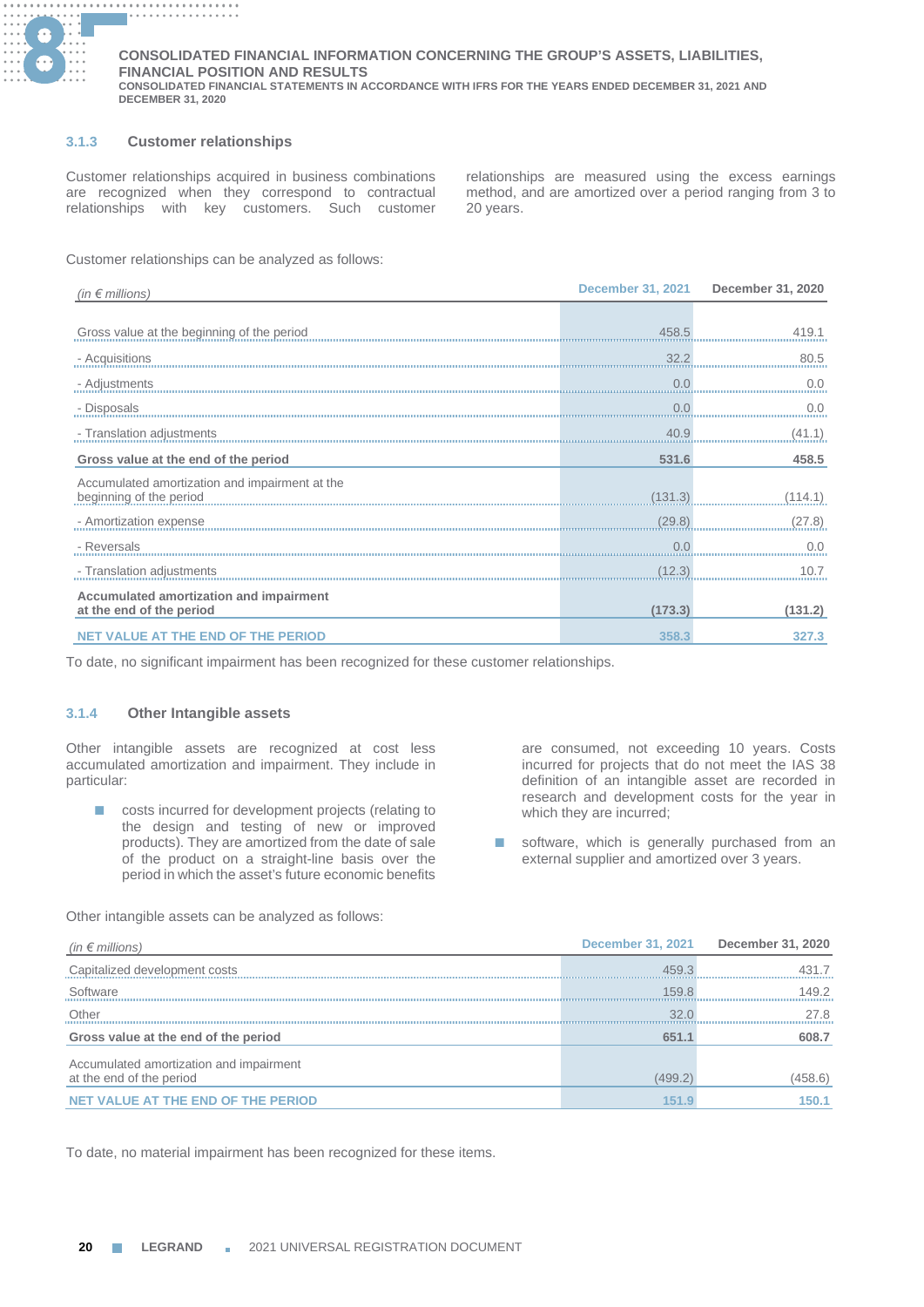# **3.2 GOODWILL**

To determine the goodwill for each business combination, the Group applies the partial goodwill method whereby goodwill is calculated as the difference between the consideration paid to acquire the business combination and the portion of the acquisition date fair value of the identifiable net assets acquired and liabilities assumed that is attributable to the Group.

Under this method no goodwill is allocated to minority interests. Changes in the percentage of interest held in a controlled entity are recorded directly in equity without recognizing any additional goodwill.

Goodwill is tested for impairment annually, in the fourth quarter of each year, and whenever events or changes in circumstances indicate that the carrying amount may not be recoverable.

Within the Legrand Group, the level at which goodwill is measured (cash-generating units) corresponds to individual countries or to groups of countries, when they either have similar market characteristics or are managed as a single unit.

**. . . . . . . . . . . . . . . . . . . . . . . . . . . . . . . . . . . . . . . . . . . . . . . . . . . . . . . . . . . . . . . . . . . . . . . . . . . . . . . . . . . . . . . . . . . . .**

**. . . . . . . . . . . . . . . . . . . . . . . . . . . . . . . . . . . . . . . . . . . . . . . . . . . . . . . . . . . . . . . .**

Value in use is estimated based on discounted cash flows for the next five years and a terminal value calculated from the final year of the projection period. The cash flow data used for the calculation is taken from the most recent medium-term business plans approved by Group management. Business plan projections are based on the latest available external forecasts of trends in the Group's markets. Cash flows beyond the projection period of five years are estimated by applying a growth rate to perpetuity.

The discount rates applied derive from the capital asset pricing model. They are calculated for each individual country, based on financial market and/or valuation services firm data (average data over the last three years). The cost of debt used in the calculations is the same for all individual countries (being equal to the Group's cost of debt).

Goodwill can be analyzed as follows:

| (in $\epsilon$ millions)           | <b>December 31, 2021</b> | December 31, 2020 |
|------------------------------------|--------------------------|-------------------|
| Europe                             | 1.833.8                  | .599.3            |
| Of which France                    | 8199                     | 8199              |
| North and Central America          | 2.750.6                  | 2.591.4           |
| Rest of the world                  | 656.8                    | 613.0             |
| NET VALUE AT THE END OF THE PERIOD | 5.241.2                  |                   |

The North and Central America operating segment is considered to be a single cash-generating unit (CGU), whereas both the Europe and Rest of the world operating segments include several CGUs. Within these two operating segments, France and Italy, China, India and South America, are respectively the largest CGUs.

Only the goodwill allocated to the North and Central America CGU and the goodwill allocated to the France CGU represent more than 10% of total goodwill.

Changes in goodwill can be analyzed as follows:

| (in $\epsilon$ millions)                        |               | December 31, 2021 December 31, 2020 |
|-------------------------------------------------|---------------|-------------------------------------|
| Gross value at the beginning of the period      | 4,840.4       | 4.603.1                             |
| - Acquisitions                                  | 271.5         | 716.5                               |
| - Adjustments*                                  | (86.1)        | 166.9                               |
| - Translation adjustments                       | 252.          | (312.3)                             |
| Gross value at the end of the period            | 5,277.9       | 4,840.4                             |
| Impairment value at the beginning of the period | (36.7         | (36.9)                              |
| - Impairment losses                             | $\cap$ $\cap$ |                                     |
| - Translation adjustments                       | $\cap$ $\cap$ |                                     |
| Impairment value at the end of the period       | (36.7)        | (36.7)                              |
| NET VALUE AT THE END OF THE PERIOD              | 5.241.2       |                                     |

*\*Adjustments correspond to the difference between provisional and final goodwill.*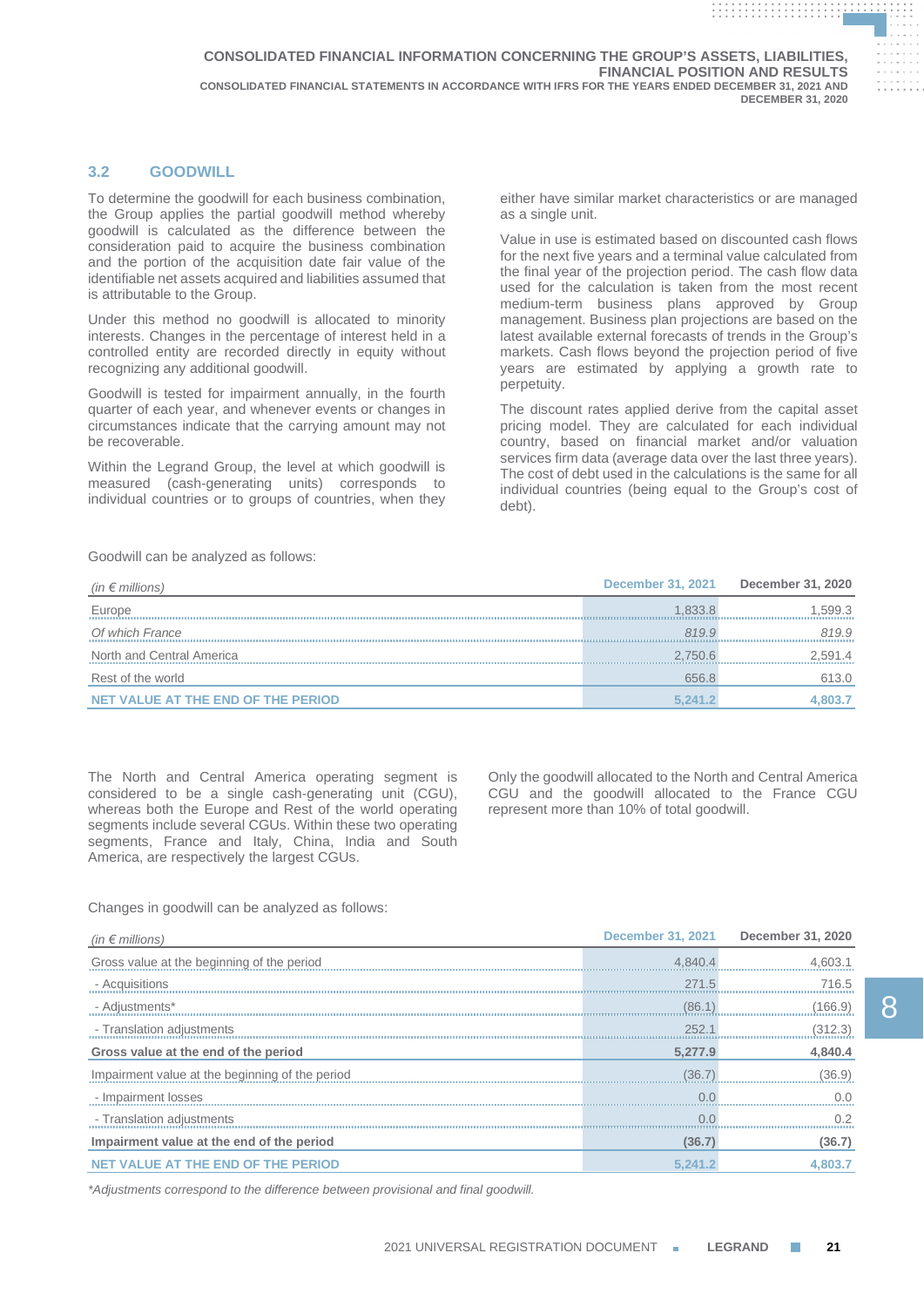

Purchase price allocations, which are performed within one year of each business combination, are as follows (excluding inventory step-up):

|                                             | 12 months ended |                                     |
|---------------------------------------------|-----------------|-------------------------------------|
| (in $\epsilon$ millions)                    |                 | December 31, 2021 December 31, 2020 |
| - Trademarks                                | 218             | 69.5                                |
| - Deferred taxes on trademarks              | (1.0)           | (0.4)                               |
| - Patents                                   | 5.              |                                     |
| - Deferred taxes on patents                 | (1.4)           |                                     |
| - Other intangible assets                   | 32.2            | 82.3                                |
| - Deferred taxes on other intangible assets |                 |                                     |

The following impairment testing parameters were used in the period ended December 31, 2021:

|                                    |                       |                                   | Value in use                  |                              |
|------------------------------------|-----------------------|-----------------------------------|-------------------------------|------------------------------|
|                                    | Recoverable<br>amount | Carrying<br>amount of<br>goodwill | Discount rate<br>(before tax) | Growth rate to<br>perpetuity |
| Europe                             |                       | 1.833.8                           | 7.7 to 22.9%                  | 2.0 to $5.0\%$               |
| Of which France                    | Value in use          | 8199                              | 7.7%                          | 20%                          |
| North and Central America          |                       | 2.750.6                           | 87%                           | $3.1\%$                      |
| Rest of the world                  |                       | 656.8                             | 9.4 to 14.6%                  | 2.0 to 5.0%                  |
| NET VALUE AT THE END OF THE PERIOD |                       | 5,241.2                           |                               |                              |

No goodwill impairment losses were identified in the period ended December 31, 2021.

50-basis points unfavorable change in each of these three parameters taken separately would not lead to any material impairment of goodwill of any of the CGUs.

Sensitivity tests performed on the discount rates, long-term growth rates and operating margin rates showed that a

The following impairment testing parameters were used in the period ended December 31, 2020:

|                                    |                       |                                   | Value in use                  |                              |
|------------------------------------|-----------------------|-----------------------------------|-------------------------------|------------------------------|
|                                    | Recoverable<br>amount | Carrying<br>amount of<br>goodwill | Discount rate<br>(before tax) | Growth rate to<br>perpetuity |
| Europe                             |                       | 1.599.3                           | 8.2 to 20.4%                  | $2.0 \text{ to } 5.0\%$      |
| Of which France                    | Value in use          | 819.9                             | 8.5%                          | $20\%$                       |
| North and Central America          |                       | 2.591.4                           | $9.3\%$                       | $3.1\%$                      |
| Rest of the World                  |                       | 613.0                             | $9.5$ to $14.1\%$             | 2.0 to 5.0%                  |
| NET VALUE AT THE END OF THE PERIOD |                       | 4,803.7                           |                               |                              |

No goodwill impairment losses were identified in the period ended December 31, 2020.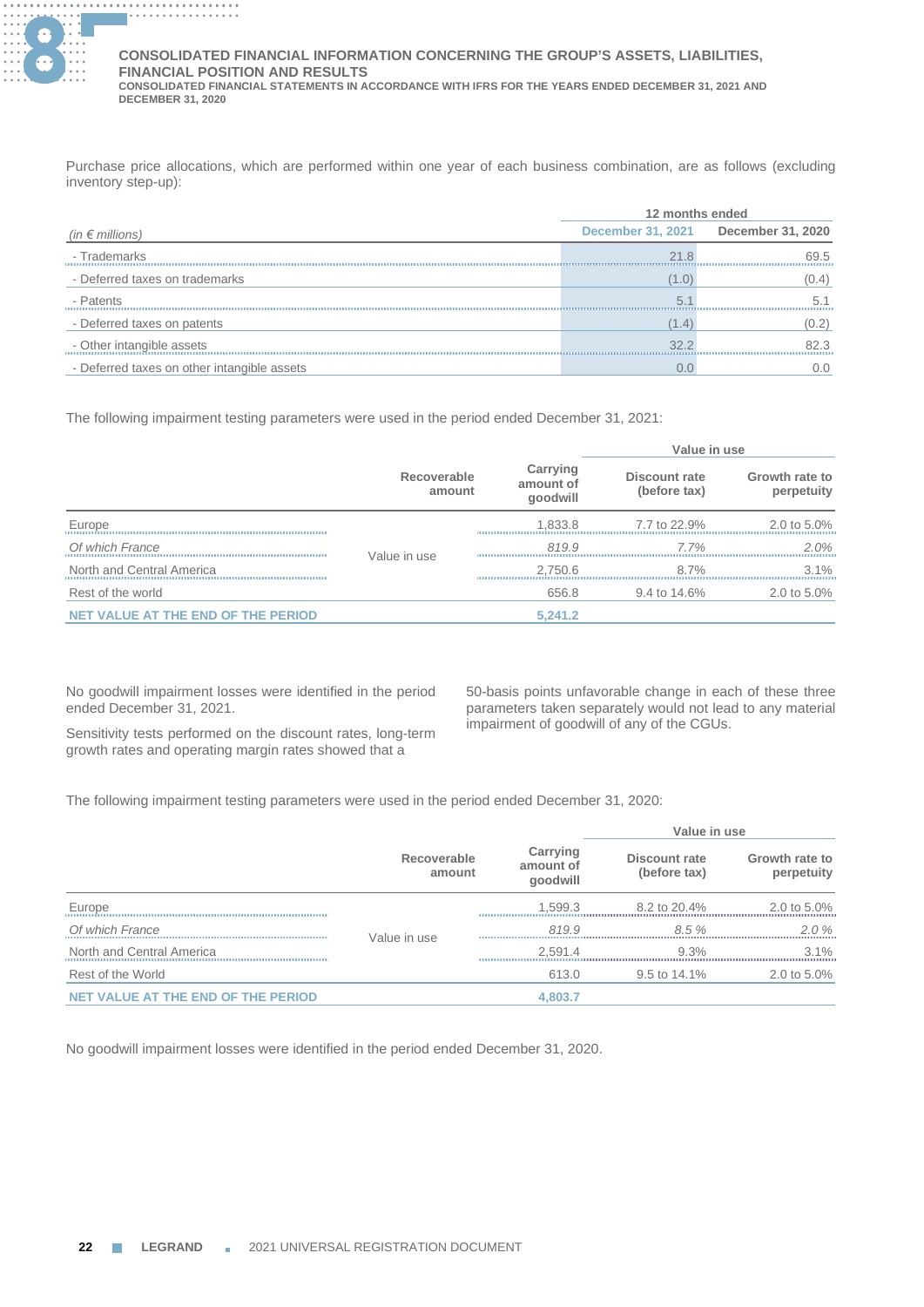# **3.3 PROPERTY, PLANT AND EQUIPMENT**

Depreciation is calculated on a straight-line basis over the estimated useful lives of the respective assets; the most commonly adopted useful lives are the following:

| Lightweight buildings    | 25 years      |
|--------------------------|---------------|
| Standard buildings       | 40 years      |
| Machinery and equipment  | 8 to 10 years |
| Tooling                  | 5 years       |
| <b>Building fixtures</b> | 15 vears      |
|                          |               |

Changes in property, plant and equipment in 2021 are analyzed as follows:

|                                                      | <b>December 31, 2021</b> |                  |                                   |                                                  |              |  |  |  |
|------------------------------------------------------|--------------------------|------------------|-----------------------------------|--------------------------------------------------|--------------|--|--|--|
| (in $\notin$ millions)                               | Land                     | <b>Buildings</b> | <b>Machinery and</b><br>equipment | <b>Assets under</b><br>construction and<br>other | <b>Total</b> |  |  |  |
| Gross value                                          |                          |                  |                                   |                                                  |              |  |  |  |
|                                                      |                          | 618.8            |                                   | 343.2                                            |              |  |  |  |
| At the beginning of the period                       | 47.0                     |                  | 1.819.6                           |                                                  | 2,828.6      |  |  |  |
| - Acquisitions                                       |                          | 2.3              | 32.6                              | 96.7                                             | 131.7        |  |  |  |
| - Disposals                                          | (0.7)                    | (18.8)           | (51.9)                            | (15.7)                                           | (87.1)       |  |  |  |
| - Transfers and changes in<br>scope of consolidation | 0.8                      | 16.9             | 87.3                              | (67.0)                                           | 38.0         |  |  |  |
| - Translation adjustments                            | $2.2$                    | 11.7             | 30.4                              | 11.6                                             | 55.9         |  |  |  |
| At the end of the period                             | 49.4                     | 630.9            | 1,918.0                           | 368.8                                            | 2,967.1      |  |  |  |
| Depreciation and impairment                          |                          |                  |                                   |                                                  |              |  |  |  |
| At the beginning of the period                       | (0.2)                    | 424.7            | 1,532.7                           | 190.1                                            | (2,147.7     |  |  |  |
| - Depreciation expense                               | 0.0                      | (17.3)           | (77.5)                            | (16.8)                                           | (111.6)      |  |  |  |
| - Reversals                                          | 0.4                      | 15.5             | 50.7                              | 11.1                                             | 77.7         |  |  |  |
| - Transfers and changes in<br>scope of consolidation | (0.4)                    | (2.4)            | (25.2)                            | (0.4)                                            | (28.4)       |  |  |  |
| - Translation adjustments                            | 0.0                      | (6.3)            | (23.1)                            | (8.5)                                            | (37.9)       |  |  |  |
| At the end of the period                             | (0.2)                    | (435.2)          | (1,607.8)                         | (204.7)                                          | (2, 247.9)   |  |  |  |
| Net value                                            |                          |                  |                                   |                                                  |              |  |  |  |
| At the beginning of the period                       | 46.8                     | 194.1            | 286.9                             | 153.1                                            | 680.9        |  |  |  |
| - Acquisitions/Depreciation                          | 0.1                      | (15.0)           | (44.9)                            | 79.9                                             | 20.1         |  |  |  |
| - Disposals/Reversals                                | (0.3)                    | (3.3)            | (1.2)                             | (4.6)                                            | (9.4)        |  |  |  |
| - Transfers and changes in<br>scope of consolidation | 0.4                      | 14.5             | 62.1                              | (67.4)                                           | 9.6          |  |  |  |
| - Translation adjustments                            |                          |                  |                                   | 3.                                               | 18.0         |  |  |  |
| At the end of the period                             | 49.2                     | 195.7            | 310.2                             | 164.1                                            | 719.2        |  |  |  |

**. . . . . . . . . . . . . . . . . . . . . . . . . . . . . . . . . . . . . . .**

**. . . . . . . . . . . . . . . . . . . . . . . . . . . . . . . . . . . . . . . . . . . . . . . . . . . . . . . . . . . . . .**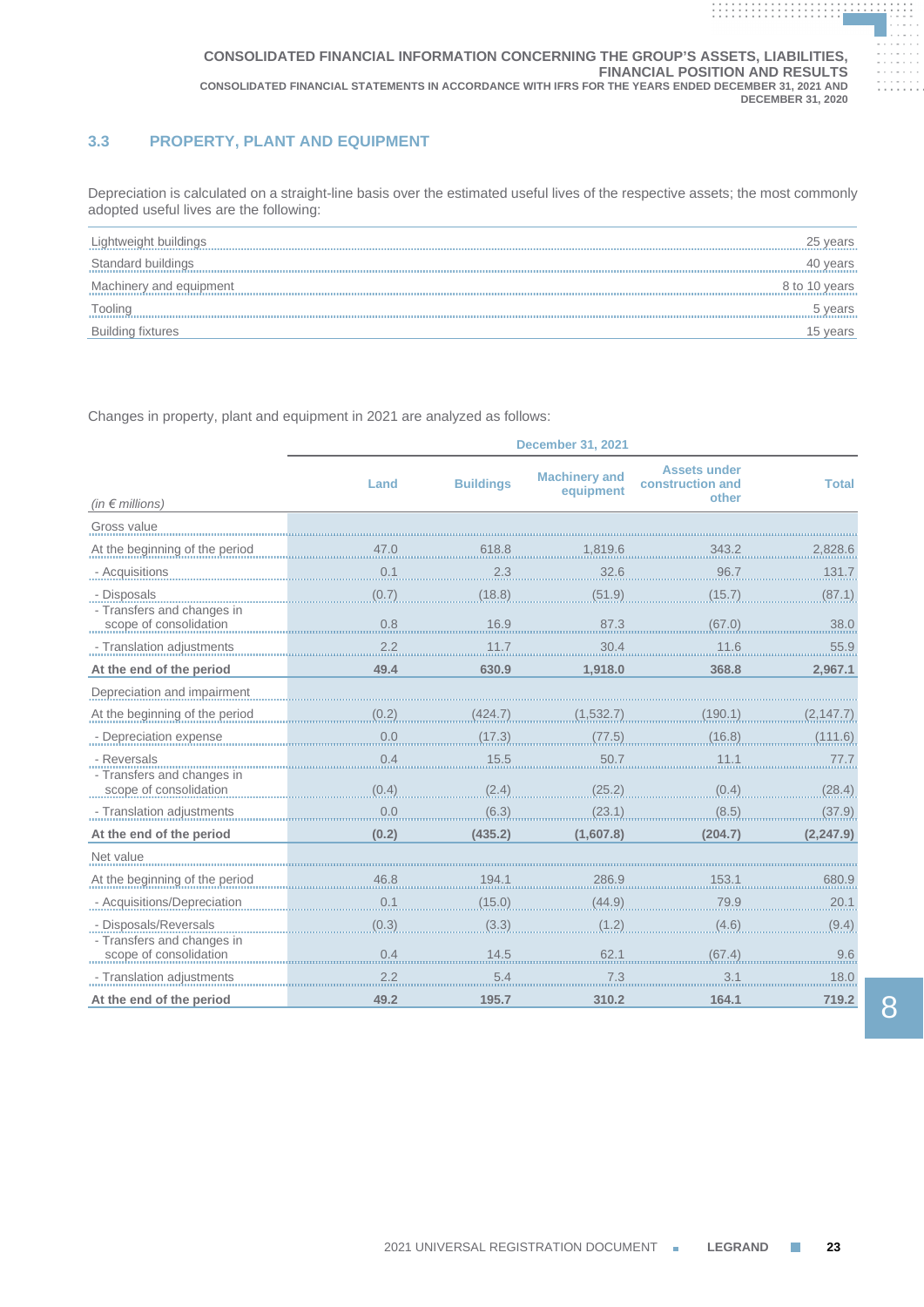

#### **............. . ............. . ............. . ............. . CONSOLIDATED FINANCIAL INFORMATION CONCERNING THE GROUP'S ASSETS, LIABILITIES, FINANCIAL POSITION AND RESULTS**

**CONSOLIDATED FINANCIAL STATEMENTS IN ACCORDANCE WITH IFRS FOR THE YEARS ENDED DECEMBER 31, 2021 AND DECEMBER 31, 2020**

Changes in property, plant and equipment in 2020 were analyzed as follows:

|                                                      |       |                  | December 31, 2020                 |                                           |                |
|------------------------------------------------------|-------|------------------|-----------------------------------|-------------------------------------------|----------------|
| (in $\notin$ millions)                               | Land  | <b>Buildings</b> | <b>Machinery and</b><br>equipment | Assets under<br>construction and<br>other | Total          |
| Gross value                                          |       |                  |                                   |                                           |                |
| At the beginning of the period                       | 47.2  | 627.4            | <u>1,832.5</u>                    | 354.0                                     | <u>2,861.1</u> |
| - Acquisitions                                       | 0.0   | .3.0             | 26.6                              | 86.5                                      | 116.1          |
| - Disposals                                          | (2.4) | (22.1)           | (48.1)                            | (10.8)                                    | (83.4)         |
| - Transfers and changes in<br>scope of consolidation | 5.1   | 30.3             | 72.7                              | (59.8)                                    | 48.3           |
| - Translation adjustments                            | (2.9) | (19.8)           | (64.1)                            | (26.7)                                    | (113.5)        |
| At the end of the period                             | 47.0  | 618.8            | 1,819.6                           | 343.2                                     | 2,828.6        |
| Depreciation and impairment                          |       |                  |                                   |                                           |                |
| At the beginning of the period                       | (0.1) | 427.11           | 1,534.6)                          | 191.61                                    | (2, 153.4)     |
| - Depreciation expense                               | 0.0   | (21.0)           | (76.2)                            | (18.0)                                    | (115.2)        |
| - Reversals                                          | 0.0   | 18.3             | 46.8                              | 9.0                                       | 74.1           |
| - Transfers and changes in<br>scope of consolidation | (0.1) | (5.2)            | (16.5)                            | (3.1)                                     | (24.9)         |
| - Translation adjustments                            | 0.0   | 10.3             | 47.8                              | 13.6                                      | 71.7           |
| At the end of the period                             | (0.2) | (424.7)          | (1,532.7)                         | (190.1)                                   | (2, 147.7)     |
| Net value                                            |       |                  |                                   |                                           |                |
| At the beginning of the period                       | 47.1  | 200.3            | 297.9                             | 162.4                                     | 707.7          |
| - Acquisitions/Depreciation                          | 0.0   | (18.0)           | (49.6)                            | 68.5                                      | 0.9            |
| - Disposals/Reversals<br>- Transfers and changes in  | (2.4) | (3.8)            | (1.3)                             | (1.8)                                     | (9.3)          |
| scope of consolidation                               |       | 25.1             | 56.2                              | (62.9)                                    | 23.4           |
| - Translation adjustments                            | (2.9) | (9.5)            | (16.3)                            | (13.1)                                    | (41.8)         |
| At the end of the period                             | 46.8  | 194.1            | 286.9                             | 153.1                                     | 680.9          |

# **3.4 RIGHT-OF-USE ASSETS AND LEASE CONTRACTS**

Right-of-use assets are initially measured at an amount equal mainly to the sum of:

- $\blacksquare$  initial values of the lease financial liability;
- prepayments (including the first lease payment in case of lease payments made at the beginning of lease periods); and
- restoration costs.

Right-of-use assets value is subsequently remeasured whenever the lease financial liability value is remeasured.

Right-of-use assets are depreciated using the straight-line method over the estimated lease contract duration. This latter is determined by taking into account the existence of lease renewal options and early termination options whose exercise is subject solely to the Group's decision.

More specifically, regardless of the nature of these options, whenever there is significant capital expenditure on leased buildings, the depreciation period applied to the tangible assets resulting from these expenditures is used to determine the estimated lease contract duration of these buildings.

Lease financial liabilities are initially measured at the present value of future lease payments (excluding variable lease payments and service payments whenever it is possible to identify these payments within total lease payments, while including, when applicable, the purchase option value if the exercise of this option is deemed probable), using as the discount rate the borrowing rate available for a Group entity for both the currency and the maturity corresponding to the estimated duration of the lease contract.

Lease financial liabilities are remeasured when there is a change in future lease payments arising from a change in an index or rate, or a change in the lease term (following the subsequent exercise of an extension or an early termination option).

Lease financial liabilities are analyzed in Note 4.6.1.

The Group has elected not to recognize right-of-use assets and lease financial liabilities for short-term leases (not exceeding a one-year period) and/or leases of low-value assets.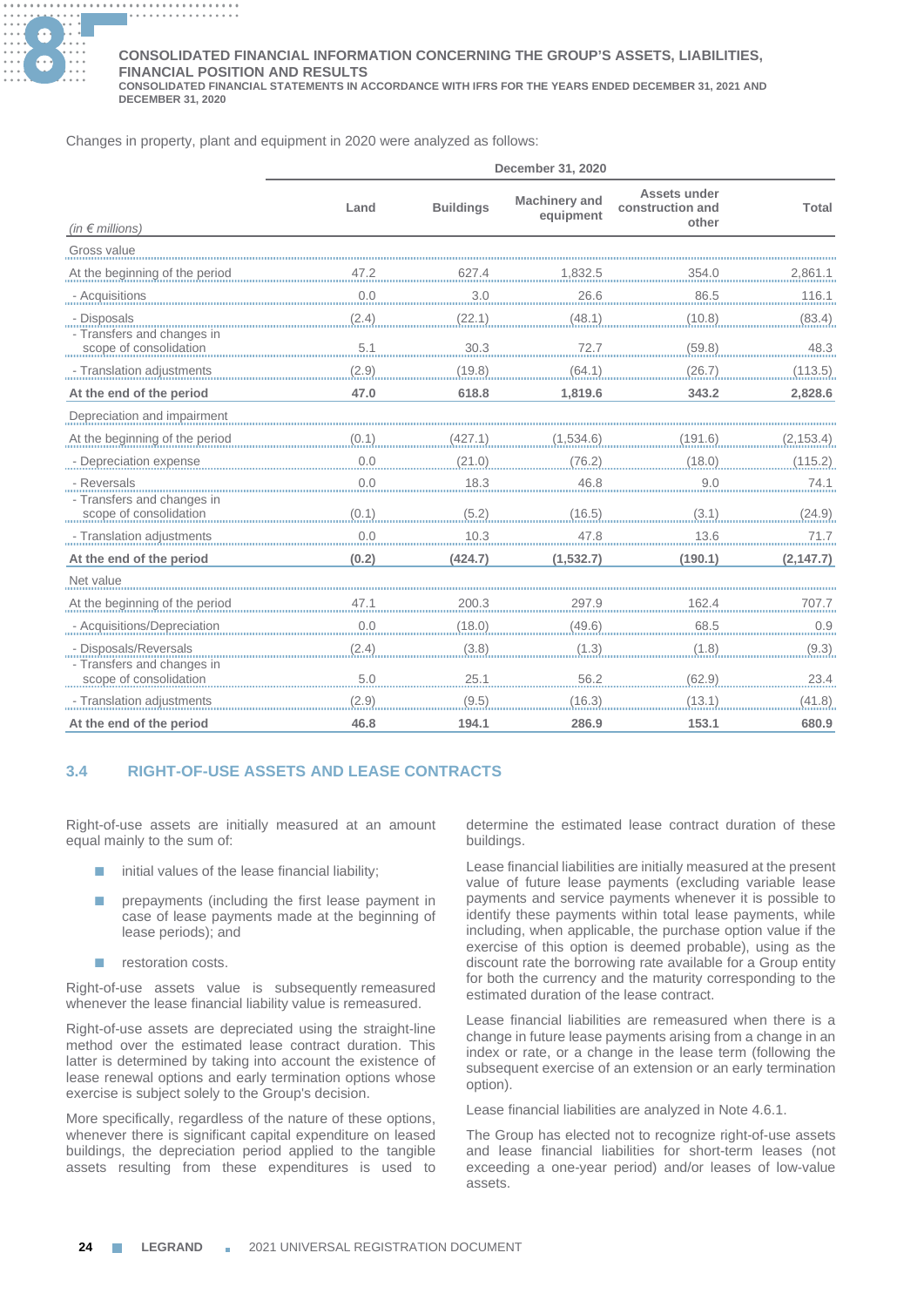Changes in right-of-use assets in 2021 are analyzed as follows:

|                                                   | <b>December 31, 2021</b> |                                   |              |              |  |  |
|---------------------------------------------------|--------------------------|-----------------------------------|--------------|--------------|--|--|
| (in $\notin$ millions)                            | <b>Buildings</b>         | <b>Machinery and</b><br>equipment | <b>Other</b> | <b>Total</b> |  |  |
| Gross value                                       |                          |                                   |              |              |  |  |
| At the beginning of the period                    |                          |                                   | 64.5         | 531.9        |  |  |
| - Increases                                       | 53.7                     | 0.5                               | 6.2          | 60.4         |  |  |
| - Decreases                                       | (42.2)                   | 1.9)                              | 13.2)        | (57.3)       |  |  |
| - Transfers and changes in scope of consolidation | 12.8                     | 0.0                               | 0.3          | 13.1         |  |  |
| - Translation adjustments                         | 19.5                     | 0.2                               | 2.2          | 21.9         |  |  |
| At the end of the period                          | 504.5                    | 5.5                               | 60.0         | 570.0        |  |  |
| Depreciation and impairment                       |                          |                                   |              |              |  |  |
| At the beginning of the period                    | <u>(222.1)</u>           | (3.9)                             | (37.6)       | (263.6)      |  |  |
| - Depreciation expense                            | (61.0)                   | (0.6)                             | (6.2)        | (67.8)       |  |  |
| - Reversals                                       |                          |                                   | 12.3         | 43.3         |  |  |
| - Transfers and changes in scope of consolidation | (1.2)                    | 0.0                               | (0.1)        | (1.3)        |  |  |
| - Translation adjustments                         | (11.1)                   | (0.1)                             | (1.0)        | 12.2)        |  |  |
| At the end of the period                          | (265.7)                  | (3.3)                             | (32.6)       | (301.6)      |  |  |
| Net value                                         |                          |                                   |              |              |  |  |
| At the beginning of the period                    | 238.6                    | <u>.2.8</u>                       | 26.9         | 268.3        |  |  |
| - Increases/Depreciation                          | (7.3)                    | 0.1                               | 0.0          | (7.4)        |  |  |
| - Decreases/Reversals                             | (12.5)                   | (0.6)                             | (0.9)        | (14.0)       |  |  |
| - Transfers and changes in scope of consolidation | 11.6                     | 0.0                               | 0.2          | 11.8         |  |  |
| - Translation adjustments                         | 8.4                      | 0 <sub>1</sub>                    | 1.2          | 9.7          |  |  |
| At the end of the period                          | 238.8                    | 2.2                               | 27.4         | 268.4        |  |  |

"Buildings" right-of-use assets mainly concern lease contracts for production sites, commercial offices and warehouses. Most of these lease contracts offer both extension and early termination options, while very few of them include purchase options or restoration costs. Therefore, the corresponding right-of-use assets do not include any material amount for purchase options or restoration costs.

"Machinery and equipment" right-of-use assets comprises mainly industrial machinery.

"Other" right-of-use assets mainly concern vehicles, forklifts and some IT equipment. Although most of these lease

contracts include purchase options, these options are generally not exercised.

Renewal options not included in lease financial liabilities' value as of December 31, 2021 represent a discounted value of roughly €67 million.

A significant portion of this value corresponds to renewal options related to building lease contracts in the United States, the exercise of which is subject solely to the Group's decision. The exercise of these renewal options, which represent an additional lease period ranging from 5 to 10 years according to lease contracts, is not currently deemed certain by management and would not occur for several years.

**. . . . . . . . . . . . . . . . . . . . . . . . . . . . . . . . . . . . . . .**

**. . . . . . . . . . . . . . . . . . . . . . . . . . . . . . . . . . . . . . . . . . . . . . . . . . . . . . . . . . . . . .**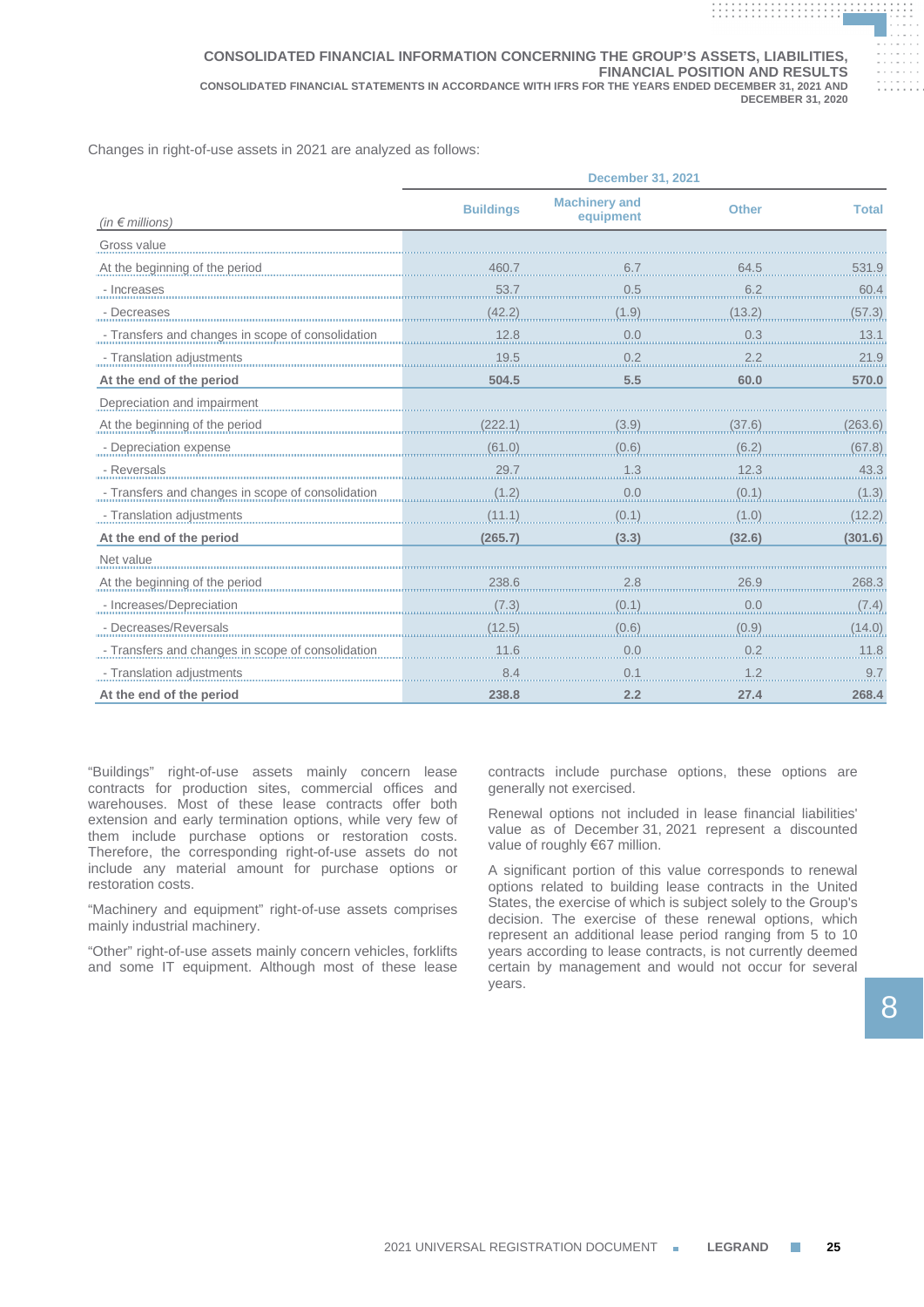

#### **............. . ............. . ............. . ............. . CONSOLIDATED FINANCIAL INFORMATION CONCERNING THE GROUP'S ASSETS, LIABILITIES, FINANCIAL POSITION AND RESULTS**

**CONSOLIDATED FINANCIAL STATEMENTS IN ACCORDANCE WITH IFRS FOR THE YEARS ENDED DECEMBER 31, 2021 AND DECEMBER 31, 2020**

Changes in right-of-use assets in 2020 were analyzed as follows:

|                                     | December 31, 2020 |                                   |        |              |  |
|-------------------------------------|-------------------|-----------------------------------|--------|--------------|--|
| (in $\notin$ millions)              | <b>Buildings</b>  | <b>Machinery and</b><br>equipment | Other  | <b>Total</b> |  |
| Gross value                         |                   |                                   |        |              |  |
| At the beginning of the period      | 476.1             | 7.1                               | 69.9   | 553.1        |  |
| - Increases                         | 49.3              | 0.8                               | 7.0    | 57.1         |  |
| Decreases                           | (40.5)            | (0.7)                             | (5.7)  | (46.9)       |  |
| - Changes in scope of consolidation | 3.8               | 0.0                               | (2.8)  | 1.0          |  |
| - Translation adjustments           | (28.0)            | (0.5)                             | (3.9)  | (32.4)       |  |
| At the end of the period            | 460.7             | 6.7                               | 64.5   | 531.9        |  |
| Depreciation and impairment         |                   |                                   |        |              |  |
| At the beginning of the period      | (203.2)           | (3.5)                             | (34.3) | (241.0)      |  |
| - Depreciation expense              | (63.0)            | (1.0)                             | (8.1)  | (72.1)       |  |
| - Reversals                         |                   | 0.5                               | 4.2    | 34.3         |  |
| - Changes in scope of consolidation | 1.3               | 0.0                               | (1.6)  | (0.3)        |  |
| - Translation adjustments           |                   | 0.1                               | 2.2    | 15.5         |  |
| At the end of the period            | (222.1)           | (3.9)                             | (37.6) | (263.6)      |  |
| Net value                           |                   |                                   |        |              |  |
| At the beginning of the period      | 272.9             | 3.6                               | 35.6   | 312.1        |  |
| - Increases/Depreciation            | (13.7)            | (0.2)                             | (1.1)  | (15.0)       |  |
| - Decreases/Reversals               | (10.9)            | (0.2)                             | (1.5)  | (12.6)       |  |
| - Changes in scope of consolidation |                   | 0.0<br>.                          | (4.4)  | 0.7          |  |
| - Translation adjustments           | (14.8)            | (0.4)                             | 1.7    | (16.9)       |  |
| At the end of the period            | 238.6             | 2.8                               | 26.9   | 268.3        |  |

# **3.5 INVENTORIES**

Inventories are measured at the lower of cost (of acquisition or production) and net realizable value, with cost determined principally on a first-in, first-out (FIFO) basis. Net realizable value is the estimated selling price in the ordinary course of business, less applicable variable selling expenses.

Impairment provisions are recognized when inventories are considered wholly or partially obsolete, and for finished goods inventories when their net realizable value is lower than their net book value.

Inventories can be analyzed as follows:

| (in $\epsilon$ millions)               | <b>December 31, 2021</b> | <b>December 31, 2020</b> |
|----------------------------------------|--------------------------|--------------------------|
| Purchased raw materials and components | 529.3                    | 340.4                    |
| Sub-assemblies, work in progress       | 145.7                    | 101 O                    |
| Finished products                      | 727.4                    | 530.3                    |
| Gross value at the end of the period   | 1.402.4                  | 971.7                    |
| Impairment                             | (149.7)                  | (134.4)                  |
| NET VALUE AT THE END OF THE PERIOD     | 1.252.7                  | 837.3                    |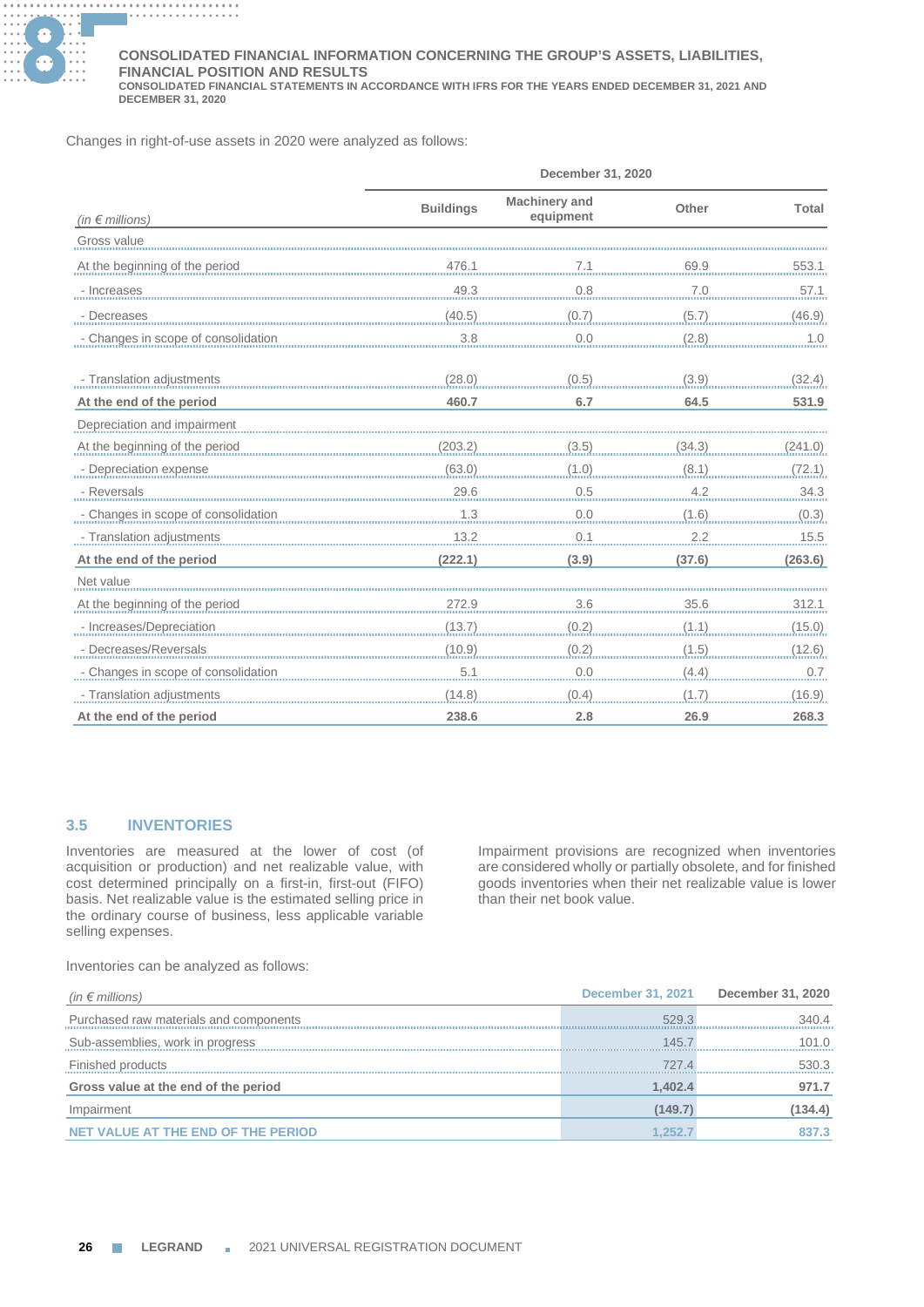# **3.6 TRADE RECEIVABLES**

Trade receivables are initially recognized at fair value and are subsequently measured at amortized cost.

In accordance with IFRS 9, expected credit losses on trade receivables are estimated based on a provision table, by applying provision rates depending on the receivables aging.

Furthermore, a provision can be recognized in the income statement when there is objective evidence of impairment such as:

**. . . . . . . . . . . . . . . . . . . . . . . . . . . . . . . . . . . . . . . . . . . . . . . . . . . . . . . . . . . . . . . . . . . . . . . . . . . . . . . . . . . . . . . . . . . . .**

**. . . . . . . . . . . . . . . . . . . . . . . . . . . . . . . . . . . . . . . . . . . . . . . . . . . . . . . . . . . . . . . .**

- when a debtor has defaulted; or
- when a debtor's credit rating has been downgraded or its business environment has deteriorated.

Trade receivables can be analyzed as follows:

| (in $\epsilon$ millions)           | December 31, 2021 | December 31, 2020 |
|------------------------------------|-------------------|-------------------|
| Trade receivables                  | 826.6             | 722.5             |
| Impairment                         | (98.1             | 78.0)             |
| NET VALUE AT THE END OF THE PERIOD | 28.5              | 644.5             |

The Group uses factoring contracts to reduce the risk of late payments.

During 2021, a total of €861.7 million in receivables were transferred under the terms of the factoring contracts. The resulting costs were recognized in financial profit (loss) for an amount of about €1 million.

As of December 31, 2021, these factoring contracts allowed the Group to derecognize trade receivables for an amount of €79.6 million (€98.8 million as of December 31, 2020), as they transfer all credit and late payment risks to the factoring companies. The only risk that is not transferred is limited to dilution risk, which is historically very low.

Past-due trade receivables can be analyzed as follows:

| (in $\epsilon$ millions)                 | <b>December 31, 2021</b> | December 31, 2020 |
|------------------------------------------|--------------------------|-------------------|
| Less than 3 months past due receivables  | 1517                     | 31 O              |
| From 3 to 12 months past due receivables | 40.4                     | 31.5              |
| More than 12 months past due receivables | 35.3                     | 36 2              |
| <b>TOTAL</b>                             |                          | 198.7             |

Provisions for impairment of past-due trade receivables amounted to €76.4 million as of December 31, 2021 (€69.2 million as of December 31, 2020). These provisions break down as follows:

| (in $\epsilon$ millions)                                | <b>December 31, 2021</b> | December 31, 2020 |
|---------------------------------------------------------|--------------------------|-------------------|
| Provisions for less than 3 months past due receivables  | 13.6                     |                   |
| Provisions for 3 to 12 months past due receivables      | 27.5                     | 21.O              |
| Provisions for more than 12 months past due receivables | 35.3                     | 36.2              |
| TOTAL                                                   | 76.                      | 69.2              |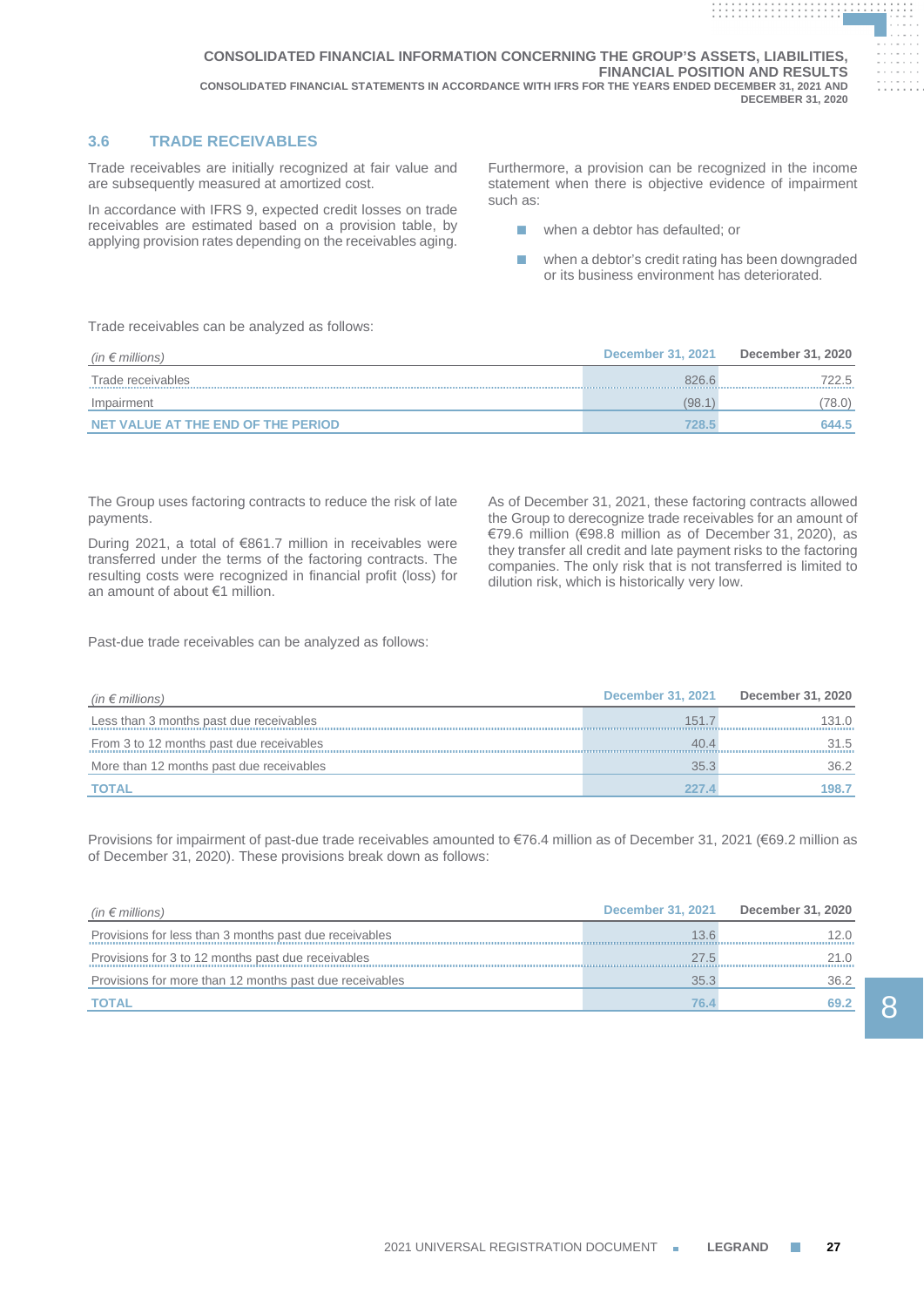

# **3.7 OTHER CURRENT ASSETS**

Other current assets can be analyzed as follows:

| (in $\epsilon$ millions)           | <b>December 31, 2021</b> | December 31, 2020 |
|------------------------------------|--------------------------|-------------------|
| Employee advances                  | ノド                       | 2.9               |
| Prepayments                        | 80.8                     | 54.8              |
| Taxes other than income tax        | 121 4                    | 104.9             |
| Other receivables                  | 35.6                     | 42.2              |
| NET VALUE AT THE END OF THE PERIOD |                          | 204.8             |

These assets are valued at amortized cost.

# **3.8 CASH AND CASH EQUIVALENTS**

Cash and cash equivalents consist of cash, short-term deposits and other liquid financial assets (possibility to realize the assets in less than 3 months at any time), readily convertible to known amounts of cash and are not subject to any material risk of change in value. Some of these other financial assets may have an initial maturity of one year or more, while being very easily convertible.

Cash and cash equivalents that are unavailable in the short term for the Group correspond to the bank accounts of

certain subsidiaries facing complex, short-term fund repatriation conditions due mainly to regulatory reasons.

Cash and cash equivalents totaled €2,788.3 million as of December 31, 2021 (versus €2,791.7 million as of December 31, 2020). Of this amount, €7.3 million was not available to the Group in the short term as of December 31, 2021 (versus €0.4 million as of December 31, 2020).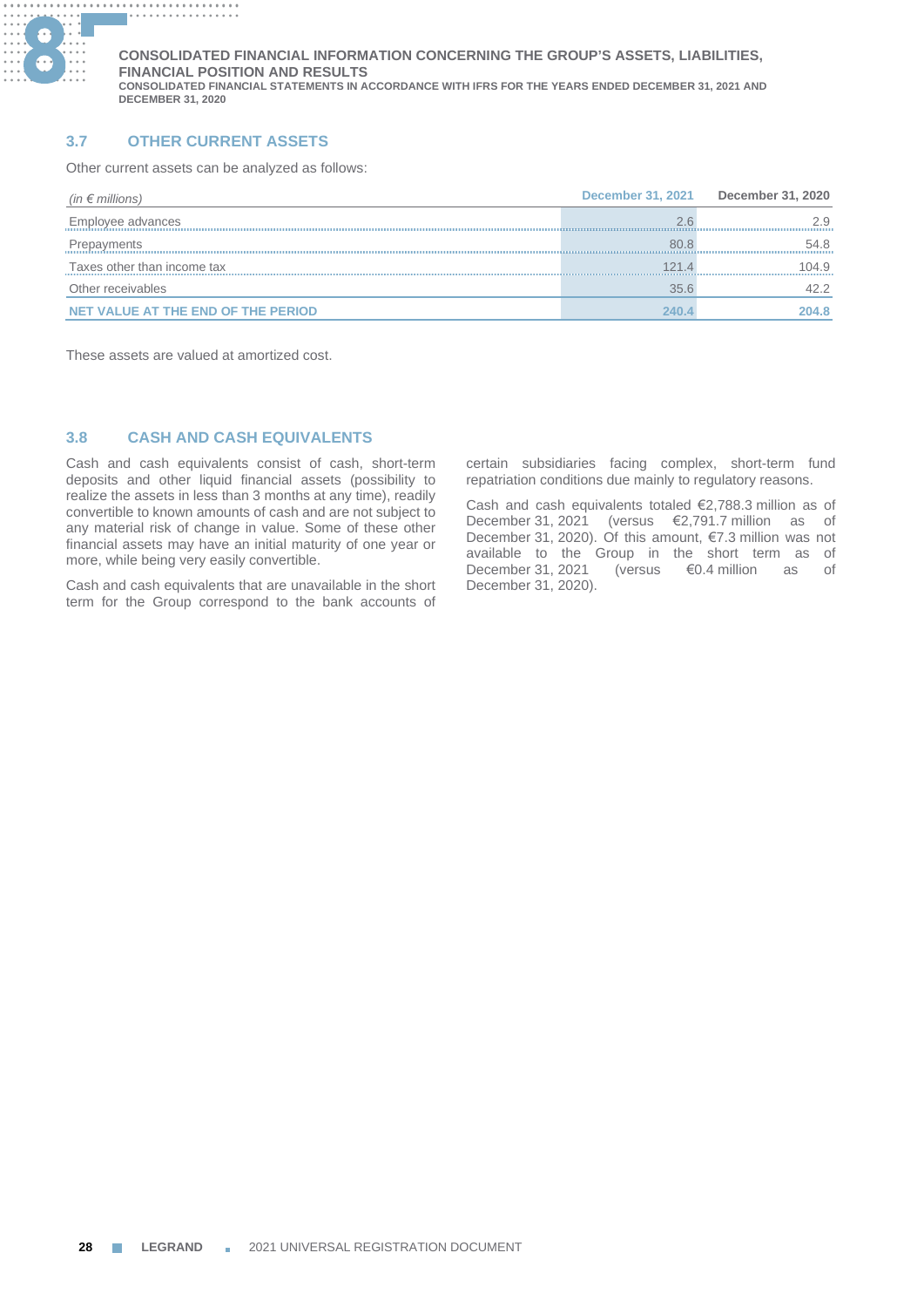# **NOTE 4 - DETAILS ON NON-CURRENT AND CURRENT LIABILITIES**

# **4.1 SHARE CAPITAL AND EARNINGS PER SHARE**

Share capital as of December 31, 2021 amounted to €1,069,790,984 represented by 267,447,746 ordinary shares with a par value of €4 each, for 267,447,746 theoretical voting rights and 266,769,570 exercisable voting rights (after subtracting shares held in treasury by the Group as of this date).

As of December 31, 2021, the Group held 678,176 shares in treasury, versus 125,407 shares as of December 31, 2020, i.e. 552,769 additional shares corresponding to:

the net acquisition of 1,200,000 shares outside of the liquidity contract;

■ the transfer of 582,450 shares to employees under performance share plans;

**. . . . . . . . . . . . . . . . . . . . . . . . . . . . . . . . . . . . . . . . . . . . . . . . . . . . . . . . . . . . . . . . . . . . . . . . . . . . . . . . . . . . . . . . . . . . .**

**. . . . . . . . . . . . . . . . . . . . . . . . . . . . . . . . . . . . . . . . . . . . . . . . . . . . . . . . . . . . . . . .**

■ the net sale of 64,781 shares under the liquidity contract (Note 4.1.2.2).

As of December 31, 2021, among the 678,176 shares held in treasury by the Group, 645,230 shares have been allocated according to the allocation objectives described in Note 4.1.2.1, and 32,946 shares are held under the liquidity contract.

# **4.1.1 Changes in share capital**

Changes in share capital in 2021 were as follows:

|                         | Number of shares | Par value | Share capital (euros) | Premiums (euros) |
|-------------------------|------------------|-----------|-----------------------|------------------|
| As of December 31, 2020 | 267.447.746      |           | 1.069.790.984         | 539,064,770      |
| As of December 31, 2021 | 267.447.746      |           | 1.069.790.984         | 539.064.770      |

## **4.1.2 Share buybacks and transactions under the liquidity contract**

As of December 31, 2021, the Group held 678,176 shares in treasury (125,407 as of December 31, 2020, of which 27,680 under the share buyback program and 97,727 under the liquidity contract) which can be analyzed as follows:

## **4.1.2.1 Share buybacks**

During 2021, the Group acquired 1,200,000 shares, at a cost of €97.7 million.

As of December 31, 2021, the Group held 645,230 shares, acquired at a total cost of €51.3 million. These shares are being held for the following purposes:

- for allocation, upon exercise of performance share plans, of 15,230 shares purchased at a cost of €1.3 million; and
- for cancellation of 630,000 shares acquired at a cost of €50.0 million.

## **4.1.2.2 Liquidity contract**

The Group appointed a financial institution to maintain a liquid market for its shares on the Euronext™ Paris market

under a liquidity contract. This contract is compliant with the AMF decision on July 2, 2018 relating to the establishment of liquidity contracts on equity securities under accepted market practice.

As of December 31, 2021, the Group held 32,946 shares under this contract, purchased at a total cost of €3.3 million.

During 2021, transactions under the liquidity contract led to a cash inflow of €6.0 million corresponding to the net sales of 64,781 shares.

## **4.1.3 Earnings per share**

Basic earnings per share are calculated by dividing net profit attributable to the Group by the weighted average number of ordinary shares outstanding (excluding shares held in treasury) during the period.

Diluted earnings per share are calculated according to the treasury stock method, by dividing profit attributable to the Group by the weighted average number of ordinary shares outstanding (excluding shares held in treasury) during the period, plus the number of dilutive potential ordinary shares. The weighted average number of ordinary shares outstanding used in these calculations is adjusted for the share buybacks and sales carried out during the period.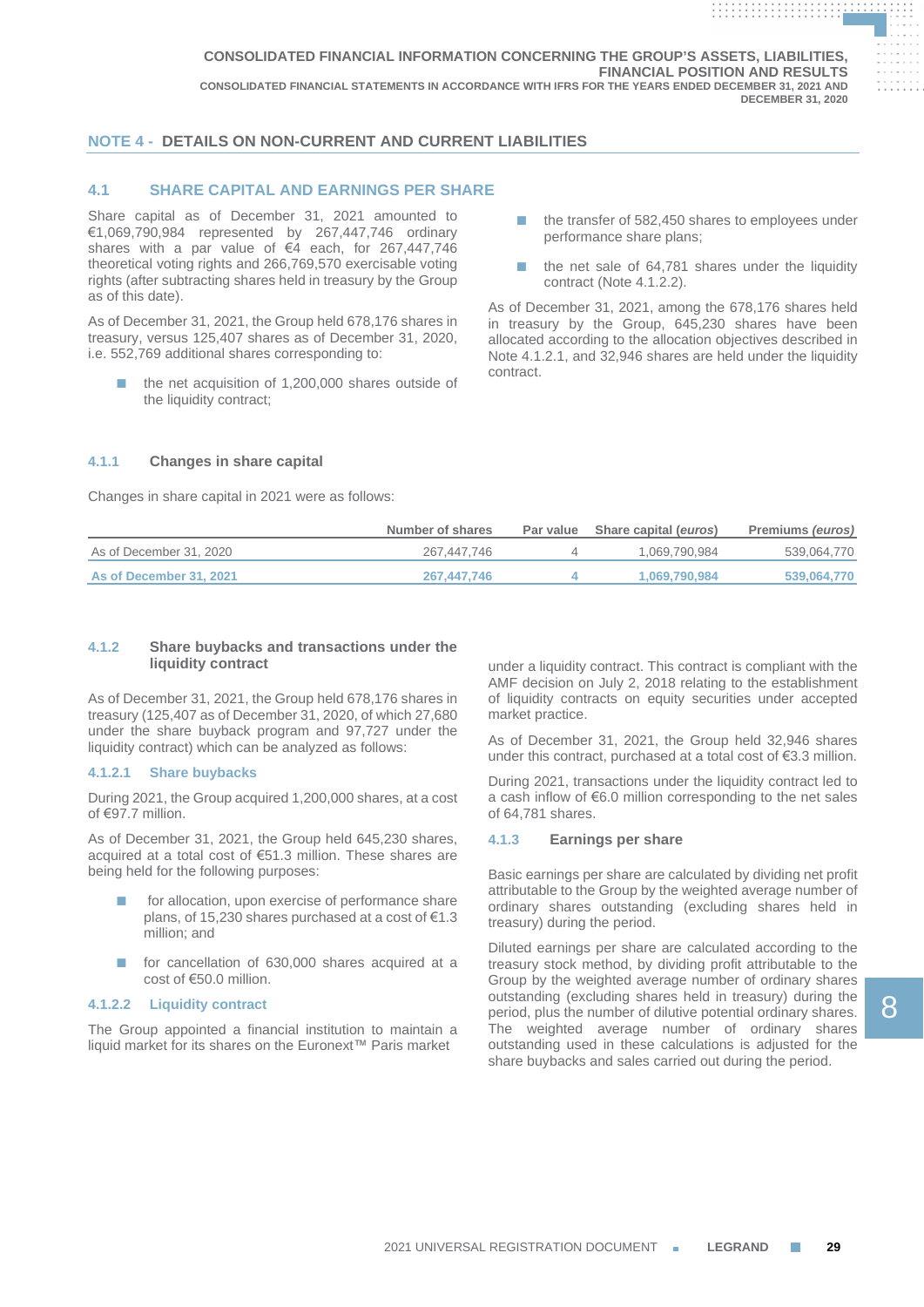

Basic and diluted earnings per share, calculated on the basis of the average number of ordinary shares outstanding during the period, are as follows:

|                                                                                             |     | 12 months ended          |                   |
|---------------------------------------------------------------------------------------------|-----|--------------------------|-------------------|
|                                                                                             |     | <b>December 31, 2021</b> | December 31, 2020 |
| Net profit attributable to the Group (in $\epsilon$ millions)                               |     | 904.5                    |                   |
| Average number of shares (excluding shares held in treasury)                                | B   | 266,896,342              | 267, 172, 454     |
| Average dilution from:                                                                      |     |                          |                   |
| - Performance shares                                                                        |     | 1,788,044                | 1,859,370         |
| - Stock options                                                                             |     |                          | 78,031            |
| Average number of shares after dilution (excluding shares held in treasury)                 |     | 268,684,386              | 269,109,855       |
| Number of stock options and performance share grants outstanding at the period              |     |                          |                   |
| end<br>Sales (buybacks) of shares and transactions under the liquidity contract (net during |     | 1,837,364                | 1,984,308         |
| the period)                                                                                 |     | (1, 135, 219)            | (573,114)         |
| Shares transferred during the period under performance share plans                          |     | 582,450                  | 496.113           |
| Basic earnings per share (in euros)                                                         | A/R | 3.389                    | 2.550             |
| Diluted earnings per share (in euros)                                                       |     | 3.366                    | 2.531             |
| Dividend per share (in euros)                                                               |     | 1.420                    | 1.340             |

As mentioned above, during 2021, the Group:

- transferred 582,450 shares under performance share plans, out of the 554,770 shares bought back in the year and 27,680 shares bought back from previous years for this purpose; and
- sold a net 64,781 shares under the liquidity contract.

These movements were taken into account on an accruals basis in the computation of the average number of ordinary shares outstanding during the period, in accordance with IAS 33. If the shares had been issued and bought back on January 1, 2021, earnings per share and diluted earnings per share would have amounted to €3.391 and €3.364 respectively for the 12 months ended December 31, 2021.

During 2020, the Group:

- issued 436,618 shares under stock option plans;
- transferred 496,113 shares under performance share plans, out of the 487,320 shares bought back in the year and the 8,793 shares bought back in previous years for this purpose; and
- acquired a net 58,114 shares under the liquidity contract.

These movements were taken into account on an accruals basis in calculating the average number of ordinary shares outstanding during the period, in accordance with IAS 33. If the shares had been issued and bought back on January 1, 2020, basic earnings per share and diluted earnings per share would have amounted to €2.548 and €2.525 respectively for the 12 months ended December 31, 2020.

# **4.2 STOCK OPTION PLANS AND PERFORMANCE SHARE PLANS**

The cost of stock options or performance shares is measured at the fair value of the award on the grant date, using the Black & Scholes option pricing model or the binomial model, and is recognized in the income statement under personnel costs on a straight-line basis over the vesting period with a corresponding adjustment to equity. Changes in the fair value of stock options after the grant date are not taken into account.

The expense recognized by crediting equity is adjusted at each period-end during the vesting period to take into account changes in the number of shares that are expected to be delivered to employees when the performance shares vest or the stock options are exercised, except for the number of shares related to stock market performance criteria.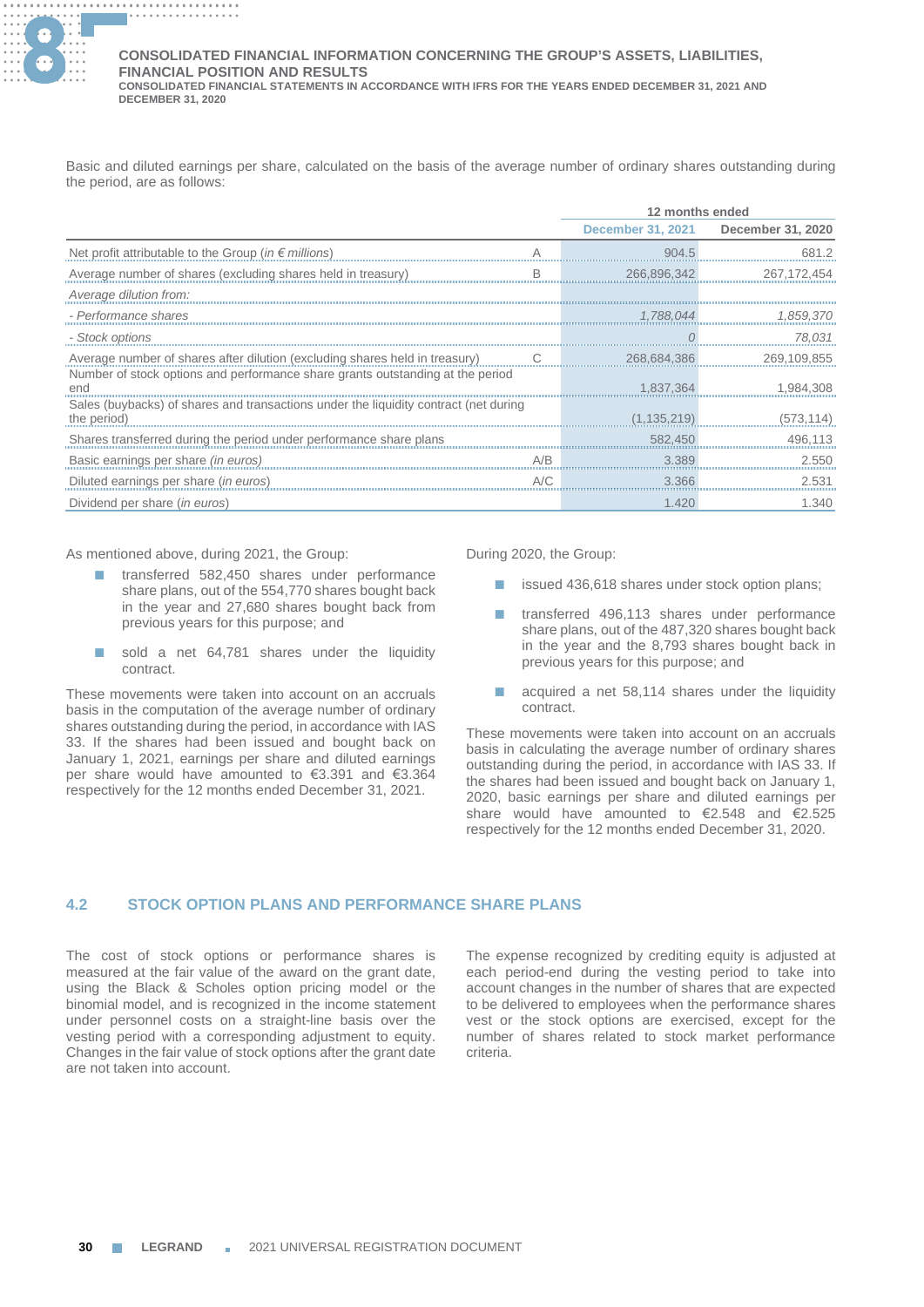# **4.2.1 Performance share plans**

The following performance share plans were approved by the Company's Board of Directors:

|                                                                                                                                            | <b>2017 Plan</b> | <b>2018 Plans</b> | 2019 Plans                             | 2020 Plans                                                                                                                                                                                                                     | <b>2021 Plans</b> |  |
|--------------------------------------------------------------------------------------------------------------------------------------------|------------------|-------------------|----------------------------------------|--------------------------------------------------------------------------------------------------------------------------------------------------------------------------------------------------------------------------------|-------------------|--|
| Date approved by shareholders                                                                                                              | May 27, 2016     | May 30, 2018      | May 30, 2018                           | May 30, 2018                                                                                                                                                                                                                   | May 26,2021       |  |
|                                                                                                                                            |                  |                   |                                        |                                                                                                                                                                                                                                |                   |  |
| Sharn date<br>Total number of performance share rights<br>initially created                                                                |                  |                   |                                        |                                                                                                                                                                                                                                | May 26, 2021      |  |
| $\frac{492,254}{} \xrightarrow{\text{``1}} 524,123 \xrightarrow{\text{``1}} 617,818 \xrightarrow{\text{``1}} 461,861$<br>initially granted |                  |                   |                                        |                                                                                                                                                                                                                                | 491,477           |  |
| o/w to Executive Officer                                                                                                                   |                  |                   |                                        | $12,503$ $17,503$ $17,504$ $17,544$ $17,544$ $17,544$ $17,544$ $17,544$ $17,544$ $17,544$ $17,544$ $17,544$ $17,544$ $17,544$ $17,544$ $17,544$ $17,544$ $17,544$ $17,544$ $17,544$ $17,544$ $17,544$ $17,544$ $17,544$ $17,5$ | 20,544            |  |
| - Gilles Schnepp 12,503                                                                                                                    |                  | $\overline{0}$    |                                        |                                                                                                                                                                                                                                | $\mathcal{O}$     |  |
| - Benoît Coquart                                                                                                                           |                  |                   |                                        | 19,546 22,954 11,544                                                                                                                                                                                                           | 20,544            |  |
| Total IFRS 2 expense (in $\in$ millions) 24.8 (2) 28.5 (2) 28.5 (2) 28.6 (2) 22.8 (2) 25.2 (2)                                             |                  |                   |                                        |                                                                                                                                                                                                                                |                   |  |
|                                                                                                                                            | June 17, 2021    |                   |                                        | June 16, 2021 <sup>(3)</sup> June 16, 2022 <sup>(3)</sup> June 16, 2023 <sup>(3)</sup> June 14, 2024 <sup>(3)</sup>                                                                                                            |                   |  |
| End of vesting period                                                                                                                      |                  |                   |                                        | June 16, 2022 <sup>(4)</sup> June 16, 2023 <sup>(4)</sup> June 14, 2024 <sup>(4)</sup> June 12, 2025 <sup>(4)</sup>                                                                                                            |                   |  |
|                                                                                                                                            | June 17, 2021    |                   |                                        | May 31, 2023 <sup>(3)</sup> May 31, 2024 <sup>(3)</sup> May 28, 2025 <sup>(3)</sup> May 27, 2026 <sup>(3)</sup>                                                                                                                |                   |  |
| End of lock-up period                                                                                                                      |                  |                   |                                        | June 16, 2022 (4) June 16, 2023 (4) June 14, 2024 (4) June 12, 2025 (4)                                                                                                                                                        |                   |  |
| Number of performance shares adjusted<br>for the performance criteria fulfillment $46,750$ <sup><math>(5)</math></sup>                     |                  |                   | $(37,046)$ $^{(5)}$ $(2.656)$ $^{(6)}$ |                                                                                                                                                                                                                                |                   |  |
| Number of performance share rights<br>cancelled or forfeited                                                                               | (52.848)         | (49.088)          | (56, 821)                              | (10.822)                                                                                                                                                                                                                       | (4.706)           |  |
| Number of performance shares acquired<br>as of December 31, 2021                                                                           | (486.156)        | (94, 679)         | (1.231)                                | (866)                                                                                                                                                                                                                          |                   |  |
| <b>PERFORMANCE SHARE RIGHTS</b><br><b>OUTSTANDING AS OF DECEMBER 31.</b><br>2021                                                           | 0                | 343.310           | 557.110                                | 450.173                                                                                                                                                                                                                        | 486,771           |  |

*(1) Given the dividend distribution features approved at the General Meetings of Shareholders on May 31, 2017, on May 30, 2018 and on May 29, 2019, the number of remaining performance shares was adjusted to take into account the impact of these transactions on the interests of performance share beneficiaries in accordance with article L.228-99 of the French Commercial Code.*

*(2) Total charge estimated at the grant date assuming 100% achievement for each performance criteria. This charge is spread over the vesting periods.*

*(3) Date applicable to the Executive Officer and members of the Executive Committee.*

*(4) Date applicable to beneficiaries other than the Executive Officer and members of the Executive Committee.*

*(5) Percentage of performance criteria achievement: see Note 4.2.1.3.*

*(6) Adjustments estimated as at the date when the consolidated financial statements were prepared.*

**. . . . . . . . . . . . . . . . . . . . . . . . . . . . . . . . . . . . . . .**

**. . . . . . . . . . . . . . . . . . . . . . . . . . . . . . . . . . . . . . . . . . . . . . . . . . . . . . . . . . . . . .**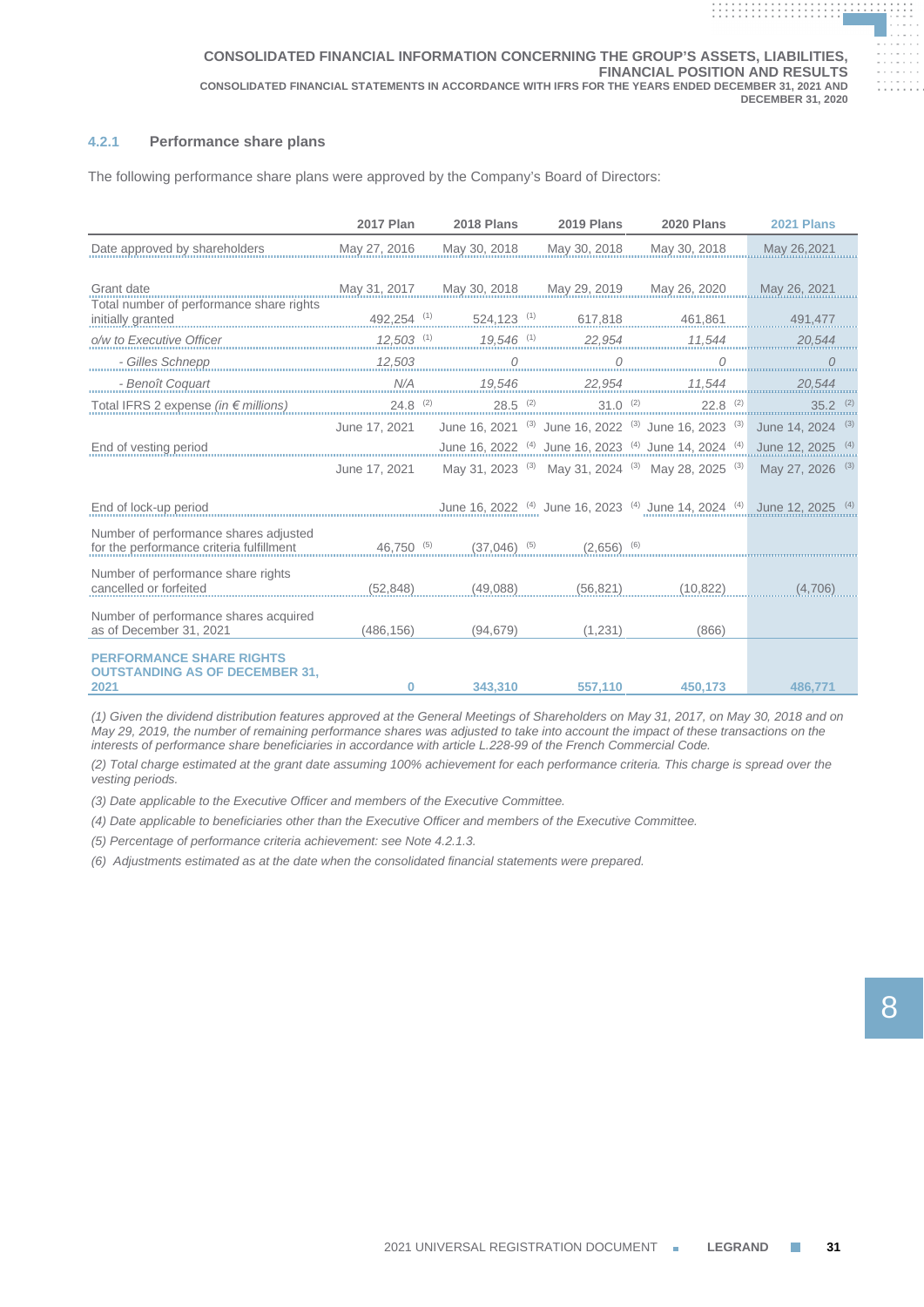

## **4.2.1.1 2017 performance share plan**

The final number of shares ultimately granted to beneficiaries is determined based on a service condition and several performance criteria. The vesting period is four years.

|                                               |                                                                                                                                                                                                                                                                                                                    | Weight of performance<br>criteria by plan |
|-----------------------------------------------|--------------------------------------------------------------------------------------------------------------------------------------------------------------------------------------------------------------------------------------------------------------------------------------------------------------------|-------------------------------------------|
| Type of performance<br>criteria               | Description of performance criteria                                                                                                                                                                                                                                                                                | 2017                                      |
| "External" financial<br>performance criterion | Comparison between the arithmetic mean of Legrand's consolidated EBITDA<br>margin over a three-year period as published in the consolidated financial<br>statements and the arithmetic mean of EBITDA margins achieved by<br>companies forming part of the MSCI World Capital Goods index over the same<br>period. | 1/3                                       |
| "Internal" financial<br>performance criterion | Arithmetic mean of normalized free cash flow as a percentage of sales over a<br>three-year period, as published in the consolidated financial statements.                                                                                                                                                          | 1/3                                       |
| Non-financial<br>performance criterion        | Arithmetic mean of the average achievement rate of Group CSR Roadmap<br>priorities over a three-year period.                                                                                                                                                                                                       | 1/3                                       |

Following the application of IFRS 16, on March 20, 2018 the Board of Directors decided to replace the EBITDA and free cash flow criteria for the 2019 performance assessment under the 2017 plan with the adjusted operating margin before acquisitions and organic sales growth criteria, in line with the Company's 2019 targets.

# **4.2.1.2 2018, 2019, 2020 and 2021 performance share plans**

The final number of shares granted to beneficiaries is determined on the condition that the beneficiary is present within the Group at the time the vesting period expires and according to several performance criteria.

For the Executive Officer and members of the Executive Committee, the term of the vesting period is three years, with an additional two-year holding period; for other beneficiaries, the vesting period is four years, with no holding period

# **Performance criteria applicable to the Executive Officer and members of the Executive Committee**

The performance criteria applicable to the Executive Officer and members of the Executive Committee are defined as follows:

| Type of performance criteria                                               | Description of performance criteria<br>and target-setting method                                                                                                                         | Weight of<br>performance<br>criteria |
|----------------------------------------------------------------------------|------------------------------------------------------------------------------------------------------------------------------------------------------------------------------------------|--------------------------------------|
| Target for organic sales growth                                            | Target: 3-year arithmetic mean of the upper and lower bounds of the<br>annual target ranges concerned.<br>Comparison between the target and the average achievement over<br>three years. | 1/4                                  |
| Target for adjusted operating margin<br>before acquisitions <sup>(1)</sup> | Target: 3-year arithmetic mean of the upper and lower bounds of the<br>annual target ranges concerned.<br>Comparison between the target and the average achievement over<br>three years. | 1/4                                  |
| CSR roadmap                                                                | Annual rates of achievement of the Group's Target: arithmetic mean over 3 years of the annual<br>CSR roadmap achievement rates.                                                          | 1/4                                  |
| to the performance of the CAC 40 index                                     | Legrand's share price performance relative Performance gap between Legrand's share price and the CAC 40 index<br>over a 3-year period.                                                   | 1/4                                  |

*(1) The adjusted operating margin before acquisitions corresponds to the adjusted operating profit (see key figures)*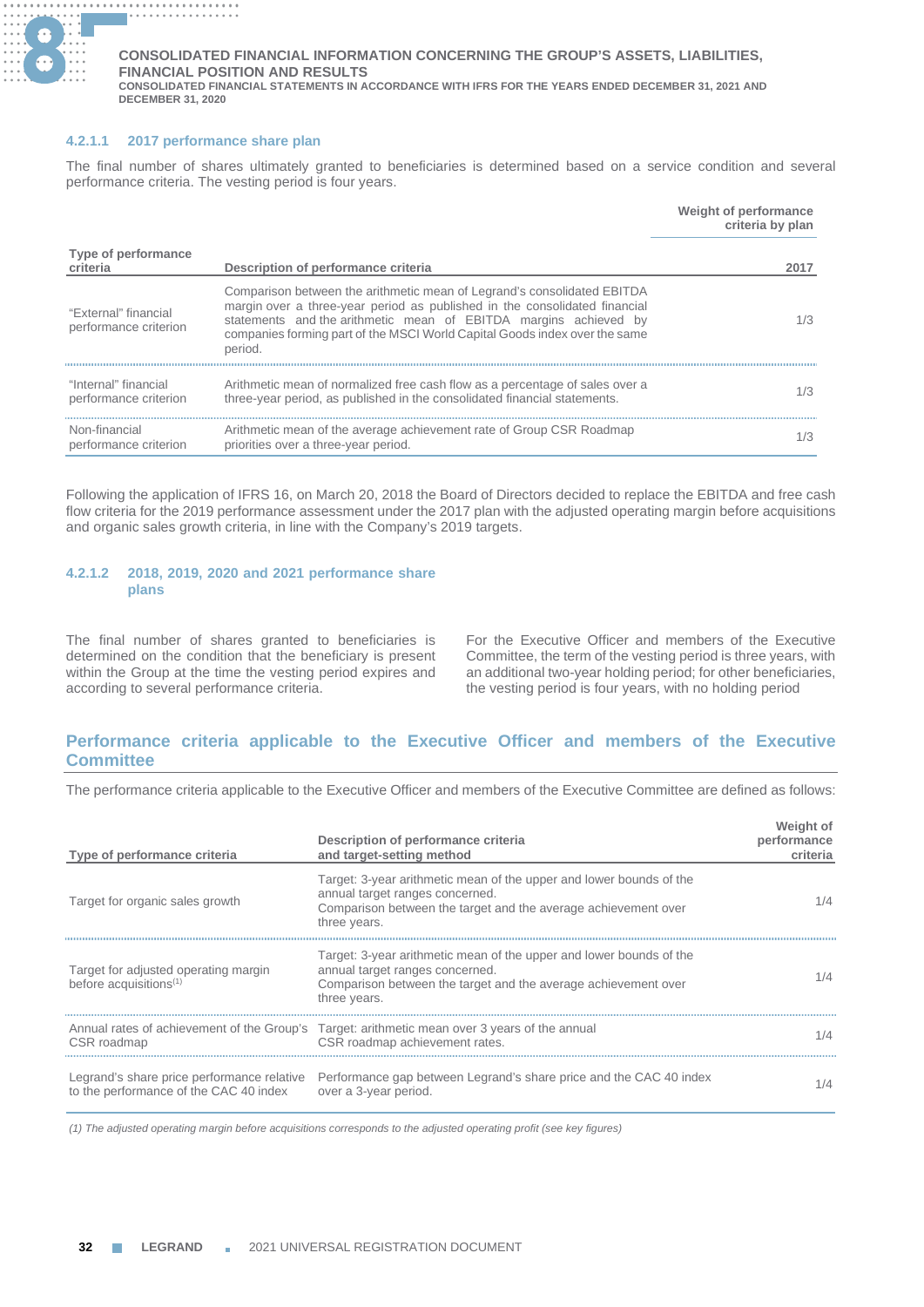# **Performance criteria applicable to beneficiaries other than the Executive Officer and members of the Executive Committee**

The performance criteria applicable to beneficiaries other than the Executive Officer and members of the Executive Committee are defined as follows:

| Type of performance<br>criteria                                            | Description of performance criteria<br>and target-setting method                                                                                                                                                                                                                                                                                                         | Weight of<br>performance<br>criteria |
|----------------------------------------------------------------------------|--------------------------------------------------------------------------------------------------------------------------------------------------------------------------------------------------------------------------------------------------------------------------------------------------------------------------------------------------------------------------|--------------------------------------|
| Target for organic sales growth                                            | The target to be reached for this criterion, set annually corresponds to the lower<br>and upper ranges of the relevant annual target. The annual rate of achievement<br>is measured in relation to the annual target. The final pay-out rate for this<br>criterion corresponds to the arithmetic average over a three-year period of the<br>annual rates of achievement. | 1/3                                  |
| Target for adjusted operating<br>margin before acquisitions <sup>(1)</sup> | The target to be reached for this criterion, set annually corresponds to the lower<br>and upper ranges of the relevant annual target. The annual rate of achievement<br>is measured in relation to the annual target. The final pay-out rate for this<br>criterion corresponds to the arithmetic average over a three-year period of the<br>annual rates of achievement. | 1/3                                  |
| Annual rates of achievement of<br>the Group's CSR roadmap                  | The annual rate of achievement corresponds to the rate of achievement of the<br>CSR annual roadmap.<br>The final pay-out rate for this criterion corresponds to the arithmetic average<br>over a three-year period of the annual rates of attainment.                                                                                                                    | 1/3                                  |

*(1) The adjusted operating margin before acquisitions corresponds to the adjusted operating profit (see key figures).*

The final pay-out rate for each criterion corresponds to the arithmetic average over a three-year period of the annual achievement rates.

If all the performance shares from the 2018 to 2021 plans were to vest according to the target allocation (i.e., 1,837,364 shares) and if those shares were transferred following capital increases, the Company's capital would be diluted by 0.7% as of December 31, 2021.

**. . . . . . . . . . . . . . . . . . . . . . . . . . . . . . . . . . . . . . . . . . . . . . . . . . . . . . . . . . . . . . . . . . . . . . . . . . . . . . . . . . . . . . . . . . . . .**

**. . . . . . . . . . . . . . . . . . . . . . . . . . . . . . . . . . . . . . . . . . . . . . . . . . . . . . . . . . . . . . . .**

# **4.2.1.3 Monitoring of performance criteria performance share plans**

The monitoring of the performance criteria under the 2017 plan can be detailed as follows:

|                                                           | Target <sup>(1)</sup> | Actual                                               |           | Criteria                                                             | Target $(1)$ | Actual | Performance            |
|-----------------------------------------------------------|-----------------------|------------------------------------------------------|-----------|----------------------------------------------------------------------|--------------|--------|------------------------|
| Criteria                                                  |                       | 2017                                                 | 2018      |                                                                      |              | 2019   | overall <sup>(3)</sup> |
| Legrand EBITDA margin vs.<br><b>MSCI EBITDA margins</b>   |                       | $+7.4 \text{ pts} +7.2 \text{ pts} +7.6 \text{ pts}$ |           | Organic growth                                                       | $2.0\%$      | 2.6%   |                        |
| Normalized free cash flow<br>level                        | 12.0%                 | 13.3%                                                | 14.9%     | Adjusted operating<br>margin before<br>accu is itions <sup>(2)</sup> | 20.3%        | 20.4%  | 111.6%                 |
| Annual rates of achievement<br>of the Group's CSR roadmap | 100.0%                | $122.0\%$                                            | $122.0\%$ | Annual rates of<br>achievement of the<br>Group's CSR roadmap         | $100.0\%$    | 113.0% |                        |
| Performance by year                                       |                       | 112.6%                                               | 119.5%    |                                                                      |              | 102.7% |                        |

*(1) 100% achievement target for the criterion.*

*(2) The adjusted operating margin before acquisitions corresponds to the adjusted operating income (see key figures).*

*(3) Performance of 108.9% for the Executive officer.*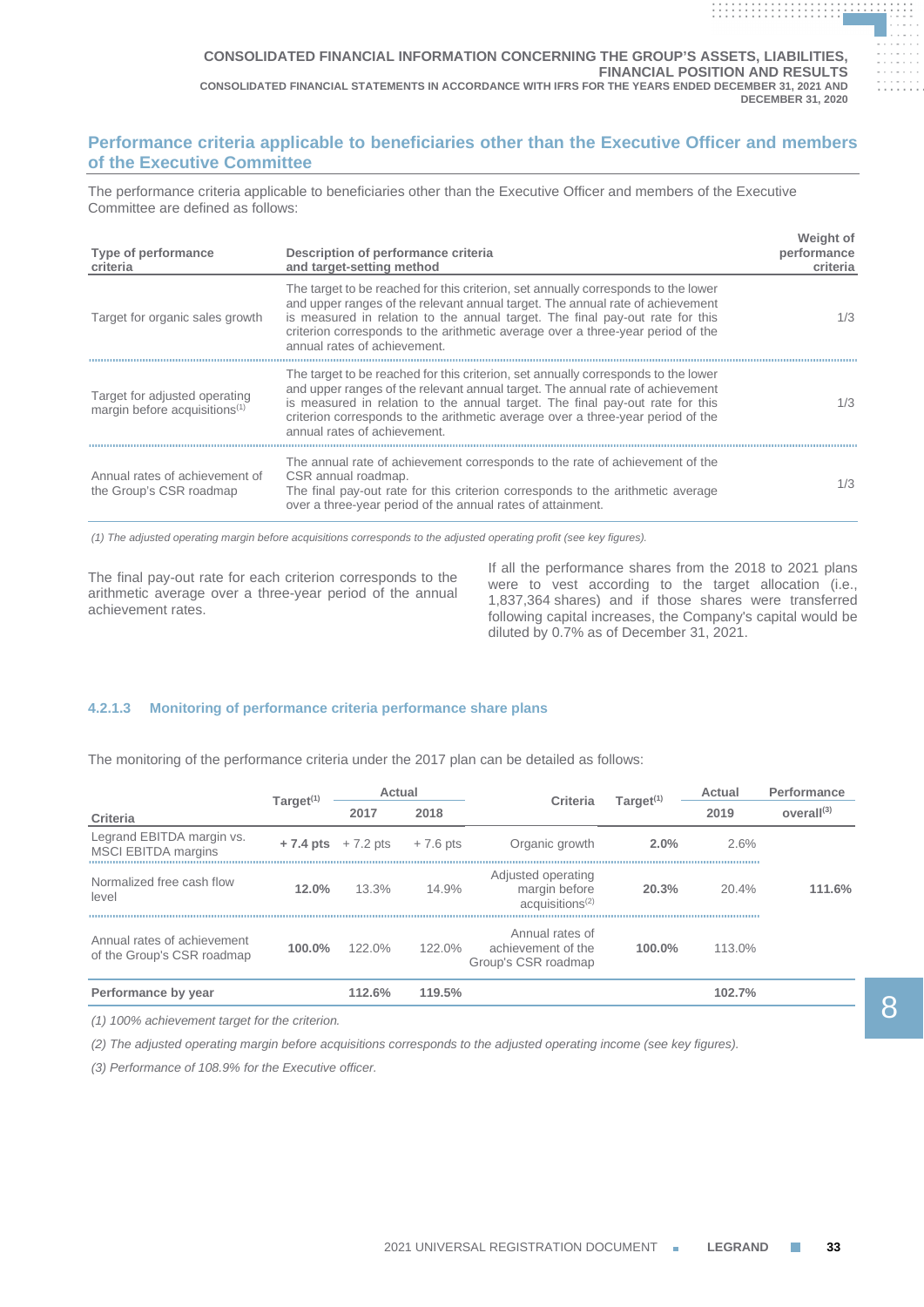

The monitoring of the performance criteria under the 2018 plan applicable to the Executive Officer and members of the Executive Committee can be detailed as follows:

|                                                                                            |              | 2018          |              | 2019   | 2020         |           |              | 3-year average |             |
|--------------------------------------------------------------------------------------------|--------------|---------------|--------------|--------|--------------|-----------|--------------|----------------|-------------|
| Criteria                                                                                   | Target $(1)$ | Actual        | Target $(1)$ | Actual | Target $(1)$ | Actual    | Target $(1)$ | Actual         | Performance |
| Organic sales growth                                                                       | 2.5%         | 4.9%          | 2.0%         | 2.6%   | $1.0\%$      | $(8.7\%)$ | 1.8%         | $(0.4\%)$      | 82.0%       |
| Adjusted operating margin<br>before acquisitions <sup>(2)</sup>                            | 20.3%        | $20.2\%$      | 20.3%        | 20.4%  | $20.0\%$     | 19.1%     | 20.2%        | 19.9%          | 91.9%       |
| Annual rates of<br>achievement of the<br>Group's CSR roadmap                               |              | 100.0% 122.0% | $100.0\%$    | 113.0% | $100.0\%$    | $128.0\%$ | $100.0\%$    | 121.0%         | 104.2%      |
| Legrand's share price<br>performance relative to the<br>performance of the CAC<br>40 index |              |               |              |        |              |           | $+8.8%$      | $+17.2%$       | $+150.0%$   |
| Performance                                                                                |              |               |              |        |              |           |              |                | 107.0%      |

*(1) 100% achievement target for the criterion.*

*(2) The adjusted operating margin before acquisitions corresponds to the adjusted operating income (see key figures).*

The monitoring of the performance criteria under the 2018 plan applicable to beneficiaries other than the Executive Officer and members of the Executive Committee can be detailed as follows:

|                                                                          |              | 2018          |             |              | 2019   |             |              | 2020          |                           |                             |
|--------------------------------------------------------------------------|--------------|---------------|-------------|--------------|--------|-------------|--------------|---------------|---------------------------|-----------------------------|
| Criteria                                                                 | Target $(1)$ | Actual        | Performance | Target $(1)$ | Actual | Performance | Target $(1)$ |               | <b>Actual Performance</b> | Performance<br>by criterion |
| Organic<br>sales growth                                                  | 2.5%         | 4.9%          | 128.0%      | $2.0\%$      | 2.6%   | 103.0%      | 1.0%         | $(8.7\%)$     | 0.0%                      | 77.0%                       |
| Adjusted<br>operating<br>margin<br>before<br>acquisitions <sup>(2)</sup> |              | 20.3% 20.2%   | 98.0%       | 20.3%        | 20.4%  | 102.5%      | 20.0%        | 19.1%         | 50.0%                     | 83.5%                       |
| Annual rates<br>0f<br>achievement<br>of the<br>Group's CSR<br>roadmap    |              | 100.0% 122.0% | 104.4%      | 100.0%       | 113.0% | 102.6%      |              | 100.0% 128.0% | 106.8%                    | 104.6%                      |
| Performanc<br>e by year                                                  |              |               | 110.1%      |              |        | 102.7%      |              |               | 52.3%                     | 88.4%                       |

*(1) 100% achievement target for the criterion.*

*(2) The adjusted operating margin before acquisitions corresponds to the adjusted operating income (see key figures).*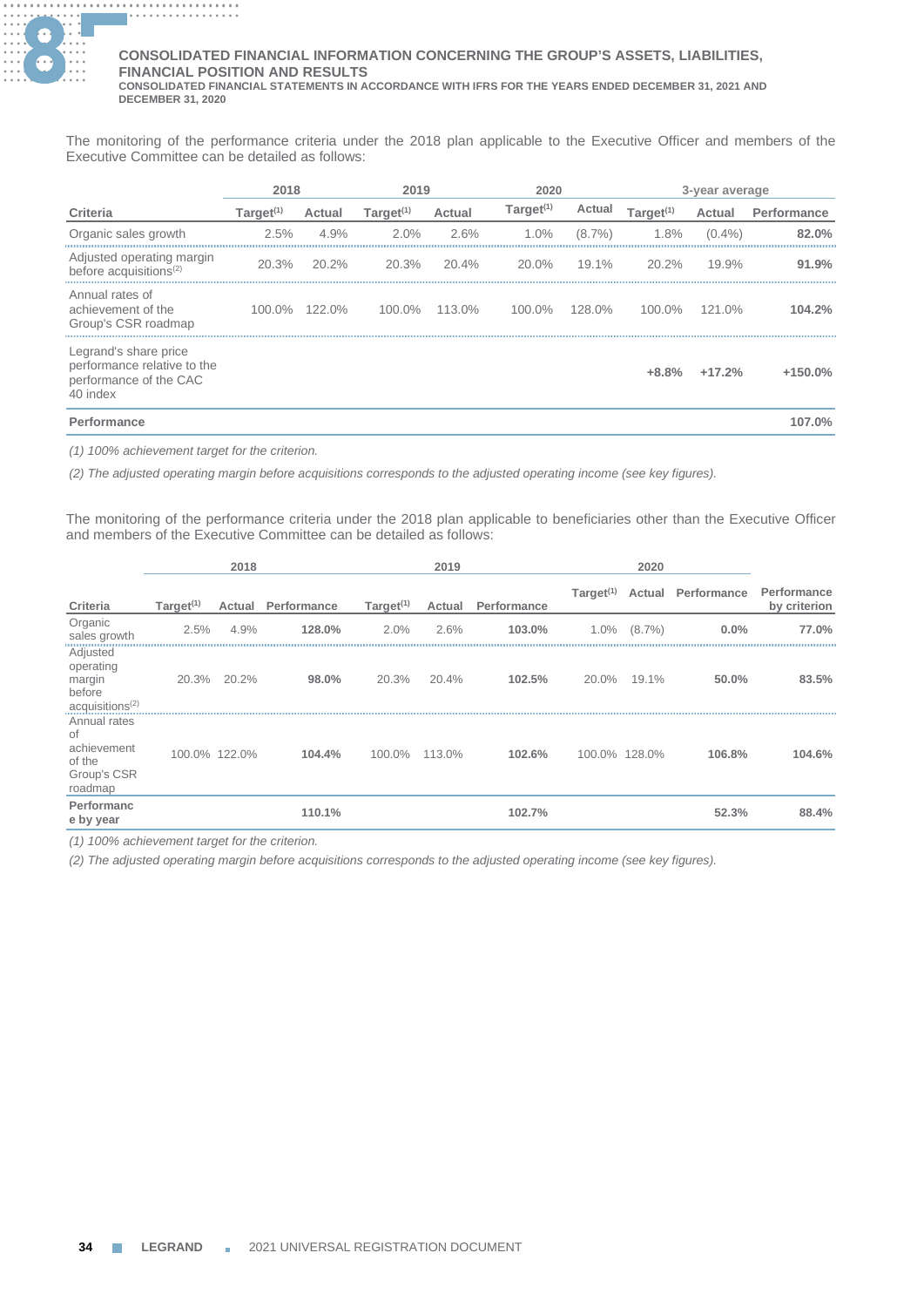The monitoring of the performance criteria under the 2019 plan applicable to the Executive Officer and members of the Executive Committee can be detailed as follows:

|                                                                                            |              | 2019<br>2020<br>2021 |              | 3-year average |                       |               |              |               |                    |
|--------------------------------------------------------------------------------------------|--------------|----------------------|--------------|----------------|-----------------------|---------------|--------------|---------------|--------------------|
| Criteria                                                                                   | Target $(1)$ | Actual               | Target $(1)$ | Actual         | Target <sup>(1)</sup> | <b>Actual</b> | Target $(1)$ | Actual        | <b>Performance</b> |
| Organic sales growth                                                                       | $2.0\%$      | 2.6%                 | $1.0\%$      | $(8.7\%)$      | 3.5%                  | 13.6%         | $2.2\%$      | 2.5%          | 101.5%             |
| Adjusted operating margin<br>before acquisitions $(2)$                                     | 20.3%        | 20.4%                | 20.0%        | $19.1\%$       | $19.7\%$              | 20.8%         | 20.0%        | $20.1\%$      | 102.3%             |
| Annual rates of<br>achievement of the Group's<br>CSR roadmap                               |              | 100.0% 113.0%        | 100.0%       | 128.0%         | $100.0\%$             | 131.0%        |              | 100.0% 123.7% | 104.7%             |
| Legrand's share price<br>performance relative to the<br>performance of the CAC 40<br>index |              |                      |              |                |                       |               | 8.8%         | 32.6%         | 150.0%             |
| Performance                                                                                |              |                      |              |                |                       |               |              |               | 114.6%             |

*(1) 100% achievement target for the criterion.*

*(2) The adjusted operating margin before acquisitions corresponds to the adjusted operating income (see key figures).*

The monitoring of the performance criteria under the 2019 plan applicable to beneficiaries other than the Executive Officer and members of the Executive Committee can be detailed as follows:

|                                                                         | 2019<br>2020 |               |                           |              | 2021      |             |                       |               |                    |                             |
|-------------------------------------------------------------------------|--------------|---------------|---------------------------|--------------|-----------|-------------|-----------------------|---------------|--------------------|-----------------------------|
| Criteria                                                                | Target $(1)$ |               | <b>Actual Performance</b> | Target $(1)$ | Actual    | Performance | Target <sup>(1)</sup> | <b>Actual</b> | <b>Performance</b> | Performance<br>by criterion |
| Organic sales<br>growth                                                 | 2.0%         | 2.6%          | 103.0%                    | 1.0%         | $(8.7\%)$ | $0.0\%$     | 3.5%                  | 13.6%         | 150.0%             | 84.3%                       |
| Adjusted<br>operating<br>margin before<br>accu is itions <sup>(2)</sup> |              | 20.3% 20.4%   | 102.5%                    | 20.0%        | 19.1%     | 50.0%       | 19.7%                 | 20.8%         | 150.0%             | 100.8%                      |
| Annual rates<br>0f<br>achievement<br>of the Group's<br>CSR roadmap      |              | 100.0% 113.0% | 102.6%                    | 100.0%       | 128.0%    | 106.8%      | 100.0%                | 131.0%        | 108.0%             | 105.8%                      |
| Performance<br>by year                                                  |              |               | 102.7%                    |              |           | 52.3%       |                       |               | 136.0%             | 97.0%                       |

*(1) 100% achievement target for the criterion.*

*(2) The adjusted operating margin before acquisitions corresponds to the adjusted operating income (see key figures).*

# **4.2.2 Stock option plans**

No stock option plans have been implemented since the 2010 Plan.

# **4.2.3 Share-based payments (IFRS 2 expense)**

In accordance with IFRS 2, an expense of €30.5 million was recorded in 2021 (€22.3 million in 2020) for all of these plans combined.

**. . . . . . . . . . . . . . . . . . . . . . . . . . . . . . . . . . . . . . . . . . . . . . . . . . . . . . . . . . . . . . . . . . . . . . . . . . . . . . . . . . . . . . . . . . . . .**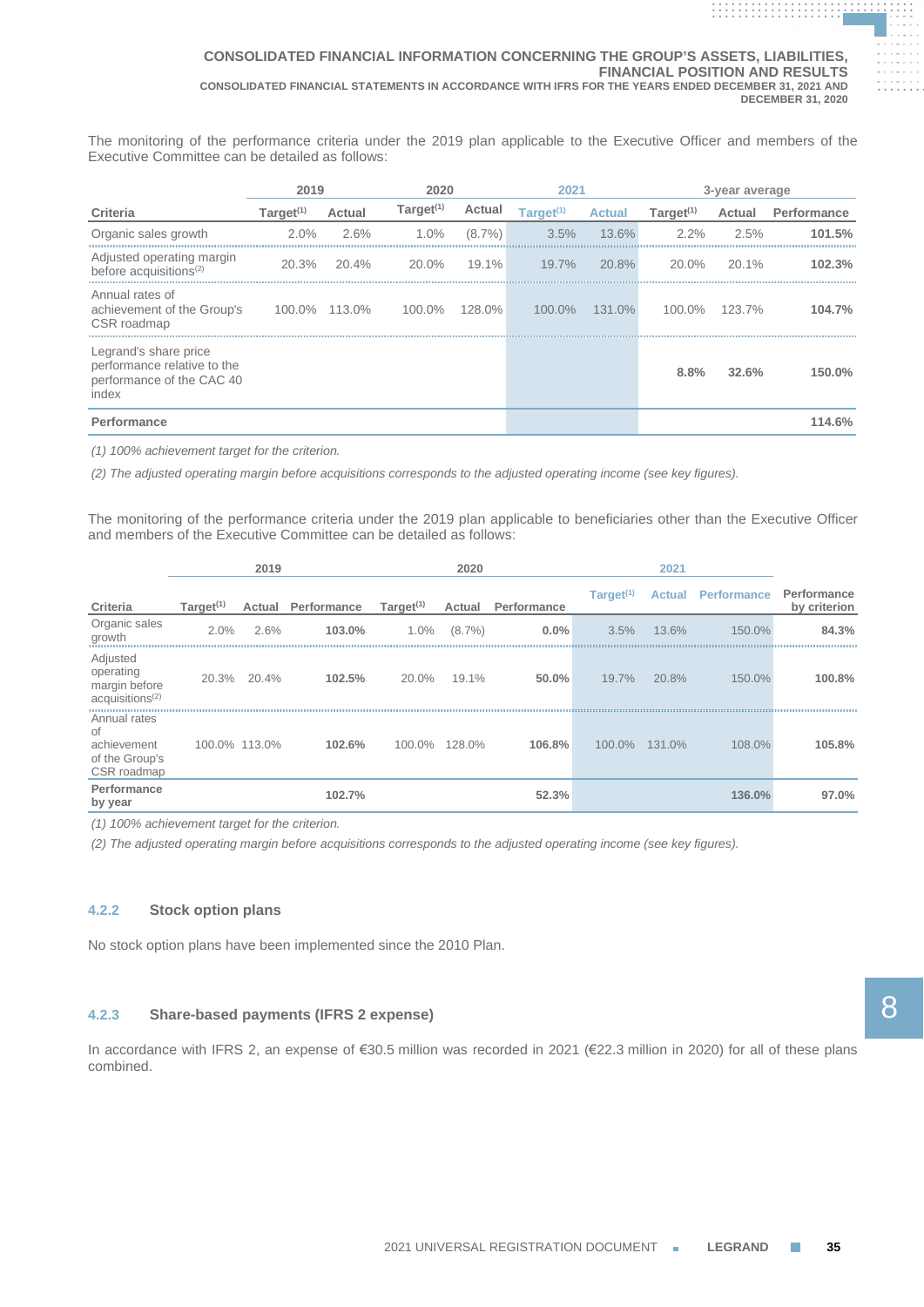

# **4.3 RETAINED EARNINGS AND TRANSLATION RESERVES**

### **4.3.1 Retained earnings**

The Group's consolidated retained earnings as of December 31, 2021 amounted to €5,268.5 million.

As of the same date, the Company had retained earnings including profit for the period of €1,065.6 million available for distribution.

### **4.3.2 Translation reserves**

Assets and liabilities of Group entities whose functional currency is different from the presentation currency are translated using the exchange rate at the balance sheet date. Statements of income are translated using the average exchange rate for the period. Gains or losses arising from the translation of the financial statements of foreign subsidiaries are recognized directly in equity under "Translation reserves", until the potential Group's loss of control over the entity.

**.................................... .**

Translation reserves record the impact of fluctuations in the following currencies:

| (in $\epsilon$ millions) | <b>December 31, 2021</b> | <b>December 31, 2020</b> |
|--------------------------|--------------------------|--------------------------|
| US dollar                | (13.7                    | (320.2)                  |
| Other currencies         | (608.1)                  | (642.1)                  |
| <b>TOTAL</b>             | (621.8)                  | (962.3)                  |

The Group operates in close to 90 countries. It is mainly exposed to a dozen currencies other than the euro and the US dollar, including the Australian dollar, Brazilian real, British pound, Chilean peso, Chinese yuan, Indian rupee, Mexican peso, Russian ruble and Turkish lira.

Under IFRS 9, non-derivative financial instruments may be designated as hedges only when they are used to hedge foreign currency risk and provided that they qualify for hedge accounting.

Accordingly, in the case of hedges of a net investment in a foreign operation, the portion of the gain or loss on the hedging instrument that is deemed to be an effective hedge is recognized in equity.

The counterpart of the Yankee debt increase amounting to €24.5 million in 2021, was recorded as a decrease in conversion reserves. As of December 31, 2021, a total balance of €63.7 million was recorded as a decrease in conversion reserves, under the Yankee loan.

Finally, in accordance with IAS 21, translation gains and losses on receivables or payables considered as part of a net investment in a foreign Group entity are recognized in translation reserves. Gains recognized in translation reserves in 2021 amounted to €4.6 million, resulting in a net positive balance of €11.2 million as of December 31, 2021.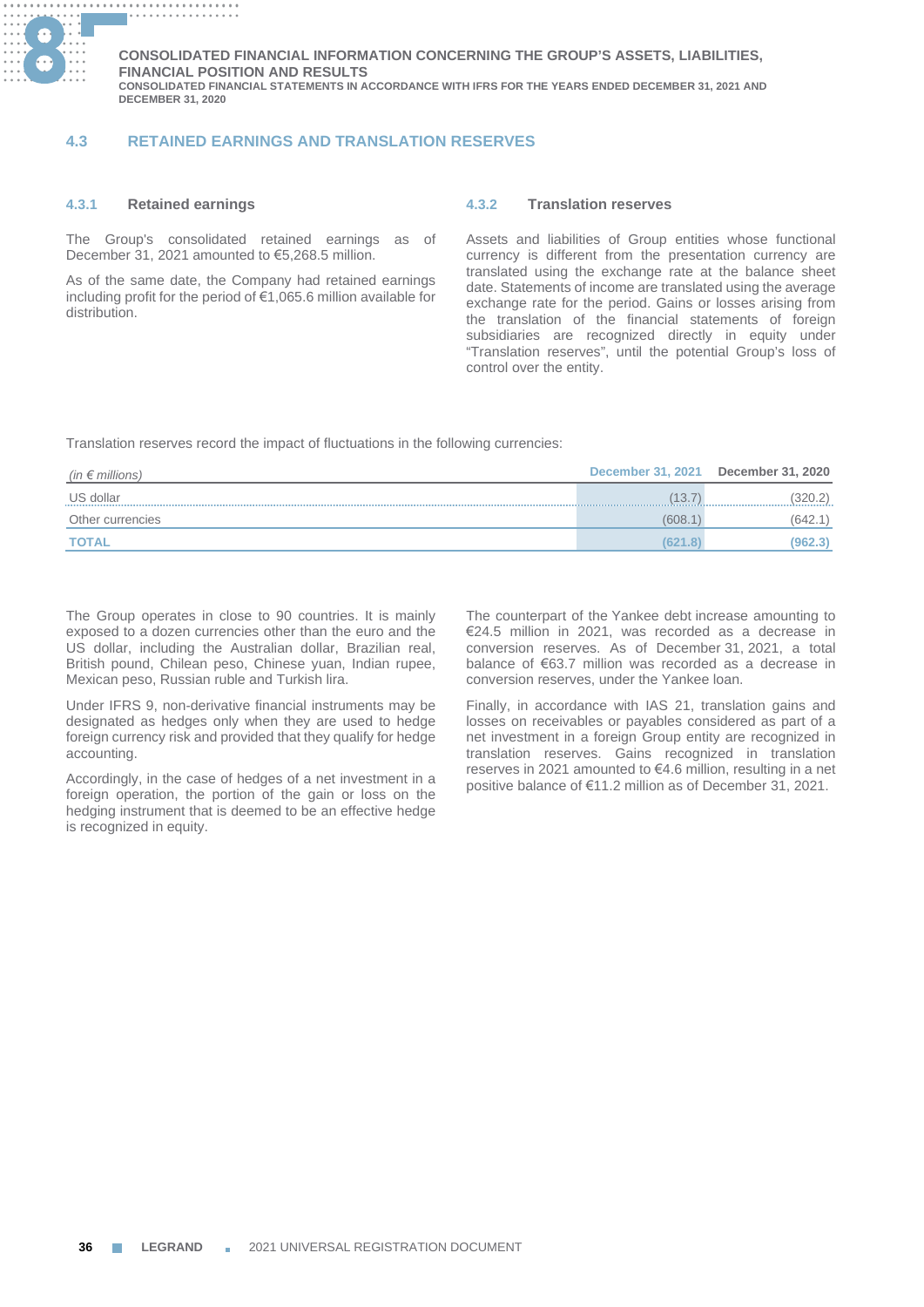# **4.4 PROVISIONS**

Changes in provisions in 2021 are as follows:

|                                   | <b>December 31, 2021</b>     |                                 |                                  |                      |              |        |  |  |
|-----------------------------------|------------------------------|---------------------------------|----------------------------------|----------------------|--------------|--------|--|--|
| (in $\epsilon$ millions)          | <b>Product</b><br>warranties | <b>Claims and</b><br>litigation | <b>Tax and</b><br>employee risks | <b>Restructuring</b> | <b>Other</b> | Total  |  |  |
| At the beginning of the period    | 52.0                         | 127.4                           | 40.8                             | 36.6                 | 71.3         | 328.1  |  |  |
| Changes in scope of consolidation | (0.1)                        | $\cap$ 2                        | (1.5)                            |                      | .9           | 0.5    |  |  |
| Increases                         | 15.3                         | 25.9                            | 8.3                              | 20.9                 | 25.4         | 95.8   |  |  |
| Utilizations                      | (7.9)                        | (16.5)                          | (5.3)                            |                      | (23.4)       | 72.4)  |  |  |
| Reversals of surplus provisions   | (8.0)                        | (12.7)                          |                                  | (1.3)                | (5.3)        | (27.3) |  |  |
| Reclassifications                 |                              |                                 | (0.3)                            |                      |              | (0.3)  |  |  |
| Translation adjustments           | 1.1                          | 1.8                             | 1.6                              | 1.1                  | 2.4          | 8.0    |  |  |
| AT THE END OF THE PERIOD          | 52.4                         | 126.1                           | 43.6                             | 38.0                 | 72.3         | 332.4  |  |  |
| Of which non-current portion      | 31.8                         | 85.3                            | 13.2                             | 3.7                  | 62.6         | 196.6  |  |  |

Changes in provisions in 2020 were as follows:

|                                   | December 31, 2020            |                                 |                                  |               |        |        |  |
|-----------------------------------|------------------------------|---------------------------------|----------------------------------|---------------|--------|--------|--|
| (in $\epsilon$ millions)          | <b>Product</b><br>warranties | <b>Claims and</b><br>litigation | <b>Tax and</b><br>employee risks | Restructuring | Other  | Total  |  |
| At the beginning of the period    | 53.5                         | 77.3                            | 38.3                             | 23.7          | 58.0   | 250.8  |  |
| Changes in scope of consolidation | 1.5                          | U3                              | - 5                              | 0.2           | 0.7    | 4.2    |  |
| Increases                         | 12.6                         | 55.4                            | 12.7                             | 40.8          | 30.8   | 152.3  |  |
| Utilizations                      | (8.0)                        | (7.3)                           | (4.8)                            | (25.4)        | (12.4) | (57.9) |  |
| Reversals of surplus provisions   | (5.9)                        | (12.5)                          | (2.0)                            |               | (3.6)  | (25.7) |  |
| Reclassifications                 | (0.1)                        | 17.0                            | 0.0                              | 0.3           | 2.2    | 19.4   |  |
| Translation adjustments           | (1.6)                        | (2.8)                           | (4.9)                            | (1.3)         | (4.4)  | (15.0) |  |
| AT THE END OF THE PERIOD          | 52.0                         | 127.4                           | 40.8                             | 36.6          | 71.3   | 328.1  |  |
| Of which non-current portion      | 33.3                         | 85.1                            | 16.6                             | 1.5           | 63.7   | 200.2  |  |

**. . . . . . . . . . . . . . . . . . . . . . . . . . . . . . . . . . . . . . .**

**. . . . . . . . . . . . . . . . . . . . . . . . . . . . . . . . . . . . . . . . . . . . . . . . . . . . . . . . . . . . . .**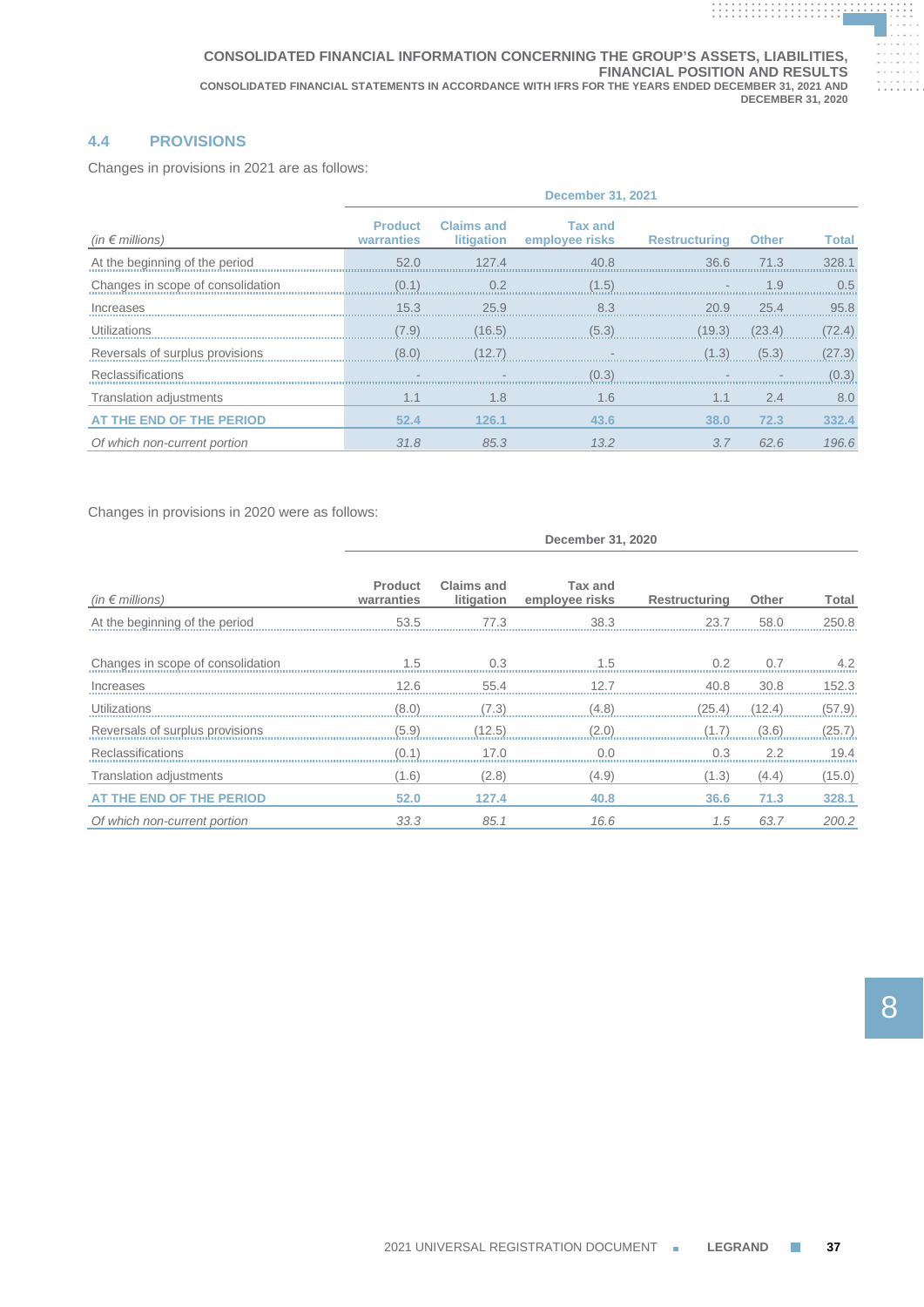

# **4.5 PROVISION FOR POST-EMPLOYMENT BENEFITS AND OTHER LONG-TERM EMPLOYEE BENEFITS**

### **4.5.1 Pension and other post-employment benefit obligations**

Group companies operate various pension plans. The plans are funded through payments to insurance companies or trustee-administered funds, determined by periodic actuarial calculations. The Group has both defined contribution and defined benefit plans.

A defined contribution plan is a pension plan under which the Group pays fixed contributions into a separate entity. Contributions are recognized as an expense for the period of payment. The Group has no legal or constructive obligations to pay further contributions if the fund does not hold sufficient assets to pay all employees the benefits relating to employee service in current and prior periods.

A defined benefit plan is a pension plan that defines an amount of pension benefit that an employee will receive on retirement, usually dependent on one or more factors such as age, years of service and end-of-career salary.

The liability recognized in the balance sheet for defined benefit pension plans is the present value of the defined benefit obligation at the balance sheet date, less the fair value of plan assets. The past service cost arising from changes to pension benefit plans is expensed in full as incurred.

In accordance with IAS 19, the Group recognizes all actuarial gains and losses outside profit or loss, in the consolidated statement of comprehensive income.

**.................................... . .................................... . ........... .. .**

Defined benefit obligations are calculated using the projected unit credit method. This method takes into account estimated years of service at retirement, final salaries, life expectancy and staff turnover, based on actuarial assumptions. The present value of the defined benefit obligation is determined by discounting the estimated future cash outflows using interest rates of investment grade corporate bonds that are denominated in the currency in which the benefits will be paid and have terms to maturity approximating the period to payment of the related pension liability.

Some Group companies provide post-employment healthcare benefits to their retirees. Entitlement to these benefits is usually conditional on the employee remaining with one of these Group companies up to retirement age and completion of a minimum service period. These benefits are treated as post-employment benefits under the defined benefit scheme.

Pension and other post-employment defined benefit obligations can be analyzed as follows:

| (in $\epsilon$ millions)                                | <b>December 31, 2021</b> | December 31, 2020 |
|---------------------------------------------------------|--------------------------|-------------------|
| France (Note 4.5.1.2)                                   | 103.6                    | 100 4             |
| Italy (Note $4.5.1.3$ )                                 | 33.9                     | 34.5              |
| United Kingdom (Note 4.5.1.4)                           | 123 A                    | 25.9              |
| United States (Note 4.5.1.5)                            | 75 7                     | 76 4              |
| Other countries                                         | 53.7                     | 49.6              |
| TOTAL PENSION AND OTHER POST-EMPLOYMENT DEFINED BENEFIT |                          |                   |
| <b>OBLIGATIONS</b>                                      |                          | 386.8             |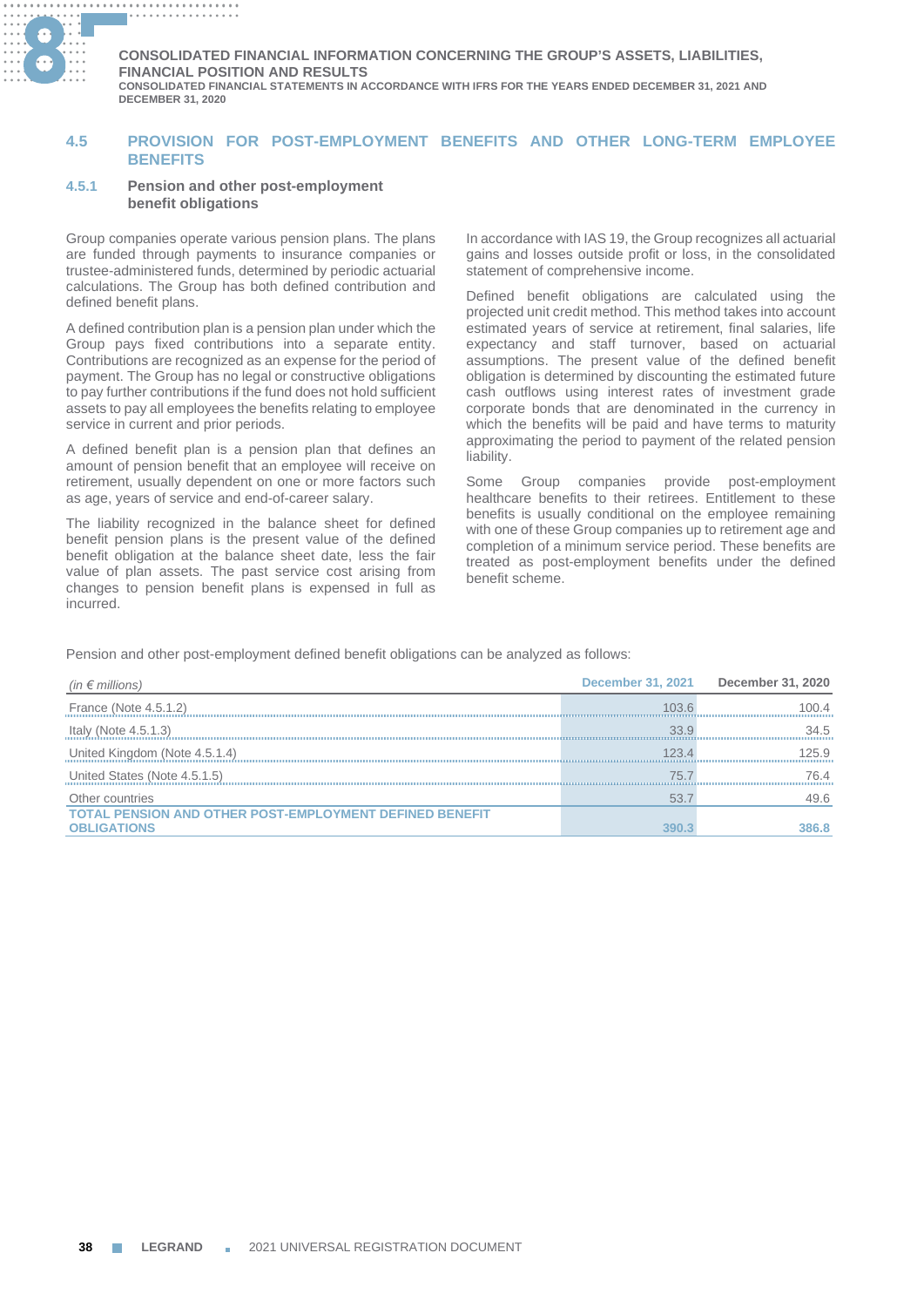# **4.5.1.1 Analysis of pension and other post-employment defined benefit obligations**

The total (current and non-current) obligation under the Group's pension and other post-employment defined benefit plans, consisting primarily of plans in France, Italy, the United States and United Kingdom, is as follows:

| (in $\notin$ millions)                                      | <b>December 31, 2021</b> | December 31, 2020 |
|-------------------------------------------------------------|--------------------------|-------------------|
| Defined benefit obligation                                  |                          |                   |
| Projected benefit obligation at the beginning of the period | 386.8                    | 391.6             |
| Service cost                                                | 10.0                     | 8.8               |
| Interest cost                                               | 5.6                      | 7.1               |
| Benefits paid or unused                                     | (19.6)                   | (24.9)            |
| Employee contributions                                      | 0.4                      | 0.6               |
| Actuarial losses/(gains)                                    | (24.8)                   | 16.5              |
| Curtailments, settlements, special termination benefits     | (0.8)                    | (0.3)             |
| Translation adjustments                                     | 15.1                     | (16.9)            |
| Other                                                       | 17.6                     | 4.3               |
| PROJECTED BENEFIT OBLIGATION AT THE END OF THE PERIOD       | 390.3                    | 386.8             |
| Fair value of plan assets                                   |                          |                   |
| Fair value of plan assets at the beginning of the period    | 207.8                    | 206.8             |
| Expected return on plan assets                              | 3.8                      | 4.8               |
| <b>Employer contributions</b>                               | 8.5                      | 8.8               |
| Employee contributions                                      | 0.4                      | 1.3               |
| Benefits paid                                               | (11.6)                   | (14.8)            |
| Actuarial (losses)/gains                                    | 7.6                      | 12.0              |
| Translation adjustments                                     | 14.7                     | (13.9)            |
| Other                                                       | 0.0                      | 2.8               |
| <b>FAIR VALUE OF PLAN ASSETS AT END OF PERIOD</b>           | 231.2                    | 207.8             |
| PROVISION RECOGNIZED IN THE BALANCE SHEET                   | 175.7                    | 187.6             |
| Current liability                                           | 5.0                      | 5.8               |
| Non-current liability                                       | 170.7                    | 181.8             |
| Non-current asset                                           | 16.6                     | 8.6               |

Actuarial gains recognized in equity in 2021 amounted to €32.4 million.

These €32.4 million actuarial gains resulted from:

- $€13.5$  million in gains from changes in financial assumptions;
- €3.9 million in gains from changes in demographic assumptions; and
- €15.0 million in experience gains.

The discount rates used are determined by reference to the yield on high-quality bonds based on the following benchmark indices:

- Euro zone: iBoxx € Corporates AA 10+;
- United Kingdom: iBoxx £ Corporates AA 15+;

■ United States: Citigroup Pension Liability Index.

Sensitivity tests were performed on:

- the discount rate. According to the results of these tests, a 50-basis point reduction in the rate would lead to the recognition of additional actuarial losses of around €31.1 million and would increase the provision as of December 31, 2021 by the same amount; and
- the rate of future salary increases. According to the results of these tests, a 50-basis point increase in the rate would lead to the recognition of additional actuarial losses of around €10.9 million and would increase the provision as of December 31, 2021 by the same amount.

**. . . . . . . . . . . . . . . . . . . . . . . . . . . . . . . . . . . . . . . . . . . . . . . . . . . . . . . . . . . . . . . . . . . . . . . . . . . . . . . . . . . . . . . . . . . . .**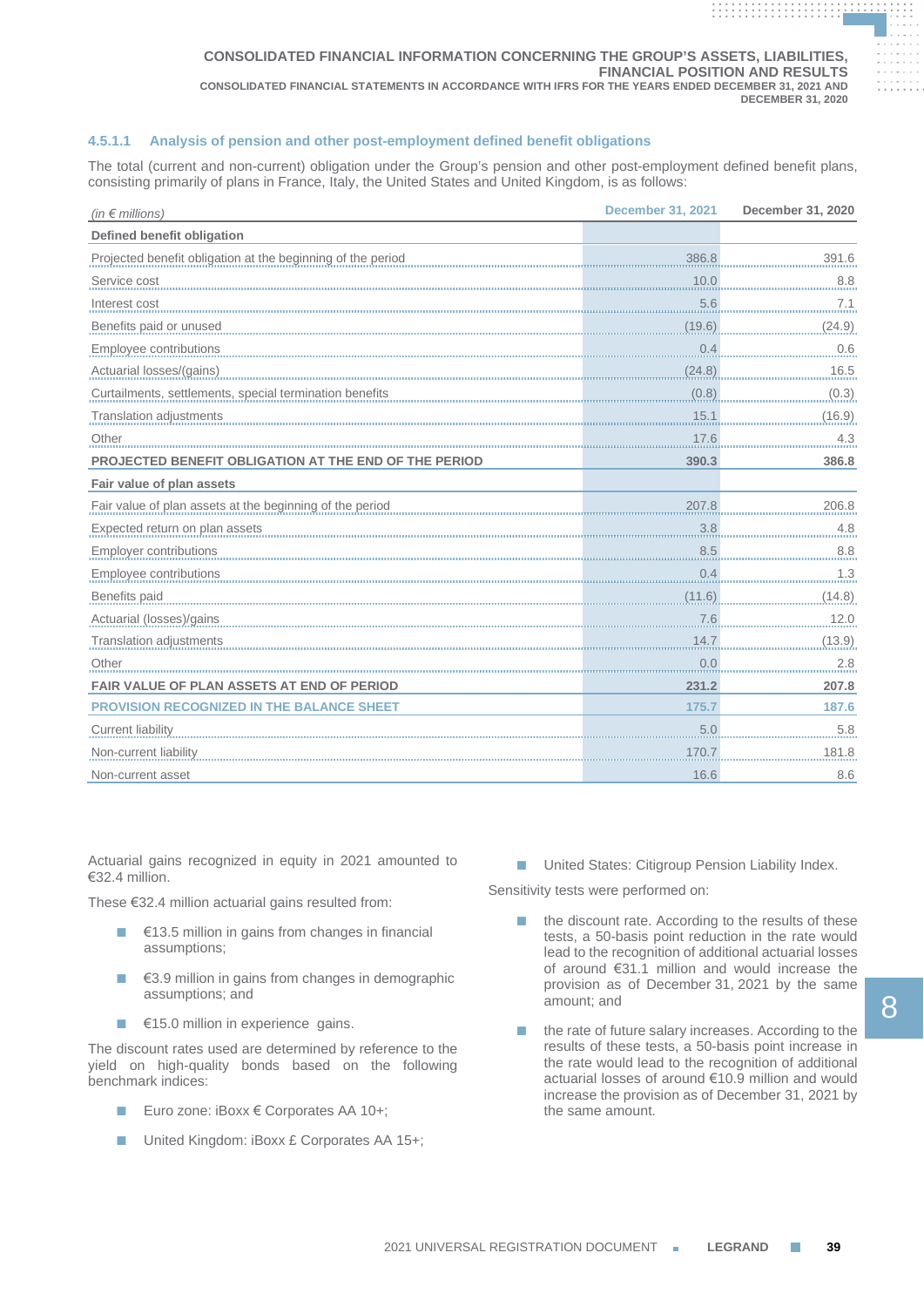

#### **............. . ............. . ............. . ............. . CONSOLIDATED FINANCIAL INFORMATION CONCERNING THE GROUP'S ASSETS, LIABILITIES, FINANCIAL POSITION AND RESULTS**

**CONSOLIDATED FINANCIAL STATEMENTS IN ACCORDANCE WITH IFRS FOR THE YEARS ENDED DECEMBER 31, 2021 AND DECEMBER 31, 2020**

Discounted future payments for the Group's pension and other post-employment benefit plans are as follows:

| (in $\epsilon$ millions) |          |
|--------------------------|----------|
| 2022                     | I 6.     |
| 2023                     | 15.4     |
| 2024                     | 19.1<br> |
| 2025                     | 16.6     |
| 2026 and beyond          |          |
|                          |          |

The impact of service costs and interest costs on profit before tax for the period is as follows:

|                          | 12 months ended          |                   |  |
|--------------------------|--------------------------|-------------------|--|
| (in $\epsilon$ millions) | <b>December 31, 2021</b> | December 31, 2020 |  |
| Service cost             | (10.0)                   | (8.8)             |  |
| Net interest cost*       | (1.8)                    | (2.3)             |  |
| <b>TOTAL</b>             | (11.8)                   | (11.1)            |  |

*\* The expected return on assets and interest costs are presented as a net amount in financial expenses.*

The weighted average allocation of pension plan assets is as follows as of December 31, 2021:

| (as a percentage)  | <b>United Kingdom</b> | <b>United States</b> |
|--------------------|-----------------------|----------------------|
| Equity instruments | 48.9                  | 26.1                 |
| Debt instruments   | 40.4                  | 62.0                 |
| Insurance funds    | 10.7                  | 11.9                 |
| <b>TOTAL</b>       | 100.0                 | 100.0                |

These assets are marked to market.

# **4.5.1.2 Provisions for retirement benefits and supplementary pension benefits in France**

The provisions recorded in the consolidated balance sheet concern the unvested entitlements of active employees. The Group has no obligation with respect to the vested entitlements of former employees, as the benefits were settled at the time of their retirement, either directly or through payments to insurance companies in full discharge of the liability.

The main defined benefit plan applicable in France concerns statutory length-of-service awards, under which all retiring employees are eligible for a lump-sum payment calculated according to their length of service. This payment is defined either in the collective bargaining agreement to which their company is a party or in a separate company-level agreement, whichever is more advantageous to the employee. The amount generally varies depending on the employee category (manager/non-manager).

In France, provisions recorded in the consolidated balance sheet amounted to €103.6 million as of December 31, 2021 (€100.4 million as of December 31, 2020) corresponding to the difference between the projected benefit obligation of €103.6 million as of December 31, 2021 (€100.4 million as of December 31, 2020), and the fair value of the related plan assets of €0.0 million as of December 31, 2021 (€0.0 million as of December 31, 2020).

The projected benefit obligation is calculated based on staff turnover and mortality assumptions, estimated rates of salary increases and an estimated discount rate. In France, the calculation in 2021 was based on a salary increase rate of 2.8% and a discount rate of 1.2% (respectively 2.8% and 0.6% in 2020).

## **4.5.1.3 Provisions for termination benefits in Italy**

In Italy, a termination benefit is awarded to employees regardless of the reason for their departure.

Since January 1, 2007, such benefits have been paid either into an independently managed pension fund or to the Italian social security service (INPS). As from that date, the Italian termination benefit plans have been qualified as defined contribution plans under IFRS. Termination benefit obligations arising prior to January 1, 2007 continue to be accounted for under IFRS as defined benefit plans, based on revised actuarial estimates that exclude the effect of future salary increases.

The resulting provisions for termination benefits, which correspond to the obligation as of December 31, 2006 plus the ensuing actuarial revisions, amounted to €33.9 million as of December 31, 2021 (€34.5 million as of December 31, 2020).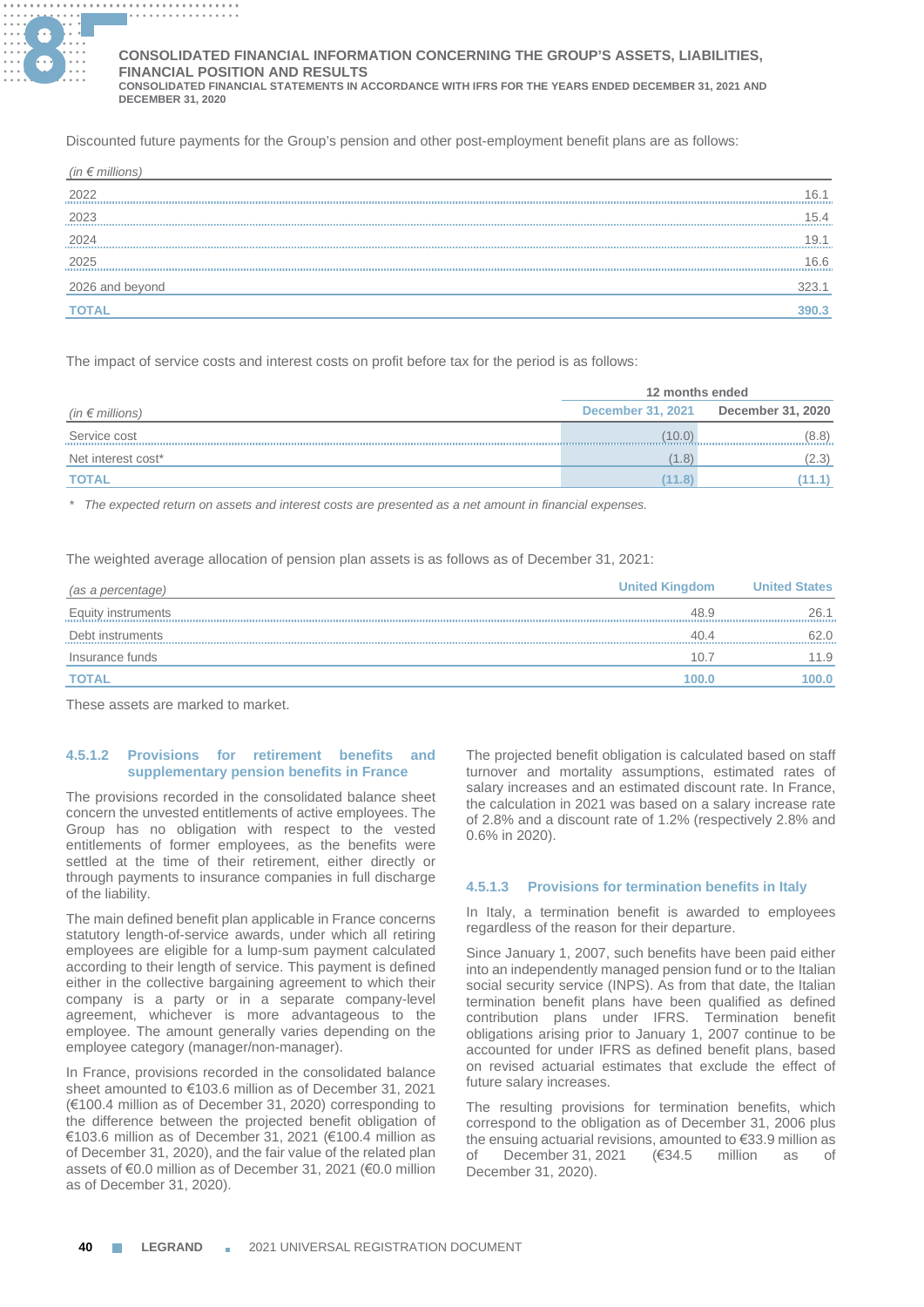The calculation in 2021 was based on a discount rate of 0.4% (0.0% in 2020).

### **4.5.1.4 Provisions for retirement benefits and other post-employment benefits in the United Kingdom.**

The UK plan is a trustee-administered plan governed by article 153 of the 2004 Finance Act, and is managed in a legal entity outside of the Group.

Benefits are paid directly out of funds consisting of contributions paid by the company and by plan participants.

The plan has been closed to new entrants since May 2004.

Active plan participants account for 1.5% of the projected benefit obligation, participants who are no longer accumulating benefit entitlements for 37.6% and retired participants for 60.9%.

The provisions recorded in the consolidated balance sheet amounted to €13.3 million as of December 31, 2021 (€29.4 million as of December 31, 2020) corresponding to the difference between the projected benefit obligation of €123.4 million as of December 31, 2021 (€125.9 million as of December 31, 2020) and the fair value of the related plan assets of €110.1 million as of December 31, 2021 (€96.5 million as of December 31, 2020).

The projected benefit obligation is calculated based on staff turnover and mortality assumptions, estimated rates of salary increases and an estimated discount rate. The calculation in 2021 was based on a salary increase rate of 4.7% and a discount rate and an expected return on plan assets of 1.7% (respectively 4.2% and 1.4% in 2020).

## **4.5.1.5 Provisions for retirement benefits and other post-employment benefits in the United States**

In the United States, the Group provides pension benefits for employees and health care and life insurance for certain retired employees.

The Legrand North America Retirement Plan is covered by a plan document in force since January 2002 that was last

amended in January 2008. The minimum funding requirement is determined based on Section 430 of the Internal Revenue Code.

**. . . . . . . . . . . . . . . . . . . . . . . . . . . . . . . . . . . . . . . . . . . . . . . . . . . . . . . . . . . . . . . . . . . . . . . . . . . . . . . . . . . . . . . . . . . . .**

**. . . . . . . . . . . . . . . . . . . . . . . . . . . . . . . . . . . . . . . . . . . . . . . . . . . . . . . . . . . . . . . .**

To meet its obligations under the plan, the Group has set up a trust with Prudential Financial, Inc. The trust assets include several different investment funds. The current trustee is Legrand North America. The Wiremold Company is the Plan Administrator and the Custodian is Prudential Financial, Inc.

The plan has been closed to new entrants since August 2006 for salaried employees and since April 2009 for hourly employees. Since January 1, 2018, active plan participants can no longer cumulate new rights.

Active plan participants account for 10.1% of the projected benefit obligation, other participants who are no longer accumulating benefit entitlements for 19.8% and retired participants for 70.1%.

The funding policy consists of ensuring that the legal minimum funding requirement is met at all times.

The provisions recorded in the consolidated balance sheet amounted to €0.0 million as of December 31, 2021 (€0.0 million as of December 31, 2020) reflecting the fact that the fair value of the plan assets is higher than the value of the projected benefit obligation.

The calculation in 2021 was based on a discount rate and an expected return on plan assets of 2.5% (2.2% in 2020).

## **4.5.2 Other long-term employee benefits**

The Group implemented cash-settled long-term employee benefit plans for employees deemed to be key for the Group, subject to the grantees' continued presence within the Group after a vesting period of three years.

In addition to the grantee still being present within the Group, these plans can, in certain cases, depend on the Group's achievement of future economic performance conditions.

Due to their gradual replacement by equity-settled long-term employee benefit plans detailed in Note 4.2.1, these plans no longer represent material amounts in the Group's financial statements.

# **4.6 LONG-TERM AND SHORT-TERM BORROWINGS**

The Group actively manages its debt through diversified sources of financing available to support its medium-term business growth while guaranteeing a robust financial position over the long term.

## **Negotiable commercial paper**

Legrand France has a short-term marketable securities program (NEU CP) whose package was increased from €700.0 million to €1,200.0 million on March 25, 2020.

A medium-term marketable securities program (NEU MTN) was opened on March 18, 2021 with a package of €1,200.0 million.

# **Bonds**

In April 2012, the Group carried out a €400.0 million 3.375% ten-year bond issue. The bonds will be redeemable at maturity on April 19, 2022.

In December 2015, the Group carried out a €300.0 million 1.875% twelve-year bond issue. The bonds will be redeemable at maturity on December 16, 2027.

In July 2017, the Group carried out a bond issue for a total of €1.0 billion, in two tranches of €500.0 million each, with maturities of seven and fifteen years. The respective maturity dates of these two tranches are July 6, 2024 and July 6, 2032 and their annual coupons are respectively 0.750% and 1.875%.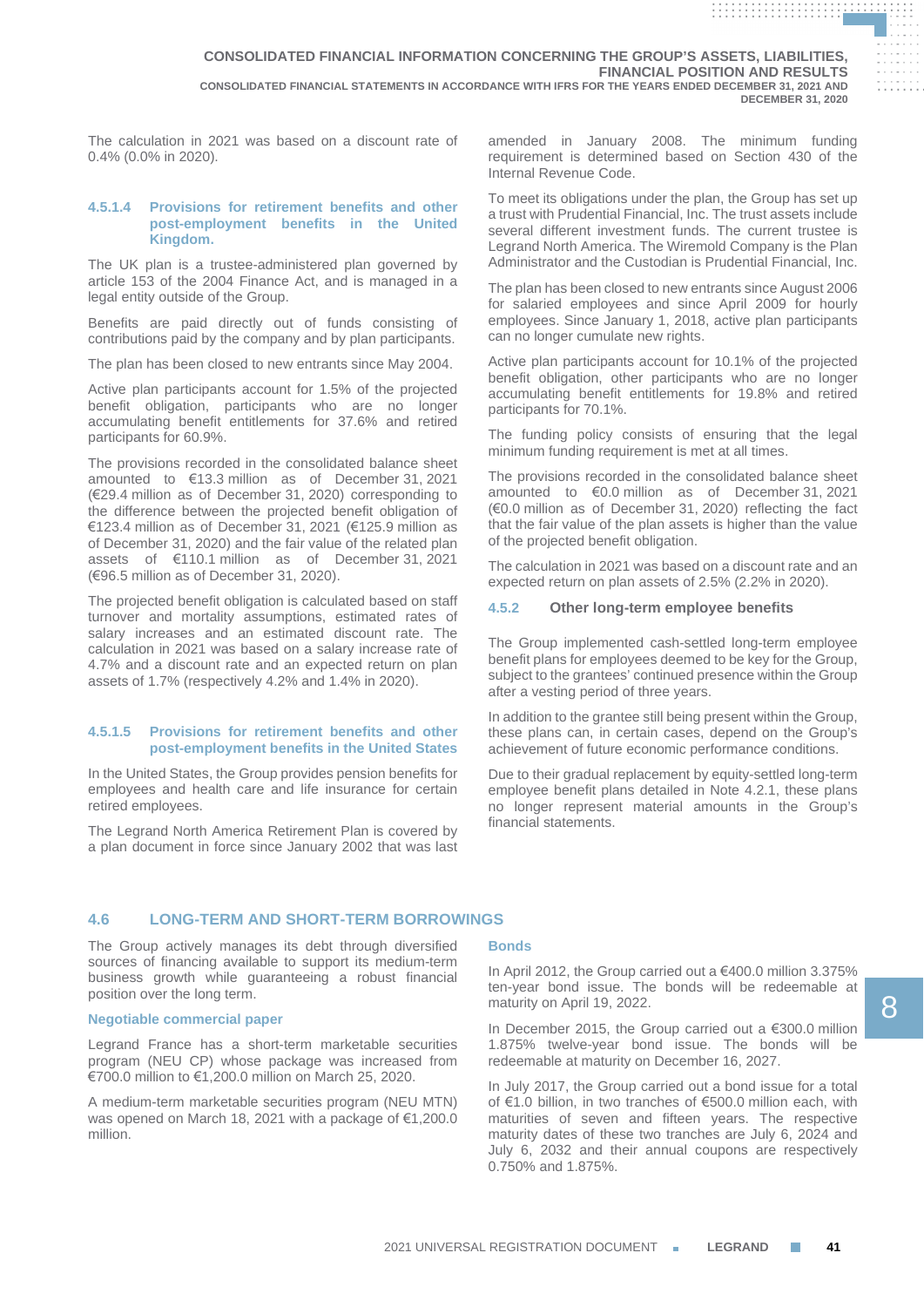

#### **............. . ............. . ............. . ............. . CONSOLIDATED FINANCIAL INFORMATION CONCERNING THE GROUP'S ASSETS, LIABILITIES, FINANCIAL POSITION AND RESULTS**

**CONSOLIDATED FINANCIAL STATEMENTS IN ACCORDANCE WITH IFRS FOR THE YEARS ENDED DECEMBER 31, 2021 AND DECEMBER 31, 2020**

In October 2017, the Group carried out a €400.0 million 0.5% six-year bond issue. The bonds will be redeemable at maturity on October 9, 2023.

In March 2018, the Group carried out a €400.0 million 1.0% eight-year bond issue. The bonds will be redeemable at maturity on March 6, 2026.

In June 2019, the Group carried out a €400.0 million 0.625% nine-year bond issue. The bonds will be redeemable at maturity on June 24, 2028.

In May 2020, the Group carried out a €600.0 million 0.75% ten-year bond issue. The bonds will be redeemable at maturity on May 20, 2030.

In October 2021, the Group carried out its first sustainabilitylinked bond issue indexed to its carbon neutrality metrics. The 0.375% ten-year bonds were issued for a total amount of €600 million and will be redeemable at maturity on October 6, 2031.

The issue is indexed to the Group's carbon trajectory by applying a potential additional coupon of 0.50% over the only last year in which the bond reaches maturity, in the event that the related objectives are not achieved.

### **Yankee bonds**

On February 14, 1995, Legrand France issued \$400.0 million worth of 8.5% debentures due February 15, 2025, through a public placement in the United States. Interest on Yankee bonds is payable semi-annually on February 15 and August 15 of each year, beginning August 15, 1995.

A number of Yankee bondholders offered to sell their securities to the Group. Acting on this offer, the Group decided to acquire Yankee bonds:

- in 2013, with an aggregate face value of \$6.5 million,
- in 2020, with an aggregate face value of \$18.6 million,

■ In 2021, with an aggregate face value of \$27.5 million,

The acquired debentures were subsequently cancelled.

### **2011 Credit Facility**

In October 2011, the Group signed a Credit Facility with six banks to set up a €900.0 million revolving multicurrency credit line for a five-year period with two successive oneyear period renewal options. As per this contract, the margin applied to market rates is determined on the basis of the Group's credit rating.

In July 2014, the Group signed an agreement that amends and extends this Credit Facility with all banks party to this contract. This agreement extends the maximum maturity of the €900.0 million revolving credit line by three years, i.e., up to July 2021, including two successive one-year period extension options, and at improved financing terms compared with October 2011.

In December 2019, the Group signed a new agreement that amends and extends this Credit Facility with all banks party to this contract.

Following this agreement, the maturity of the €900.0 million revolving credit line is extended up to December 2026.The margin applied to market rates is still determined on the basis of the Group's credit rating, but it will be increased or decreased each year according to the Group yearly achievement rate on its CSR roadmap.

The 2011 Credit Facility does not contain any covenants.

As of December 31, 2021, the Credit Facility had not been drawn down.

## **4.6.1 Long-term borrowings**

Long-term borrowings are initially recognized at fair value, taking into account any transaction costs directly attributable to the issue, and are subsequently measured at amortized cost, using the effective interest method.

Long-term borrowings can be analyzed as follows:

| (in $\epsilon$ millions)                           |                  | December 31, 2021 December 31, 2020 |
|----------------------------------------------------|------------------|-------------------------------------|
| Negotiable commercial paper                        | 2200             |                                     |
| <b>Bonds</b>                                       | 37000            | 3 500 O                             |
| Yankee bonds                                       | 304 <sub>1</sub> |                                     |
| Lease financial liabilities                        | 217.0            | 2193                                |
| Other borrowings 64.1                              |                  |                                     |
| Long-term borrowings excluding debt issuance costs | 4.505.2          | 093.7                               |
| Debt issuance costs                                | (19.3)           | (19.9)                              |
|                                                    |                  |                                     |

No guarantees have been given with respect to these borrowings.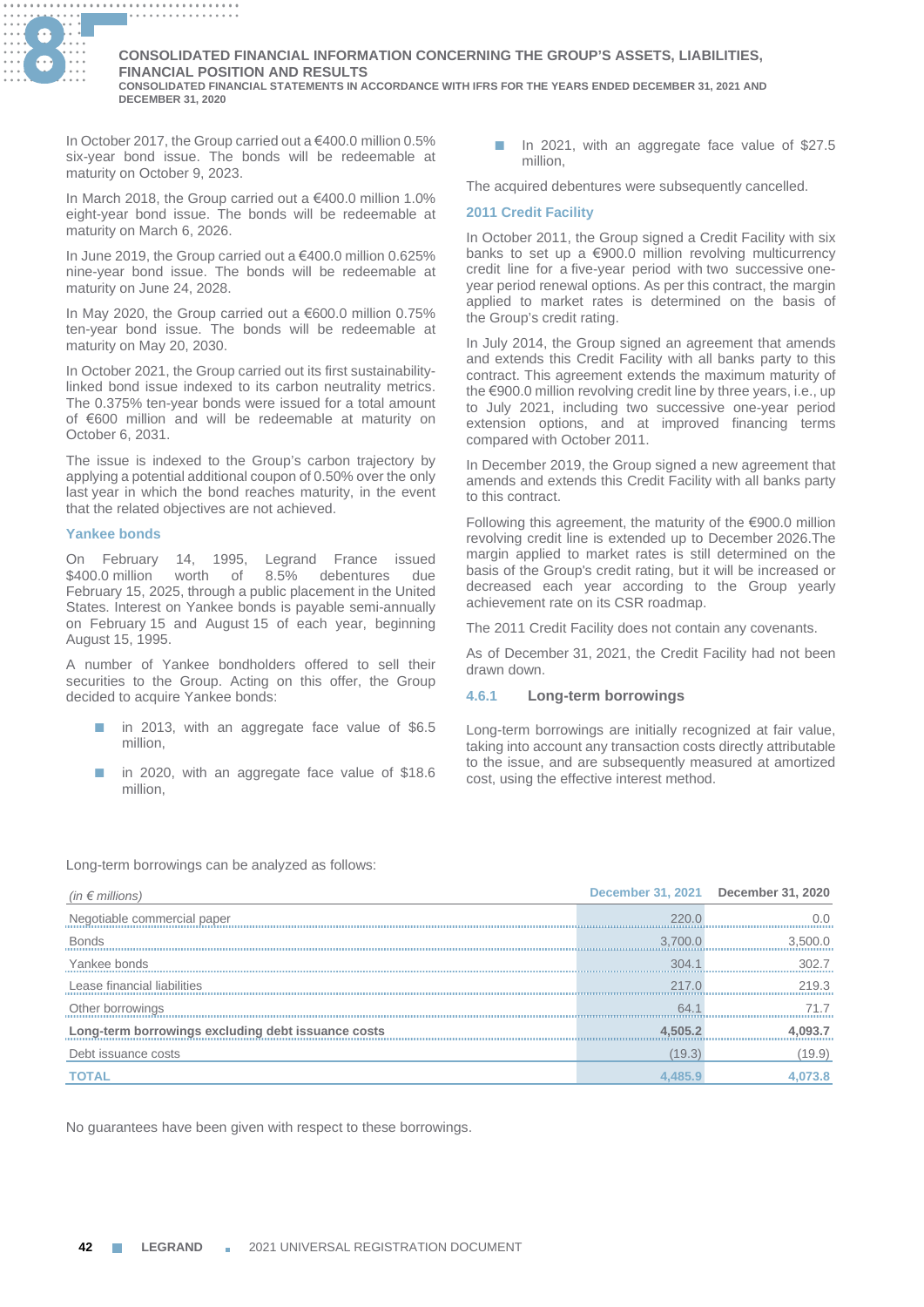### **CONSOLIDATED FINANCIAL INFORMATION CONCERNING THE GROUP'S ASSETS, LIABILITIES, FINANCIAL POSITION AND RESULTS CONSOLIDATED FINANCIAL STATEMENTS IN ACCORDANCE WITH IFRS FOR THE YEARS ENDED DECEMBER 31, 2021 AND DECEMBER 31, 2020**

Long-term borrowings (excluding debt issuance costs) break down by currency as follows, after hedging (see Note 5.1.2.2):

| (in $\epsilon$ millions)                                  |         | December 31, 2021 December 31, 2020 |
|-----------------------------------------------------------|---------|-------------------------------------|
| Euro                                                      | 4.026.2 | 3.428.9                             |
| US dollar                                                 | 416.7   | 506.4                               |
| Other currencies                                          | 62.3    | 158.4                               |
| <b>LONG-TERM BORROWINGS EXCLUDING DEBT ISSUANCE COSTS</b> | 4.505.  | 4,093.7                             |

Long-term borrowings (excluding debt issuance costs) as of December 31, 2021 can be analyzed by maturity as follows:

| (in $\epsilon$ millions)                                      | commercial paper | <b>Bonds</b>     | ankee<br><b>bonds</b> | Lease financial<br><b>liabilities</b> | :her         |
|---------------------------------------------------------------|------------------|------------------|-----------------------|---------------------------------------|--------------|
| Due in one to two years                                       | 155 $\Omega$     | 400 <sub>0</sub> | U U                   | 512                                   |              |
| Due in two to three years                                     | 65.0             | 500.0            | U U                   | 39 <sub>0</sub>                       | $37\,\Delta$ |
| Due in three to four years                                    |                  | 0 U              | 304 <sub>1</sub>      | 30 O                                  | 9 (          |
| Due in four to five years                                     |                  | 400 <sub>0</sub> |                       | 23.3                                  | (            |
| Due beyond five years                                         | 0.0              | 2,400.0          | O.O                   | 73.5                                  | 0.0          |
| <b>LONG-TERM BORROWINGS</b><br><b>EXCLUDING DEBT ISSUANCE</b> |                  |                  |                       |                                       |              |
| <b>COSTS</b>                                                  | 220.0            | 3.700.0          | 304.1                 | 217.0                                 |              |

Long-term borrowings (excluding debt issuance costs) as of December 31, 2020 can be analyzed by maturity as follows:

| (in $\epsilon$ millions)                                            | <b>Bonds</b> | Yankee<br>bonds | Lease financial<br>liabilities | Other<br>borrowings |
|---------------------------------------------------------------------|--------------|-----------------|--------------------------------|---------------------|
| Due in one to two years                                             | 400 $\Omega$ |                 | 45.6                           | 42 R                |
| Due in two to three years                                           | 400 $\Omega$ |                 | 38.3                           |                     |
| Due in three to four years                                          | 500.0        |                 | 29.8                           | 1በ 5                |
| Due in four to five years                                           |              | 3027            | 24 R                           | 85                  |
| Due beyond five years                                               | 2,200.0      |                 | 80.8                           |                     |
| <b>LONG-TERM BORROWINGS</b><br><b>EXCLUDING DEBT ISSUANCE COSTS</b> | 3.500.0      | 302.7           | 219.3                          |                     |

Average interest rates on borrowings are as follows:

|                                  | 12 months ended          |                   |  |
|----------------------------------|--------------------------|-------------------|--|
|                                  | <b>December 31, 2021</b> | December 31, 2020 |  |
| gotiable commercial paper<br>Nec | $(0.20\%)$               | N/A               |  |
| <b>Bonds</b>                     | 1.15%                    | $1.43\%$          |  |
| Yankee bonds                     | $8.50\%$                 | 8.50%             |  |
| Lease financial liabilities      | 2.49%                    | 2.59%             |  |
| Other borrowings                 | $3.04\%$                 | 2.74%             |  |

**. . . . . . . . . . . . . . . . . . . . . . . . . . . . . . . . . . . . . . .**

**. . . . . . . . . . . . . . . . . . . . . . . . . . . . . . . . . . . . . . . . . . . . . . . . . . . . . . . . . . . . . .**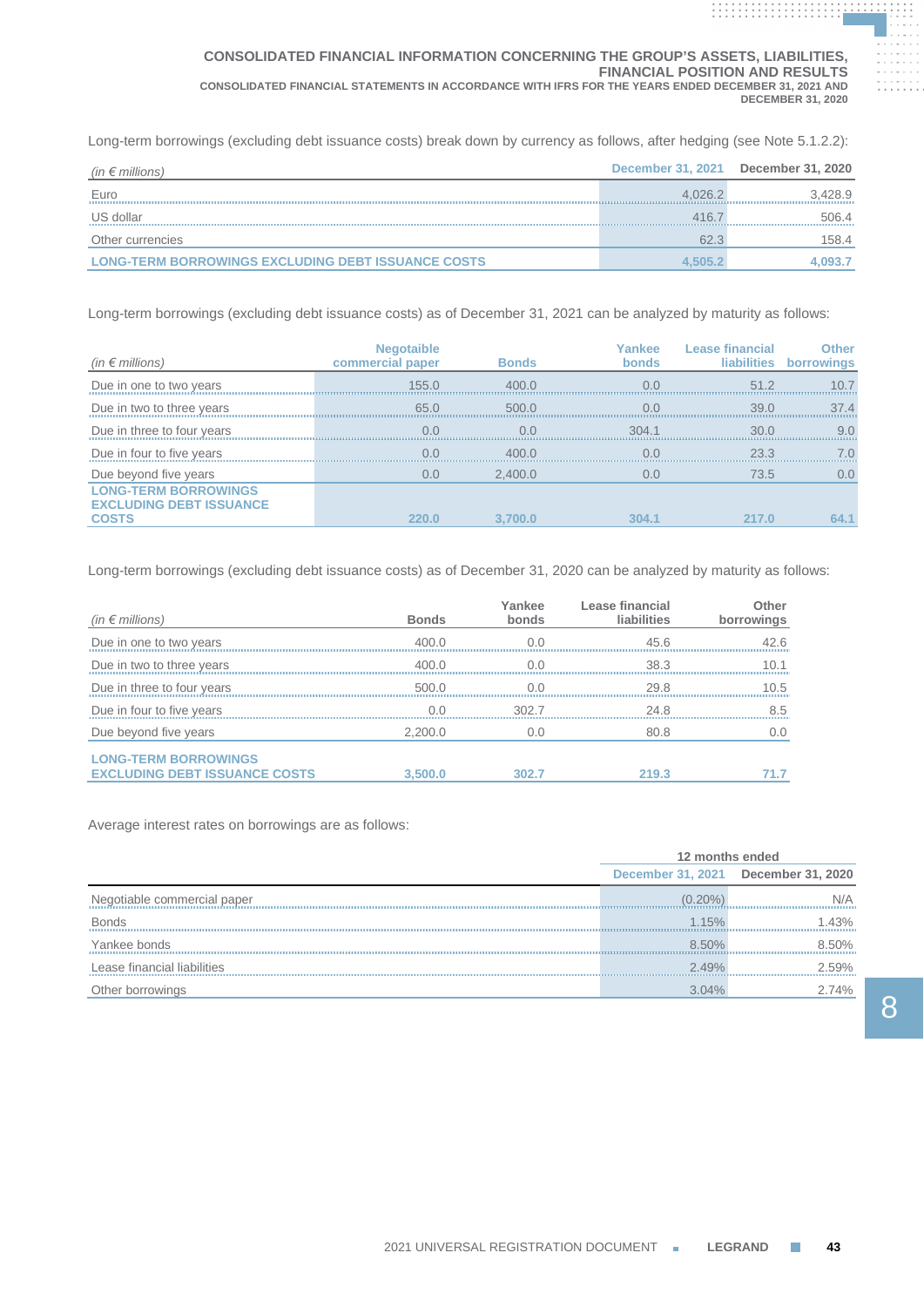

# **4.6.2 Short-term borrowings**

Short-term borrowings can be analyzed as follows:

| (in $\epsilon$ millions)    |       | December 31, 2021 December 31, 2020 |
|-----------------------------|-------|-------------------------------------|
| Negotiable commercial paper | 3200  | 200.0                               |
| <b>Bonds</b>                | 400.0 |                                     |
| Lease financial liabilities |       | 59 N                                |
| Other borrowings            | 44.4  | 61 7                                |
| TOTAL                       | 826.6 |                                     |

# **4.6.3 Changes in long-term and short-term borrowings**

Changes in long-term and short-term borrowings can be analyzed as follows:

|                             |                   |         | Variations not impacting cash flows |                                      |                            |        |                         |
|-----------------------------|-------------------|---------|-------------------------------------|--------------------------------------|----------------------------|--------|-------------------------|
| (in $\epsilon$ millions)    | December 31, 2021 | Cash    |                                     | flows Acquisitions Reclassifications | Translation<br>adiustments |        | Other December 31, 2020 |
| Long-term borrowings        | 4.485.9           | 799.0   |                                     | (491.4)                              | 32.9                       | 68.9   | 4.073.8                 |
| Short-term borrowings       | 826.6             | (981.4) | 6.0                                 | 491.4                                | 4.3                        | (14.4) | 1,320.7                 |
| <b>Gross financial debt</b> | 5.312.5           | (182.4) |                                     |                                      | 37.2                       | 54.5   | 5.394.5                 |

# **4.7 DEFERRED TAXES**

In accordance with IAS 12, deferred taxes are recognized for temporary differences between the tax bases of assets and liabilities and their carrying amount in the consolidated balance sheet.

Deferred tax assets and liabilities are measured at the tax rates that are expected to apply in the period when the asset is realized or the liability is settled.

Deferred tax assets and deferred tax liabilities are offset when the entity has a legally enforceable right of offset and they relate to income taxes levied by the same taxation authority.

Deferred tax assets are recognized to the extent that it is probable that future taxable profit will be available against which the temporary differences can be utilized. The recognized deferred tax assets are expected to be utilized no later than five years from the period-end.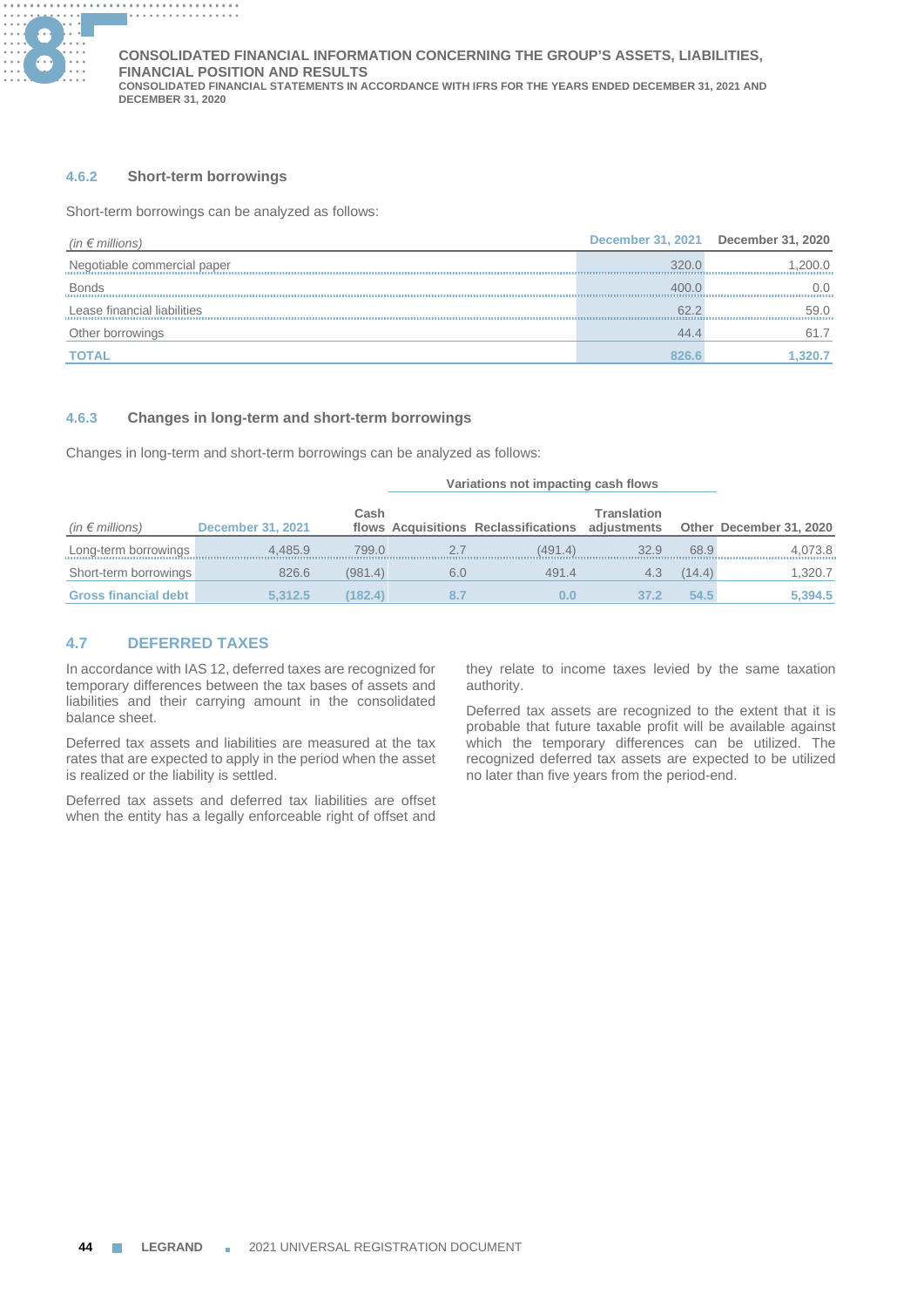### **CONSOLIDATED FINANCIAL INFORMATION CONCERNING THE GROUP'S ASSETS, LIABILITIES, FINANCIAL POSITION AND RESULTS CONSOLIDATED FINANCIAL STATEMENTS IN ACCORDANCE WITH IFRS FOR THE YEARS ENDED DECEMBER 31, 2021 AND DECEMBER 31, 2020**

Deferred taxes recorded in the balance sheet result from temporary differences between the carrying amount of assets and liabilities and their tax base and can be analyzed as follows:

| $(in \in millions)$                           | <b>December 31, 2021</b> | December 31, 2020 |
|-----------------------------------------------|--------------------------|-------------------|
| Deferred taxes recorded by French companies   | (297.9)                  | (261.2)           |
| Deferred taxes recorded by foreign companies  | (452.3)                  | (417.6)           |
| <b>TOTAL</b>                                  | (750.2)                  | (678.8)           |
| Origin of deferred taxes:                     |                          |                   |
|                                               |                          | 50.8              |
| - Margin on inventories                       | 26.4                     | 21.5              |
| - Recognized operating losses carried forward | 3.5                      | 6.6               |
| - Leases                                      | 6.6                      | 3.0               |
| - Fixed assets                                | (263.3)                  | (222.0)           |
| - Trademarks                                  | (430.7)                  | (431.9)           |
|                                               |                          | (15.7)            |
| - Other provisions                            | (110.9)                  | (70.2)            |
| - Pensions and other post-employment benefits | 38.7                     | 36.5              |
|                                               |                          | $(0.6)$           |
| - Other                                       | (59.5)                   | (56.8)            |
| <b>TOTAL</b>                                  | (750.2                   | (678.8)           |
| - Of which deferred tax assets                | 116.3<br>                | 112.4             |
| - Of which deferred tax liabilities           | (866.5)                  | (791.2)           |

The timing of expected reversal of deferred taxes can be analyzed as follows:

| (in $\epsilon$ millions)                                      |         | December 31, 2021 December 31, 2020 |
|---------------------------------------------------------------|---------|-------------------------------------|
| Deferred tax assets (liabilities) reversing in the short term | 90.8    | 92.8                                |
| Deferred tax assets (liabilities) reversing in the long term  | (841.0) | 771.6)                              |
| <b>TOTAL</b>                                                  | 750.21  | (678.8)                             |

Tax losses carried forward break down as follows:

| (in $\epsilon$ millions)                      |       | December 31, 2021 December 31, 2020 |
|-----------------------------------------------|-------|-------------------------------------|
| Recognized operating losses carried forward   | 14.4  | 25.1                                |
| Recognized deferred tax assets                | 35    | 66                                  |
| Unrecognized operating losses carried forward | 125.6 | 107.7                               |
| Unrecognized deferred tax assets              | 27 N  |                                     |
| Total net operating losses carried forward    | 14በ በ | 132.8                               |

**. . . . . . . . . . . . . . . . . . . . . . . . . . . . . . . . . . . . . . .**

**. . . . . . . . . . . . . . . . . . . . . . . . . . . . . . . . . . . . . . . . . . . . . . . . . . . . . . . . . . . . . .**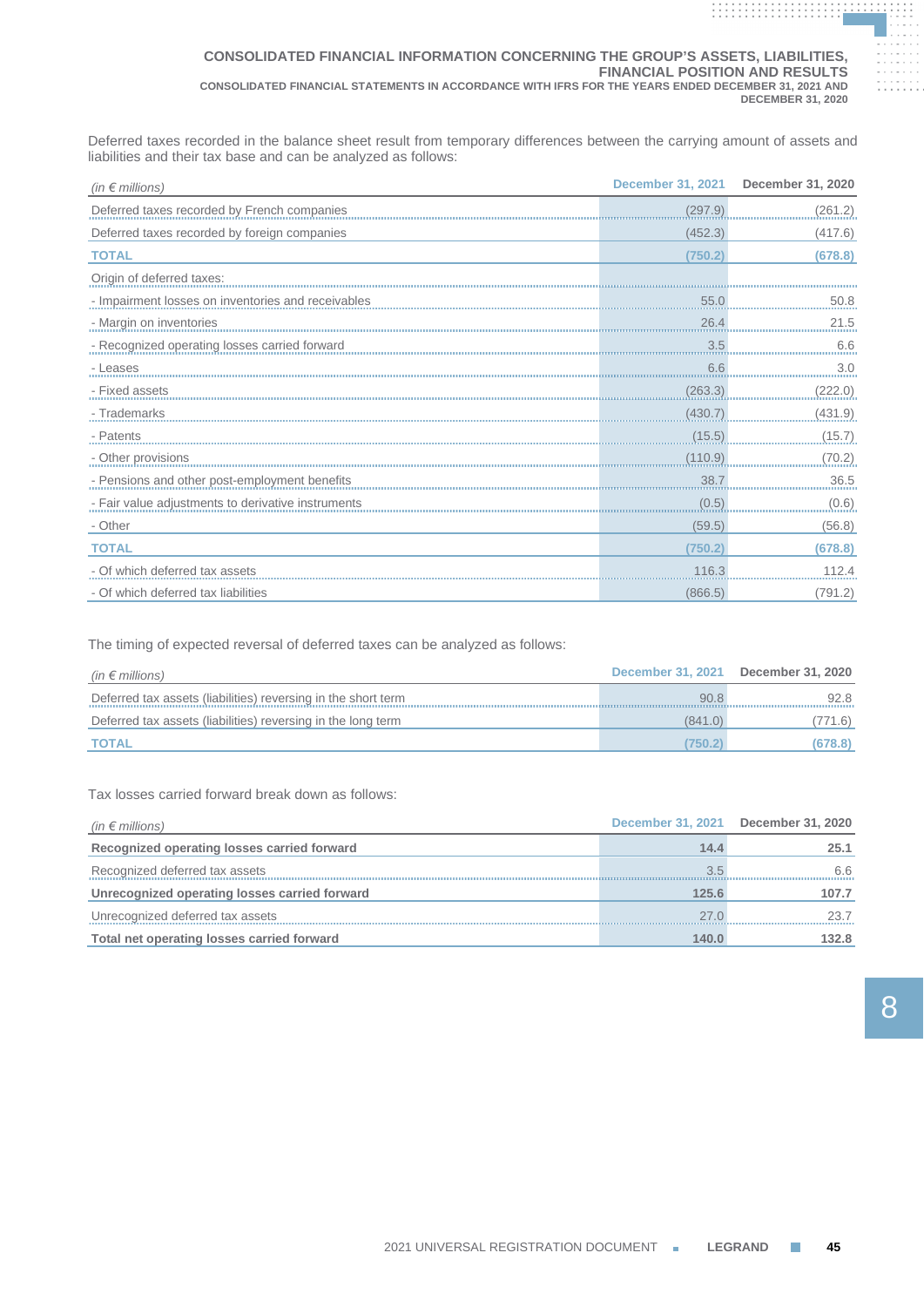

# **4.8 OTHER CURRENT LIABILITIES**

Other current liabilities can be analyzed as follows:

| (in $\epsilon$ millions)                           |       | December 31, 2021 December 31, 2020 |
|----------------------------------------------------|-------|-------------------------------------|
| Taxes other than income tax                        | 899   |                                     |
| Accrued employee benefits expense                  | 345A  |                                     |
| Statutory and discretionary profit-sharing reserve | 38.0  | 27 N                                |
| Payables related to fixed asset purchases          | 29.5  |                                     |
| Accrued expenses                                   | 164 1 | 28.3                                |
| Accrued interest                                   | 36.5  | 359                                 |
| Deferred revenue                                   | 337   | 28.9                                |
| Other current liabilities                          | 37.2  | 32.0                                |
| <b>TOTAL</b>                                       | 74.3  | 661.8                               |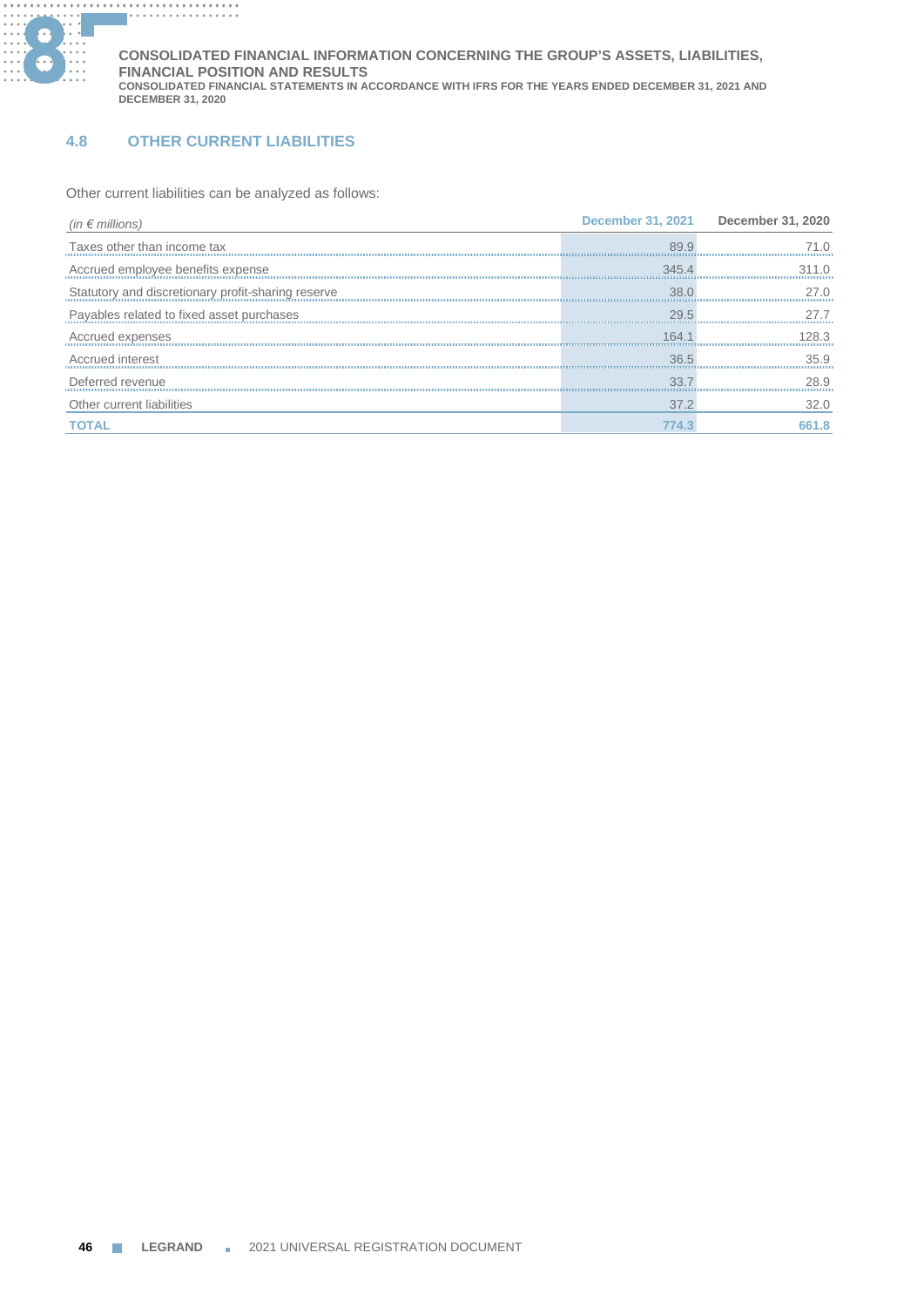# **NOTE 5 - OTHER INFORMATION**

# **5.1 FINANCIAL INSTRUMENTS AND MANAGEMENT OF RISKS**

# **5.1.1 Financial instruments**

# **5.1.1.1 Impact of financial instruments**

|                           | 12 months ended                         |                          |                    |                                                 |                     |  |  |
|---------------------------|-----------------------------------------|--------------------------|--------------------|-------------------------------------------------|---------------------|--|--|
|                           |                                         | <b>December 31, 2021</b> | December 31, 2020  |                                                 |                     |  |  |
|                           |                                         | Impact on equity         |                    |                                                 |                     |  |  |
| (in $\epsilon$ millions)  | Impact on<br>financial profit<br>(loss) | <b>Fair value</b>        | <b>Translation</b> | Impact on<br>adjustment financial profit (loss) | Impact on<br>equity |  |  |
| Other investments         |                                         |                          |                    | ΩO                                              |                     |  |  |
| Trade receivables         |                                         |                          |                    | (14                                             |                     |  |  |
| Cash and cash equivalents | 5.8                                     |                          | 37.9               | 5.3                                             | (54.4)              |  |  |
| Trade payables            | 0 <sub>0</sub>                          |                          |                    |                                                 |                     |  |  |
| Borrowings                | (71.1)                                  |                          | (24.5)             | (78.9)                                          | 28.5                |  |  |
| Derivatives               | 15.9                                    | 5.0                      | (5.5)              | (2.3)                                           | 6.0                 |  |  |
| <b>TOTAL</b>              | (50.6)                                  | 5.0                      | 7.9                | (77.3)                                          | 19.9                |  |  |

In accordance with IFRS 9, other investments are valued at fair value through equity. Therefore, changes in the fair value of other investments only impact the consolidated balance sheet and the consolidated statement of comprehensive income.

Yankee bonds denominated in US dollars are treated as net investment hedges (see Note 4.3.2).

Over the period, the Group subscribed to a rate hedging instrument for future financing. As of December 31, 2021, this instrument with a fair value of €5.0 million was recognized as other financial assets through equity as counterpart (cash flow hedge recognition).

**. . . . . . . . . . . . . . . . . . . . . . . . . . . . . . . . . . . . . . .**

**. . . . . . . . . . . . . . . . . . . . . . . . . . . . . . . . . . . . . . . . . . . . . . . . . . . . . . . . . . . . . .**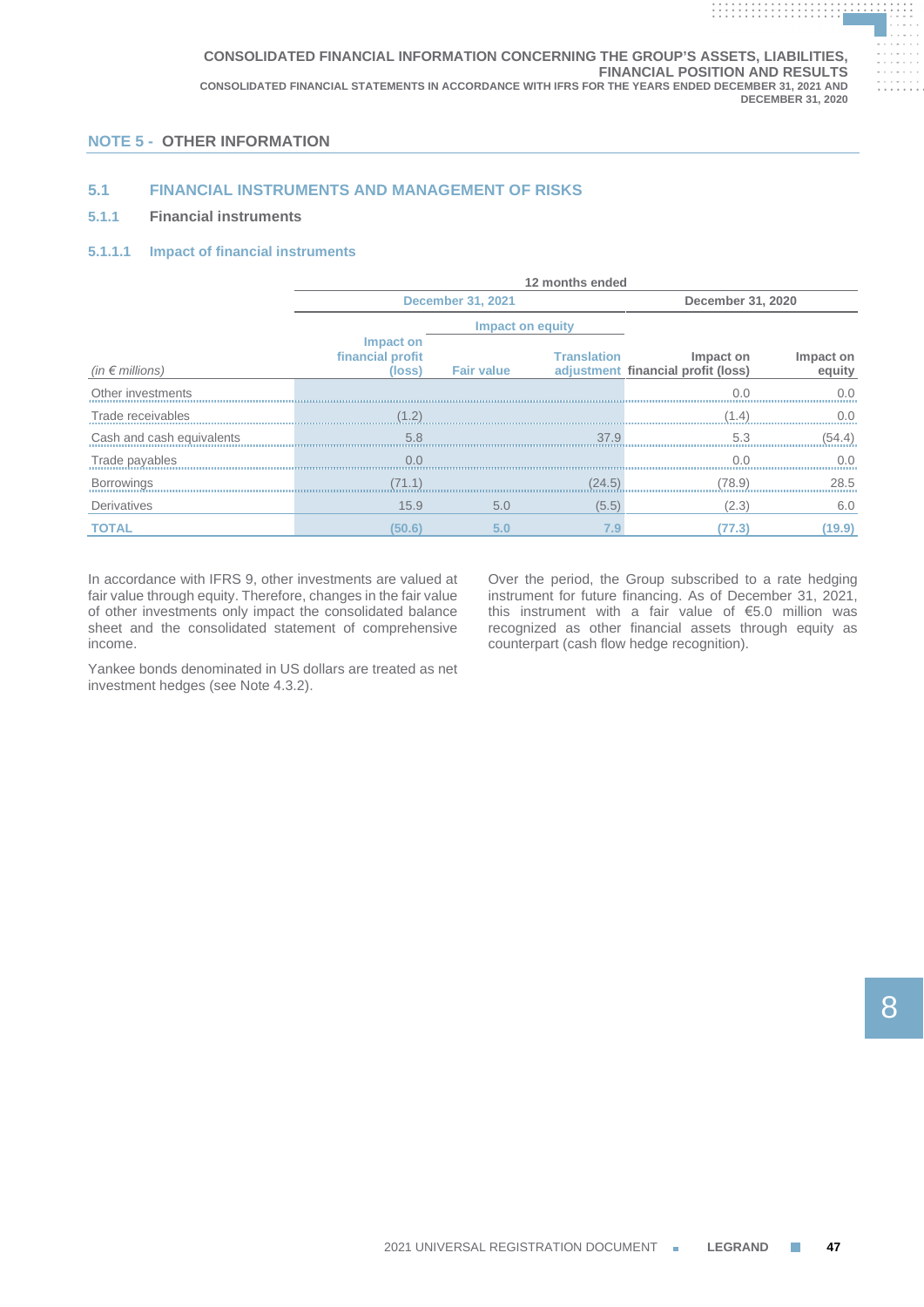

#### **............. . ............. . ............. . ............. . CONSOLIDATED FINANCIAL INFORMATION CONCERNING THE GROUP'S ASSETS, LIABILITIES, FINANCIAL POSITION AND RESULTS**

**CONSOLIDATED FINANCIAL STATEMENTS IN ACCORDANCE WITH IFRS FOR THE YEARS ENDED DECEMBER 31, 2021 AND DECEMBER 31, 2020**

# **5.1.1.2 Breakdown of balance sheet items by type of financial instrument**

|                                      | <b>December 31, 2021</b> |                         |         |                 | December 31,<br>2020       |                 |                        |
|--------------------------------------|--------------------------|-------------------------|---------|-----------------|----------------------------|-----------------|------------------------|
|                                      | <b>Carrying</b>          | <b>Amortized</b>        | Fair    |                 | <b>Levels of valuation</b> |                 |                        |
| (in $\epsilon$ millions)             | amount                   | cost                    | value   | Level $1^{(1)}$ | Level $2^{(2)}$            | Level $3^{(3)}$ | <b>Carrying amount</b> |
| <b>ASSETS</b>                        |                          |                         |         |                 |                            |                 |                        |
| <b>Non-current assets</b>            |                          |                         |         |                 |                            |                 |                        |
| Other investments                    | 2.4                      |                         | 2.4     |                 |                            | 2.4             | 1.5                    |
| Other non-current assets             | 62.6                     | 46.0                    | 16.6    |                 | 62.6                       |                 | 49.4                   |
| <b>TOTAL NON-CURRENT ASSETS</b>      | 65.0                     | 46.0                    | 19.0    | 0.0             | 62.6                       | 2.4             | 50.9                   |
| <b>Current assets</b>                |                          |                         |         |                 |                            |                 |                        |
| Trade receivables                    | 728.5                    | 728.5                   |         |                 | 728.5                      |                 | 644.5                  |
| Other current financial assets       | 6.4                      |                         |         |                 | 6.4                        |                 | 1.5                    |
| Cash and cash equivalents            | 2,788.3                  |                         | 2,788.3 |                 | 2,788.3                    |                 | 2,791.7                |
| <b>TOTAL CURRENT ASSETS</b>          | 3,523.2                  | 728.5                   | 2,794.7 | 0.0             | 3,523.2                    | 0.0             | 3,437.7                |
| <b>EQUITY AND LIABILITIES</b>        |                          |                         |         |                 |                            |                 |                        |
| <b>Non-current liabilities</b>       |                          |                         |         |                 |                            |                 |                        |
| Long-term borrowings                 | 4,485.9                  | 4,219.8 4,219.8 4,219.8 |         |                 | 455.5                      | 26.3            | 4,073.8                |
| <b>TOTAL NON-CURRENT LIABILITIES</b> | 4,485.9                  | 455.5                   | 4,219.8 | 4,219.8         | 455.5                      | 26.3            | 4,073.8                |
| <b>Current liabilities</b>           |                          |                         |         |                 |                            |                 |                        |
| Short-term borrowings                | 826.6                    | 426.6<br>,,,,,,,,,,     | 404.6   | 404.6           | 426.6                      |                 | 1,320.7                |
| Trade payables                       | 810.5                    | 810.5                   |         |                 | 810.5                      |                 | 612.9                  |
| Other current financial              | 0.0                      |                         |         |                 | 0.0                        |                 |                        |
| <b>TOTAL CURRENT LIABILITIES</b>     | 1.637.1                  | 1.237.1                 | 404.6   | 404.6           | 1,237.1                    | 0.0             | 1.934.7                |

*(1) Level 1: quoted prices on an active market.*

*(2) Level 2: calculations made from directly observable market data.*

*(3) Level 3: calculations made from non-observable market data.*

In accordance with IFRS 13, fair value measurement takes counterparty default risk into account.

In light of the Group's credit rating, the measurement of other current financial liabilities is subject to insignificant credit risk.

# **5.1.2 Management of financial risks**

The Group's cash management strategy is based on overall financial risk management principles and involves taking specific measures to manage the risks associated with interest rates, exchange rates, commodity prices and the investment of available cash. The Group does not conduct any trading in financial instruments, in line with its policy of not carrying out any speculative transactions. All transactions involving derivative financial instruments are conducted with the sole purpose of managing interest rate,

exchange rate and commodity risks and as such are limited in duration and value.

This strategy is centralized at Group level. Its implementation is deployed by the Financing and Treasury Department which recommends appropriate measures and implements them after they have been validated by the Corporate Finance Department and Group management. A detailed reporting system has been set up to enable permanent close tracking of the Group's positions and effective oversight of the management of the financial risks described in this note.

### **5.1.2.1 Interest rate risk**

As part of an interest rate risk management policy aimed mainly at managing the risk of a rate increase, the Group has structured its debt into a combination of fixed and variable rate financing. The Group may be required to subscribe to use hedging instruments for its future funding.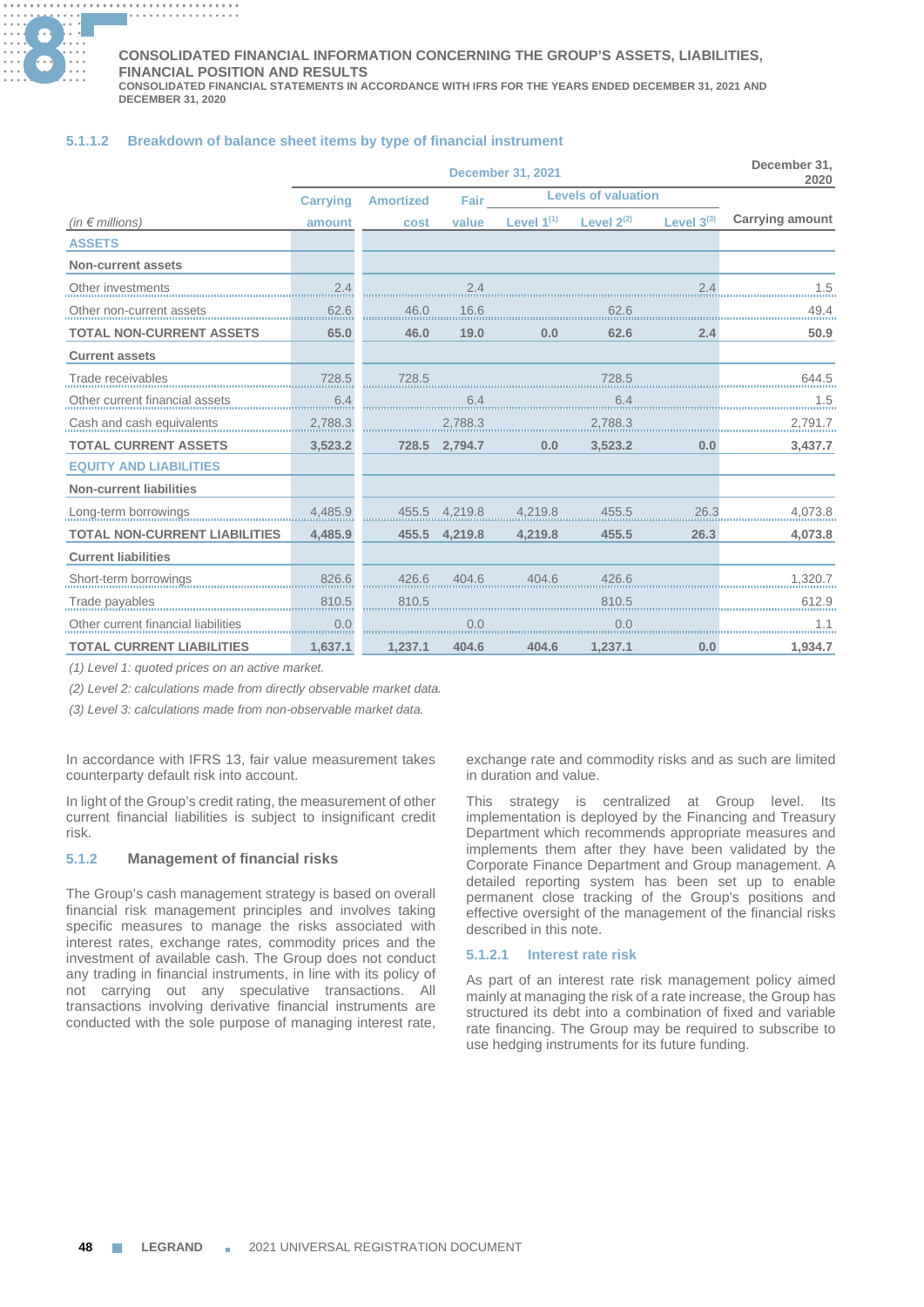Net debt (excluding debt issuance costs) breaks down as follows between fixed and variable interest rates before the effect of hedging instruments:

|                                | <b>December 31, 2021</b> |         |         |         |         | December 31, 2020                                                                |              |            |
|--------------------------------|--------------------------|---------|---------|---------|---------|----------------------------------------------------------------------------------|--------------|------------|
| (in $\notin$ millions)         | 1 year                   | 2 years | 3 years | 4 years | 5 years | Due within Due in 1 to Due in 2 to Due in 3 to Due in 4 to Due beyond<br>5 years | <b>Total</b> | Total      |
| <b>Financial assets*</b>       |                          |         |         |         |         |                                                                                  |              |            |
| Fixed rate                     | 0.0                      | 0.0     | 0.0     | 0.0     | 0.0     | 0.0                                                                              | 0.0          | 0.0        |
| Variable rate                  | 2.788.3                  | 0.0     | 0.0     | 0.0     | 0.0     | 0.0                                                                              | 2.788.3      | 2.791.7    |
| <b>Financial liabilities**</b> |                          |         |         |         |         |                                                                                  |              |            |
| Fixed rate                     | (469.8)                  | (616.7) | (641.4) | (343.1) | (430.3) | (2,473.5)                                                                        | (4,974.8)    | (4, 158.5) |
| Variable rate                  | (356.8)                  | (0.2)   | 0.0     | 0.0     | 0.0     | 0.0                                                                              | (357.0)      | (1.255.9)  |
| Net exposure                   |                          |         |         |         |         |                                                                                  |              |            |
| Fixed rate                     | (469.8)                  | (616.7) | (641.4) | (343.1) | (430.3) | (2,473.5)                                                                        | (4,974.8)    | (4, 158.5) |
| Variable rate                  | 2,431.5                  | (0.2)   | 0.0     | 0.0     | 0.0     | 0.0                                                                              | 2,431.3      | 1,535.8    |

*\*Financial assets: cash and marketable securities.*

*\*\*Financial liabilities: borrowings (excluding debt issuance costs).*

The following table shows the sensitivity of net debt costs to changes in interest rates, before hedging instruments:

|                                                | <b>December 31, 2021</b>       |                                | December 31, 2020              |                                |  |
|------------------------------------------------|--------------------------------|--------------------------------|--------------------------------|--------------------------------|--|
| (in $\epsilon$ millions)                       | Impact on profit<br>before tax | Impact on equity<br>before tax | Impact on profit<br>before tax | Impact on equity<br>before tax |  |
| Impact of a 100-bps increase in interest rates | 18.3                           | 42.3                           | 14 1                           | 14.1                           |  |
| Impact of a 100-bps decrease in interest rates | (18.3)                         | (42.3)                         | (14.3)                         | 14.3                           |  |

The impact on profit before tax of a 100-basis point increase in interest rates would result in a gain of €18.3 million due to a net positive variable-rate exposure. Conversely, the impact on profit before tax of a 100-basis point decrease in interest rates would result in a loss of €18.3 million.

# **5.1.2.2 Foreign currency risk**

The Group operates in international markets and is therefore exposed to risks through its use of several different currencies.

When relevant, "natural" hedges are preferred. If required, when the acquisition of an asset is financed using a currency other than the functional currency of the country concerned, the Group may enter into forward contracts to hedge its foreign currency risk.

As of December 31, 2021, the Group has set up forward contracts in Australian dollars, Canadian dollars, US dollars, Singaporean dollars, Hungarian florint, Mexican pesos, British pounds and Polish zloty which are accounted for in the balance sheet at their fair value.

The following table shows the breakdown of net debt (excluding debt issuance costs) by reporting currency:

|                          |                             | December 31, 2020                 |                                       |         |                               |                               |
|--------------------------|-----------------------------|-----------------------------------|---------------------------------------|---------|-------------------------------|-------------------------------|
| (in $\epsilon$ millions) | <b>Financial</b><br>assets* | <b>Financial</b><br>liabilities** | <b>Net exposure</b><br>before hedging |         | Net exposure after<br>hedging | Net exposure after<br>hedging |
| Euro                     | 2.211.1                     | (4.798.8)                         | (2.587.7)                             | (129.5) | 2 717 21                      | (2.526.1)                     |
| US dollar                | 281.2                       | (424.9)                           | (143.7)                               | (24.7)  | (168.4)                       | 338.7                         |
| Other currencies         | 296.0                       | (108.1)                           | 187.9                                 | 154.2   | 342.1                         | 242.1                         |
| <b>TOTAL</b>             | 2.788.3                     | (5.331.8)                         | $\left( 2.543.5\right)$               | 0.0     | (2.543.5                      | (2,622.7                      |

*\* Financial assets: cash and marketable securities.*

*\*\* Financial liabilities: borrowings (excluding debt issuance costs).*

**. . . . . . . . . . . . . . . . . . . . . . . . . . . . . . . . . . . . . . . . . . . . . . . . . . . . . . . . . . . . . . . . . . . . . . . . . . . . . . . . . . . . . . . . . . . . .**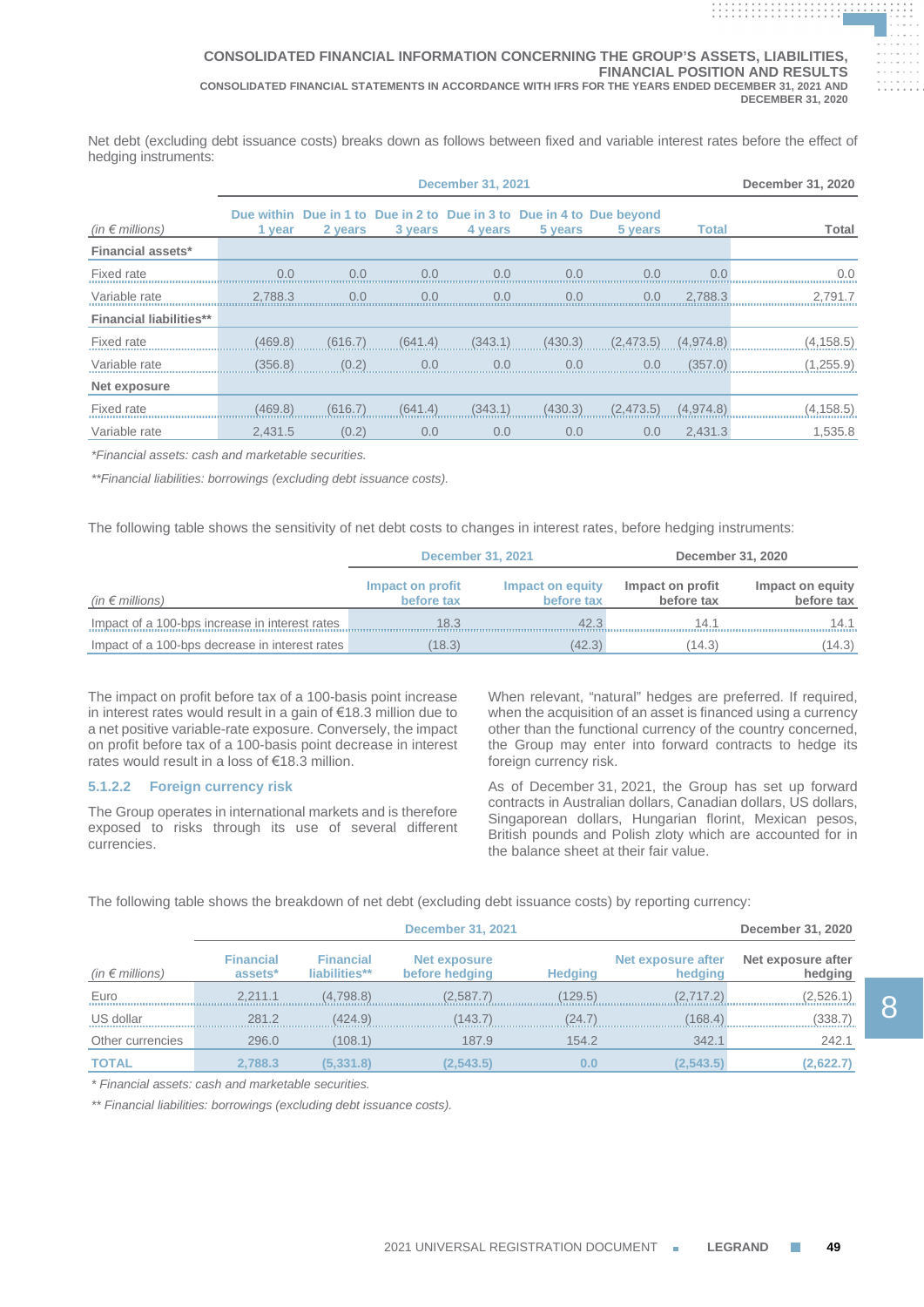

The following table shows the sensitivity of gross debt to changes in the exchange rate of the euro against other currencies, before hedging instruments:

|                          | <b>December 31, 2021</b> |                                                 |              | December 31, 2020                               |  |  |
|--------------------------|--------------------------|-------------------------------------------------|--------------|-------------------------------------------------|--|--|
|                          | before tax               | Impact on profit Impact on equity before<br>tax | before tax   | Impact on profit Impact on equity before<br>tax |  |  |
| (in $\epsilon$ millions) | 10% increase             |                                                 | 10% increase |                                                 |  |  |
| US dollar                | 0 3                      | 42.3                                            | O 5          | 42.7                                            |  |  |
| Other currencies         | $( )_1 ( )$              | 10.8                                            | (0.3)        |                                                 |  |  |

|                          | <b>December 31, 2021</b> |                                                 |              | December 31, 2020                               |  |  |
|--------------------------|--------------------------|-------------------------------------------------|--------------|-------------------------------------------------|--|--|
|                          | before tax               | Impact on profit Impact on equity before<br>tax | before tax   | Impact on profit Impact on equity before<br>tax |  |  |
| (in $\epsilon$ millions) | 10% decrease             |                                                 | 10% decrease |                                                 |  |  |
| US dollar                | (0.3)                    | (38.5)                                          | (0.4)        | (38.8)                                          |  |  |
| Other currencies         | O.O                      | (9.8)                                           |              | (8.8)                                           |  |  |

Operating assets and liabilities break down as follows by reporting currency:

|                          |                                                       | December 31, 2020                                                 |              |              |
|--------------------------|-------------------------------------------------------|-------------------------------------------------------------------|--------------|--------------|
| (in $\epsilon$ millions) | <b>Current operating</b><br>assets<br>excluding taxes | <b>Current operating</b><br><b>liabilities</b><br>excluding taxes | Net exposure | Net exposure |
| Euro                     | 6852                                                  | 787.1                                                             | (101.9)      | (142.3)      |
| US dollar                | 729.9                                                 | 443.2                                                             | 2867         | 203.2        |
| Other currencies         | 806.5                                                 | 490.3                                                             | 316.2        | 223.1        |
| <b>TOTAL</b>             | 2.221.6                                               | .720.6                                                            |              | 284.0        |

The table below presents the breakdown of net sales and operating expenses by reporting currency as of December 31, 2021:

| (in $\epsilon$ millions) | <b>Net sales</b> |        | <b>Operating expenses</b> |        |
|--------------------------|------------------|--------|---------------------------|--------|
| Euro                     | 2.424.3          | 34.7%  | 1.895.5                   | 33.5%  |
| US dollar                | 2.666.9          | 38.1%  | 2.204.0                   | 39.0%  |
| Other currencies         | 1.903.0          | 27.2%  | 1.550.6                   | 27.4%  |
| <b>Total</b>             | 6.994.2          | 100.0% | 5.650.1                   | 100.0% |

When relevant, natural hedges are also set up by matching costs and revenues in each of the Group's operating currencies. Residual amounts are hedged by options to limit the Group's exposure to fluctuations in the main currencies concerned. These hedges are for periods of less than 18 months.

The Group estimates that, all other things being equal, a 10% increase in the exchange rate of the euro against all other currencies would have resulted in 2021 in a decrease in net sales of approximately €415 million (€373 million in 2020) and a decrease in operating profit of approximately €74 million (€64 million in 2020), while a 10% decrease would have resulted in 2021 in an increase in net sales of approximately €457 million (€410 million in 2020) and an increase in operating profit of approximately €81 million (€71 million in 2020).

# **5.1.2.3 Commodity risk**

The Group is exposed to commodity risk arising from changes in the price of raw materials, mainly plastics and metals (steel, copper, brass, aluminum). Raw materials consumption (except components) amounted to around €694 million in 2021.

A 10% increase in the price of the above-mentioned consumption would theoretically feed through to around a €69 million increase in annual purchasing costs. The Group believes that it could, circumstances permitting, raise the prices of its products to offset the adverse impact of any such increases over the long term.

Additionally, the Group can set up specific derivative financial instruments (options) for limited amounts and periods to hedge part of the risk of an unfavorable change in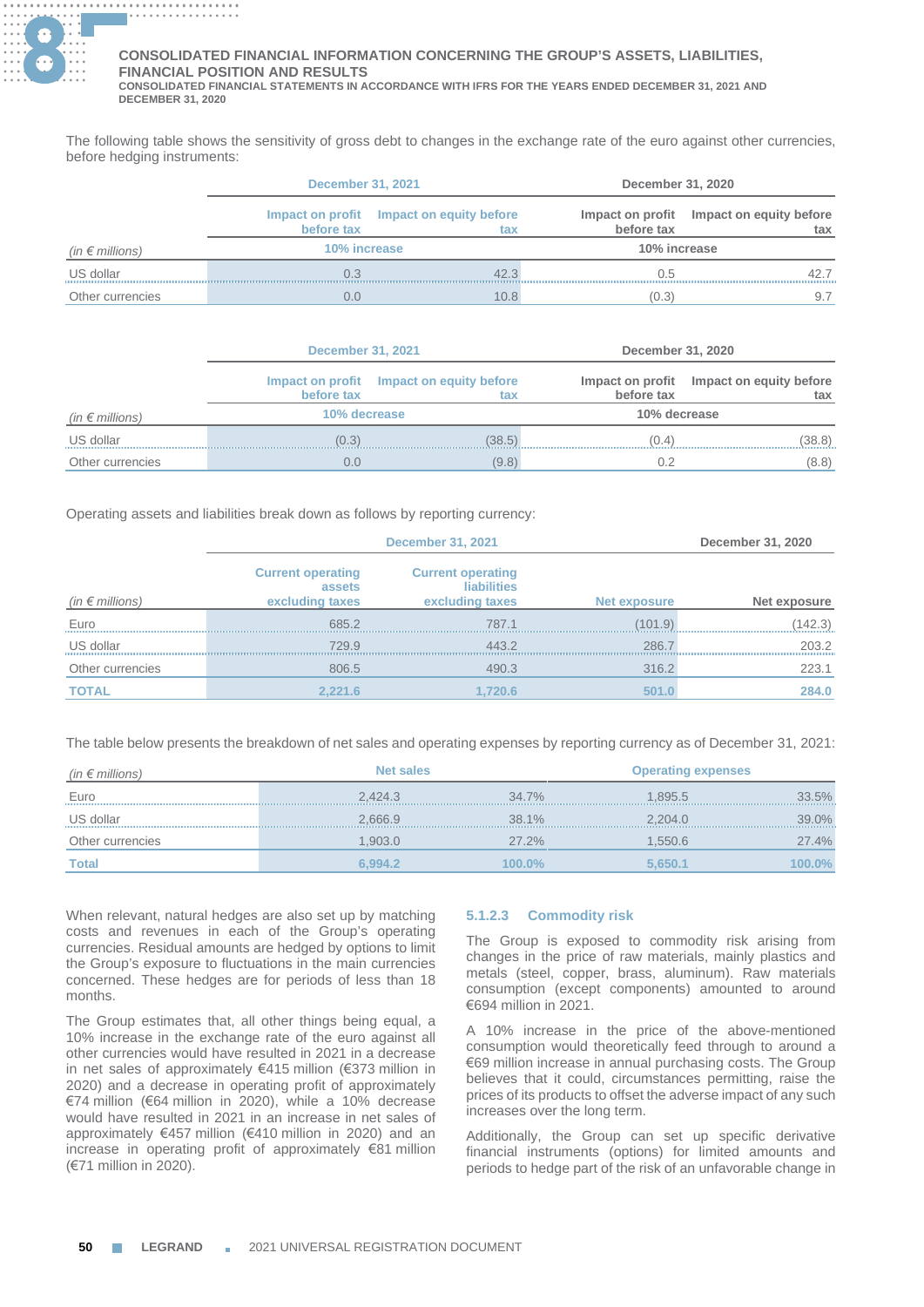**CONSOLIDATED FINANCIAL INFORMATION CONCERNING THE GROUP'S ASSETS, LIABILITIES, FINANCIAL POSITION AND RESULTS CONSOLIDATED FINANCIAL STATEMENTS IN ACCORDANCE WITH IFRS FOR THE YEARS ENDED DECEMBER 31, 2021 AND DECEMBER 31, 2020**

copper and certain other raw material prices. The Group did not set up any such hedging contracts in 2021.

### **5.1.2.4 Credit risk**

As explained in Note 2.2, a substantial portion of Group revenue is generated with two major distributors. Other revenue is essentially derived from distributors of electrical products but sales are diversified due to the large number of customers and their geographic dispersion. The Group actively manages its credit risk by establishing regularly reviewed individual credit limits for each customer, constantly monitoring collection of its outstanding receivables and systematically chasing up past due receivables. In addition, the situation is reviewed regularly with the Corporate Finance Department. When the Group is in a position to do so, it can resort to either credit insurance or factoring.

### **5.1.2.5 Counterparty risk**

Financial instruments that may potentially expose the Group to counterparty risk are principally cash equivalents, short-

Legrand is rated "A-" with a stable outlook by Standard & Poor's.

term investments and hedging instruments. These assets are placed with well-rated financial institutions or corporates with the aim of fragmenting the exposure to these counterparties. Those strategies are decided and monitored by the Corporate Finance Department, which ensures a regular follow up of ratings and credit default swap rates of these main counterparties.

**. . . . . . . . . . . . . . . . . . . . . . . . . . . . . . . . . . . . . . . . . . . . . . . . . . . . . . . . . . . . . . . . . . . . . . . . . . . . . . . . . . . . . . . . . . . . .**

**. . . . . . . . . . . . . . . . . . . . . . . . . . . . . . . . . . . . . . . . . . . . . . . . . . . . . . . . . . . . . . . .**

### **5.1.2.6 Liquidity risk**

The Group considers that managing liquidity risk depends primarily on having access to diversified sources of financing as to their origin and maturity. This approach represents the basis of the Group's financing policy.

The total amount of net financial debt (€2,524.2 million as of December 31, 2021) is fully financed by financing facilities expiring at the earliest in 2022 and at the latest in 2032. The average maturity of gross debt is 5.0 years.

| Rating<br>aencv | -ona-term debt<br>$-$ |          |
|-----------------|-----------------------|----------|
| S&P             |                       | ำtable ∶ |
|                 |                       |          |

## **5.1.3 Climate risk management**

The Group considered the challenges of climate change in the preparation of its financial statements.

Thus, as part of the management of climate-related risks and opportunities, the Group has set up a specific governance and has assessed the risks and opportunities related to climate issues, in particular through the realization of a risk mapping in 2020 in partnership with the expert firm EcoAct.

During this mapping:

- a systematic review of Legrand's activities and value chain in relation to climate risks was carried out taking into account the direct and indirect impacts of physical and transition risks;
- a prioritisation of risks and opportunities has been carried out according to the financial impact and the probability of occurrence, in accordance with the Group's risk management framework. The financial impact was estimated on the basis of

Legrand's activity, financial data and forwardlooking reports and scenarios of the likely impact of climate change (ILO, IEA or sector reports).

Thus, 19 risks and opportunities were identified:

- 9 transition risks and significant opportunities have been identified; and
- 10 moderate or minor risks & opportunities have been identified.

A detailed analysis of the physical risks associated with climate change was carried out. This analysis shows a low sensitivity of the Group.

Based on these analyses, no material impact related to climate change issues is expected in the short or medium term. In particular, these climate issues are not likely to modify the Group's various business plans.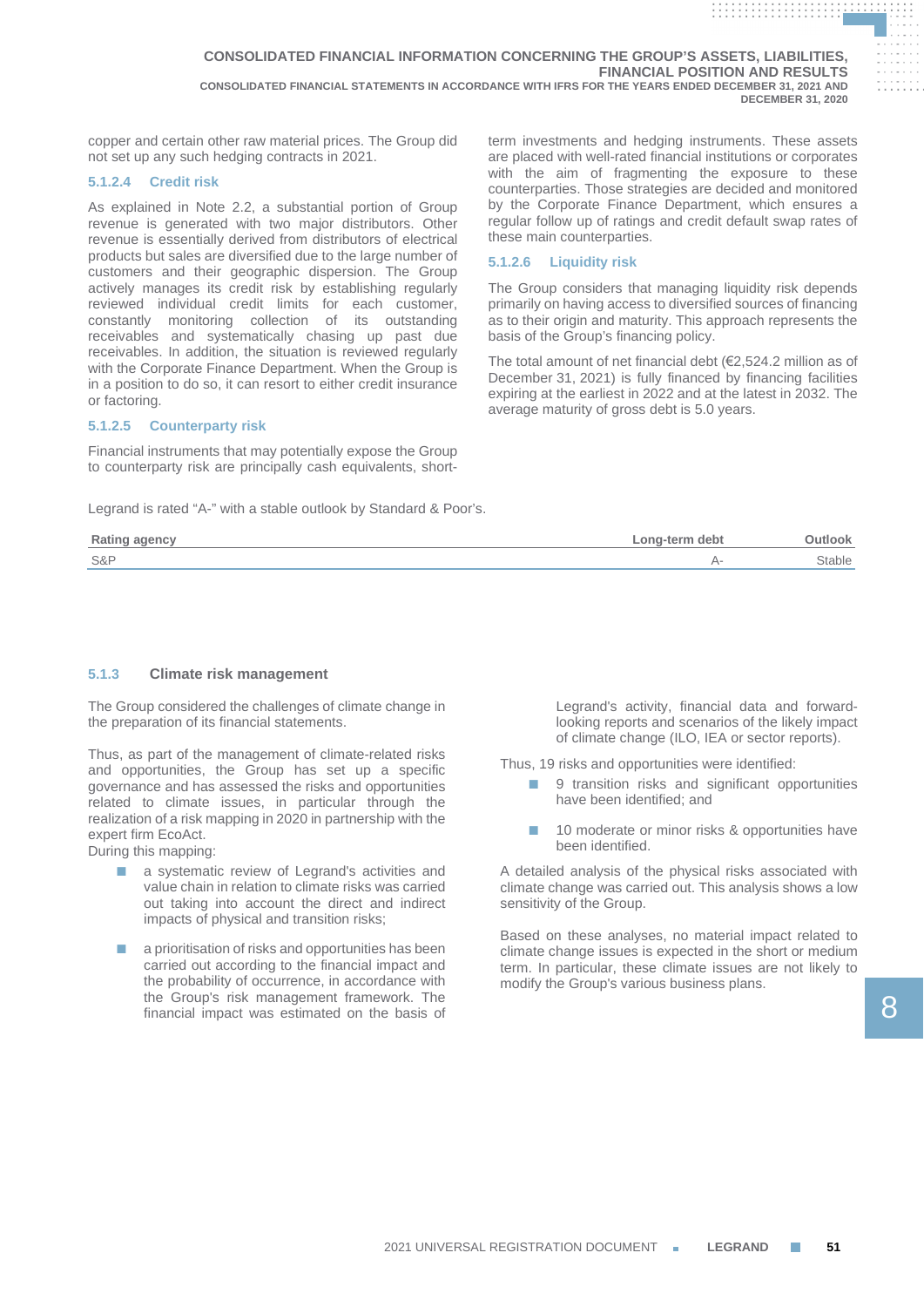

# **5.2 RELATED-PARTY INFORMATION**

The only individuals qualifying as related parties within the meaning of IAS 24 are the corporate officers who serve on the Executive Committee and the Chairman of the Board of Directors.

Compensation and benefits provided to the members of the Executive Committee and to the Chairman of the Board of Directors for their services are detailed in the following table:

|                                                                          | 12 months ended |                                     |
|--------------------------------------------------------------------------|-----------------|-------------------------------------|
| (in $\epsilon$ millions)                                                 |                 | December 31, 2021 December 31, 2020 |
| Compensation (amounts paid during the period)                            |                 |                                     |
| out of which fixed compensation                                          |                 |                                     |
| out of which variable compensation                                       |                 |                                     |
| out of which other short-term benefits (1)                               |                 |                                     |
| Long-term compensation (charge for the period) <sup>(2)</sup>            |                 |                                     |
| Termination benefits (charge for the period)                             |                 |                                     |
| Pension and other post-employment benefits (charge for the period) $(3)$ |                 |                                     |

*(1) Other short-term benefits include benefits in kind.*

*(2) As per the equity-settled benefit plans described in Note 4.2.1, with a 100% pay-out rate assumption.*

*(3) Change in the obligation's present value (in accordance with IAS 19).*

# **5.3 OFF-BALANCE SHEET COMMITMENTS AND CONTINGENT LIABILITIES**

# **5.3.1 Specific transactions**

Specific commitments and their expiry dates are discussed in the following notes:

- Note 3.4: Right-of-use assets;
- Note 4.5.1: Pension and other post-employment benefit obligations.

## **5.3.2 Routine transactions**

### **5.3.2.1 Financial guarantees**

| (in $\epsilon$ millions)                | <b>December 31, 2021</b> | December 31, 2020 |
|-----------------------------------------|--------------------------|-------------------|
| Guarantees given to banks               | 115.6                    | 119.0             |
| Guarantees given to other organizations | 45.1                     | 42.5              |
| TOTAL                                   | 160.7                    | 161.5             |

Most of these guarantees are given by the Company to banks for Group subsidiaries located outside of France.

### **5.3.2.2 Lease contracts outside the scope of IFRS 16**

As of December 31, 2021, the Group holds short-term or low value lease contracts which are outside the scope of IFRS 16.

These lease contracts relate mostly to low value assets. The resulting future minimum rental commitments are not material as of December 31, 2021.

# **5.3.2.3 Commitments to purchase property, plant and equipment**

Commitments to purchase property, plant and equipment amounted to €21.4 million as of December 31, 2021.

### **5.3.3 Contingent liabilities**

The Group is involved in a number of claims and legal proceedings arising in the normal course of business. In the opinion of management, all such matters have been adequately provided for, knowing that no provision is recorded for claims and legal proceedings for which the Group considers that the provision recognition criteria under IFRS are not met.

On September 6, 2018, Legrand was raided, while fully cooperating with the relevant authorities.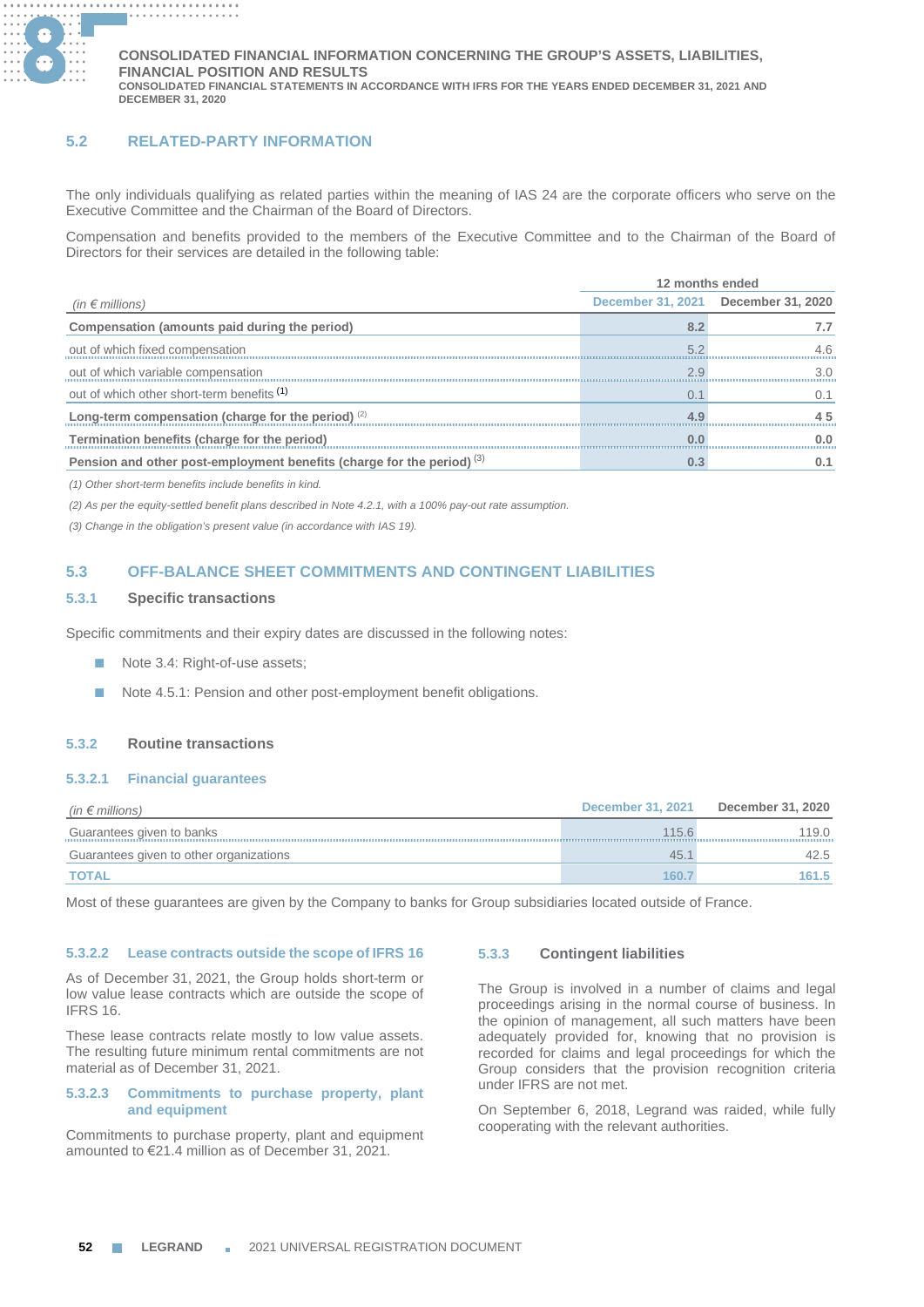# **5.4 STATUTORY AUDITORS' FEES**

The total amount of statutory auditors' fees invoiced to the group in 2021 can be detailed as follows:

| (in euros excluding taxes)           | <b>PricewaterhouseCoopers Audit SAS</b> |         |         | Deloitte & Associés |
|--------------------------------------|-----------------------------------------|---------|---------|---------------------|
| Statutory audit and related services | 590.212                                 | 94%     | 621.521 | 84%                 |
| Non-audit services                   | 36.500                                  | 6%      | 116,420 | 16%                 |
| <b>TOTAL</b>                         | 626.712                                 | $100\%$ | 737.941 | 100%                |

# **5.5 SUBSEQUENT EVENTS**

In January 2022, the Group announced the acquisition of Emos (subject to standard conditions precedent), the leader in Central and Eastern Europe in electrical installation components.

Based in the Czech Republic, Emos has annual sales of around €85 million.

**. . . . . . . . . . . . . . . . . . . . . . . . . . . . . . . . . . . . . . .**

**. . . . . . . . . . . . . . . . . . . . . . . . . . . . . . . . . . . . . . . . . . . . . . . . . . . . . . . . . . . . . .**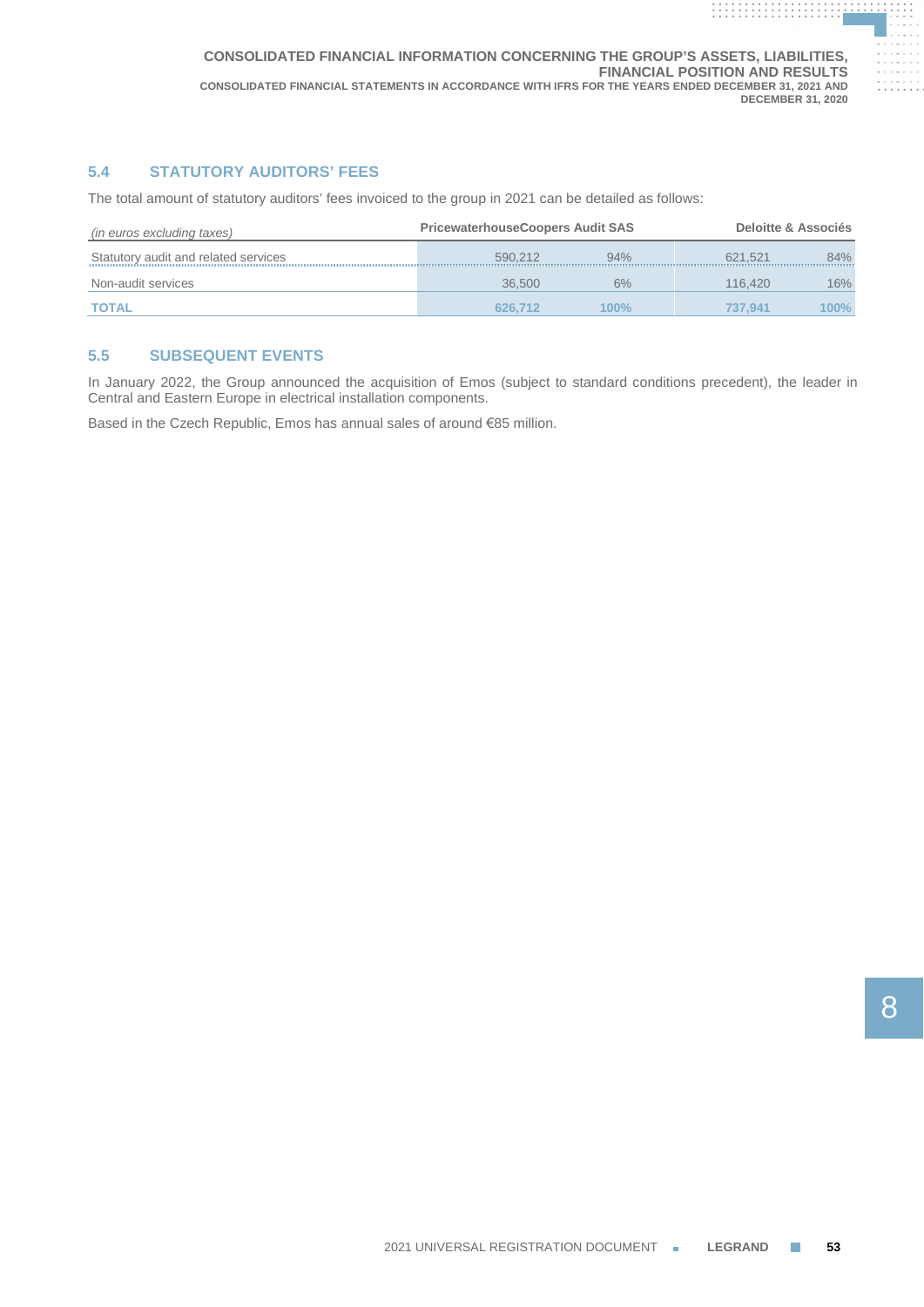

# **5.6 KEY FIGURES RECONCILIATION**

# **Reconciliation of adjusted operating profit with profit for the period:**

| 12 months ended                                                                                                                    |         |                                     |
|------------------------------------------------------------------------------------------------------------------------------------|---------|-------------------------------------|
| (in $\epsilon$ millions)                                                                                                           |         | December 31, 2021 December 31, 2020 |
| <b>Profit for the period</b>                                                                                                       | 905.1   | 682.0                               |
| Share of profits (losses) of equity-accounted entities                                                                             |         |                                     |
| Income tax expense                                                                                                                 | 351.9   | 279.2                               |
| Exchange (gains) / losses                                                                                                          | $.5\,$  | 10.3                                |
| Financial income                                                                                                                   | (6.8)   | (6.1)                               |
| Financial expense                                                                                                                  | 92.4    | 99.3                                |
| <b>Operating profit</b>                                                                                                            | 1.344.1 | 1.065.4                             |
| Amortization & depreciation of revaluation of assets at the time of acquisitions and<br>other P&L impacts relating to acquisitions | 89.9    | 90.G                                |
| Impairment of goodwill                                                                                                             | 0.0     | 0.0                                 |
| <b>Adjusted operating profit</b>                                                                                                   | 1.434.0 | 1.156.0                             |

# **Reconciliation of cash flow from operations, free cash flow and normalized free cash flow with profit for the period:**

|                                                                   | 12 months ended          |                   |
|-------------------------------------------------------------------|--------------------------|-------------------|
| (in $\epsilon$ millions)                                          | <b>December 31, 2021</b> | December 31, 2020 |
| <b>Profit for the period</b>                                      | 905.1                    | 682.0             |
| Adjustments for non-cash movements in assets and liabilities:     |                          |                   |
| Depreciation, amortization and impairment                         | 310.1                    | 337.7             |
| Changes in other non-current assets and liabilities and long-term | 90.5                     | 119.2             |
| Unrealized exchange (gains)/losses                                | 11.5                     | (1.5)             |
| (Gains)/losses on sales of assets, net                            | 0.7                      | (11.6)            |
| Other adjustments                                                 | 0.2                      | (17.1)            |
| <b>Cash flow from operations</b>                                  | 1,318.1                  | 1,108.7           |
| Decrease (Increase) in working capital requirement                | (205.4)                  | 53.2              |
| Net cash provided from operating activities                       | 1,112.7                  | 1,161.9           |
| Capital expenditure (including capitalized development costs)     | (170.5)                  | (155.1)           |
| Net proceeds from sales of fixed and financial assets             | 10.2                     | 22.3              |
| <b>Free cash flow</b>                                             | 952.4                    | 1,029.1           |
| Increase (Decrease) in working capital requirement                | 205.4                    | (53.2)            |
| (Increase) Decrease in normalized working capital requirement     | (83.7)                   | 58.3              |
| Normalized free cash flow                                         | 1.074.1                  | 1.034.2           |